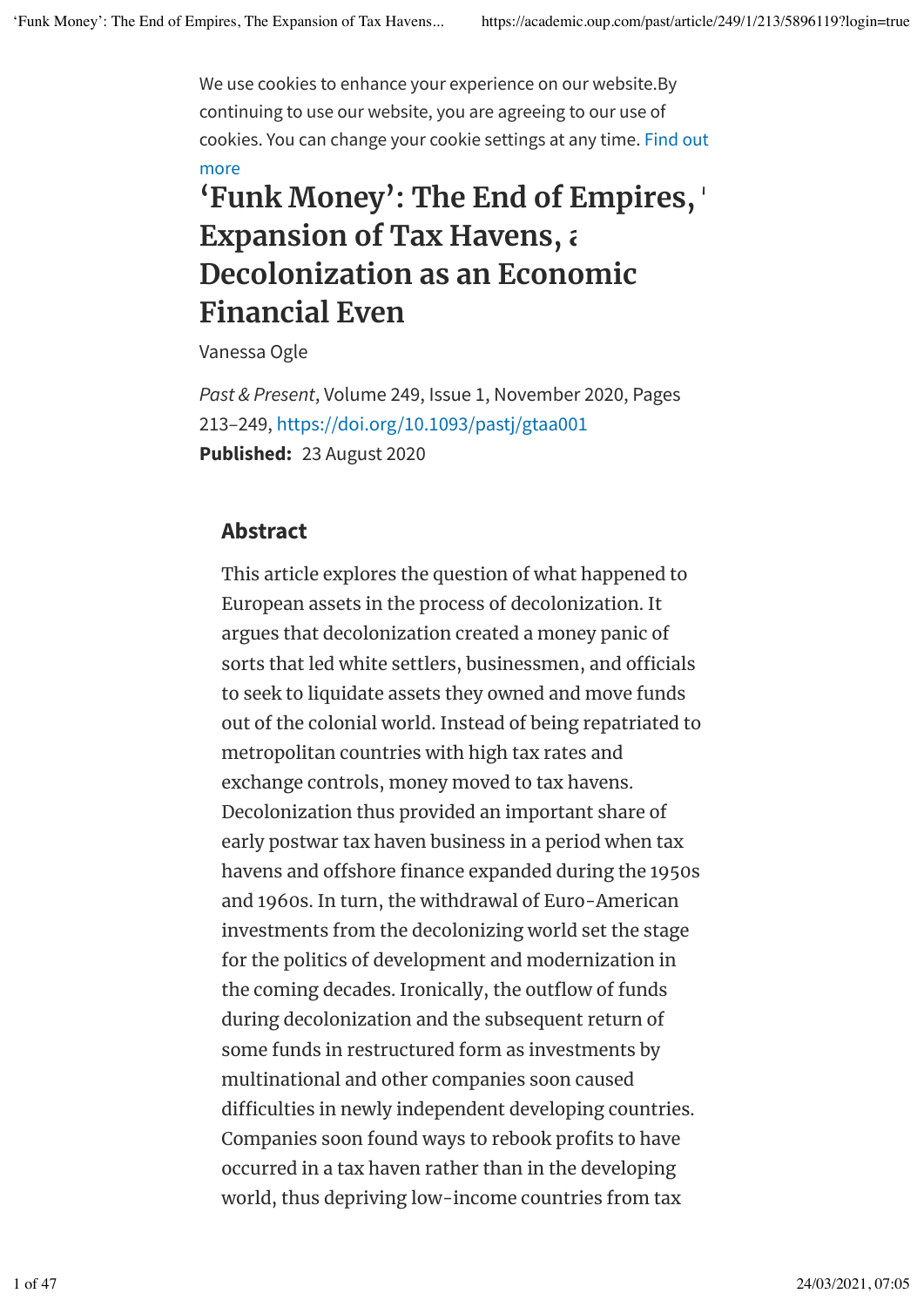revenue. The withdrawal of Euro-American investments from the colonial world during decolonization moreover had implications for the growth of portfolio investment, as funds removed from colonies were often invested through a tax haven onwards in US securities. All in all, decolonization was an economic and financial event that is only beginning to emerge in full detail.

What happened to European-owned assets when Europeans left the colonial world during the end of empires? European settlers, businessmen and officials owned houses and farms, ran businesses, operated plants. Metropolitan citizens owned shares in companies heavily invested in the empire. Others had subscribed to colonial loan issues. Such and other activity and economic involvement in empire only increased towards the concluding years of European overseas rule and, in certain areas, Euro-American informal empire. In many colonies across empires, the final decades of European rule had seen accelerated efforts at improving economic and social conditions through, for instance, increased grants and Welfare Acts in the British case, the politics of *mise en valeur* (development and so-called improvement) in the French empire, and corresponding programmes in other settings. $^{\rm 1}$ Often overlooked, private investment capital was lured into the imperial world as part of such efforts. All in all, compared to earlier decades the 1920s–1950s marked a period of intensified capital flows, both public and private, to the late colonial world.<sup>2</sup>

Yet, as business historians of decolonization have shown, the subsequent end of European rule during the 1950s and 1960s was often accompanied by a liquidation and removal of European assets. $^3$  Distrustful of newly independent governments and non-white rule, fearing resentment, increased taxation or possibly even nationalization, Euro-American businesses active in the colonial world divested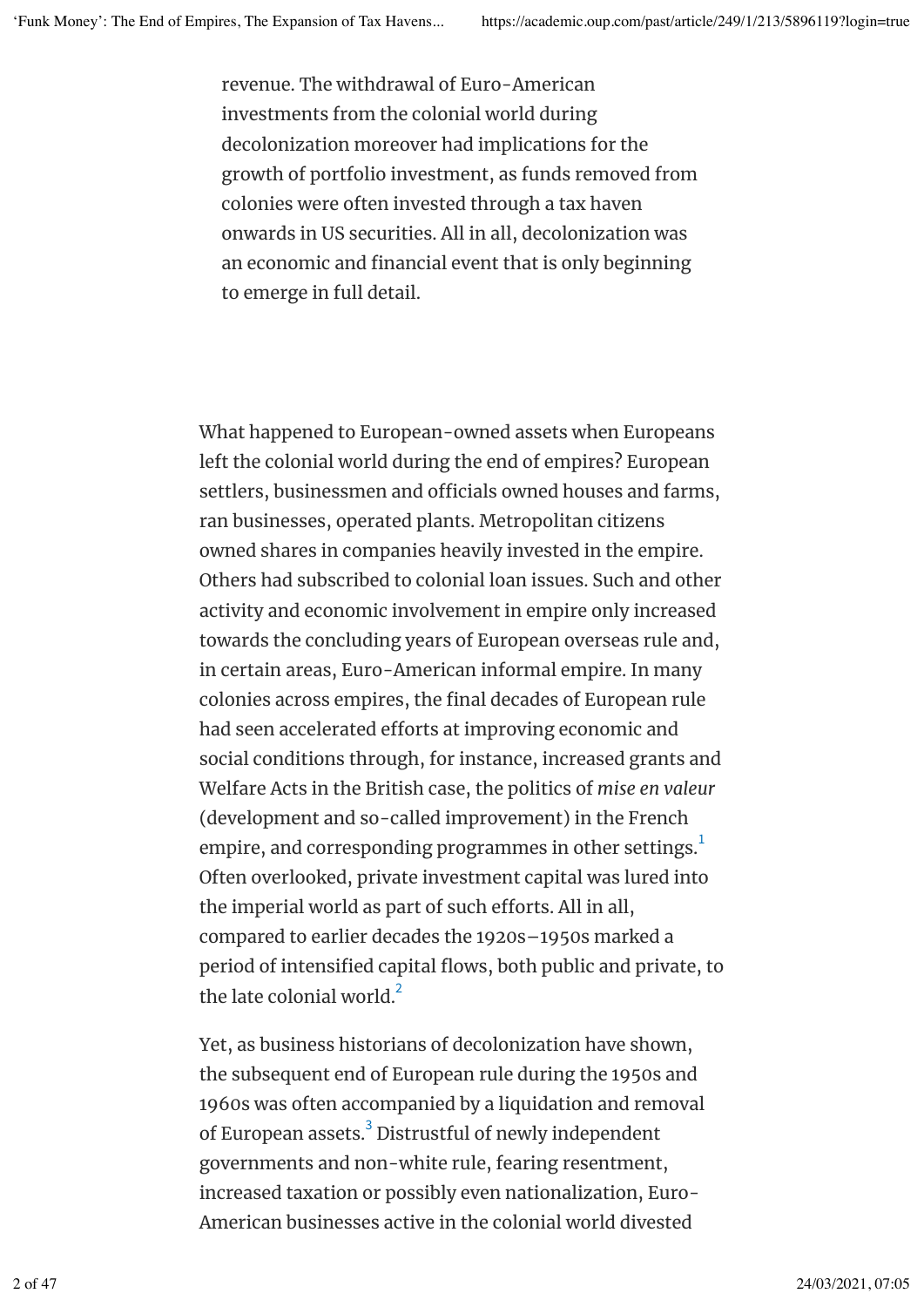from empire. Many Europeans, moreover, held deep-seated racist convictions about the absence of business acumen among native populations and simply could not imagine economic life continuing in regular form after independence. Following decolonization, many low-income countries therefore desperately needed foreign capital to start a process of industrialization and growth promotion. Furthermore, the European withdrawal created a training problem in many post-colonial economic sectors as whites had held management and higher-ranking positions in industries without providing adequate training opportunities for local leadership: hence the quest for expertise and technical advisers. Decolonization, conceived in economic and financial terms, thus marked a transitory period during which old capital was in part removed, and during and after which new capital had to be mobilized to arrive in the form of official aid and private investment alike.

The departure of European capital and know-how in periods of uncertainty and political upheaval during decolonization set up newly independent countries for the complicated relationship these countries would maintain with both official development aid and expertise (from governments, international organizations such as the United Nations, and non-governmental organizations and churches, among others) and private capital investments (by multinational corporations and other foreign investors) for several decades after the end of empires. Highly dependent on the flow of official aid, expertise and private investment, governments in what was now termed 'developing countries' resented the potential for interference and influence that came attached to aid and foreign investment alike.<sup>4</sup>

The history of American and European politics of development and modernization in the so-called Third World following decolonization has flourished in the past decade or so, and has become one of the most vibrant subfields of the history of political economy and of US and other foreign policy during the global Cold War, as well as the history of international organizations. $^5$  Historians have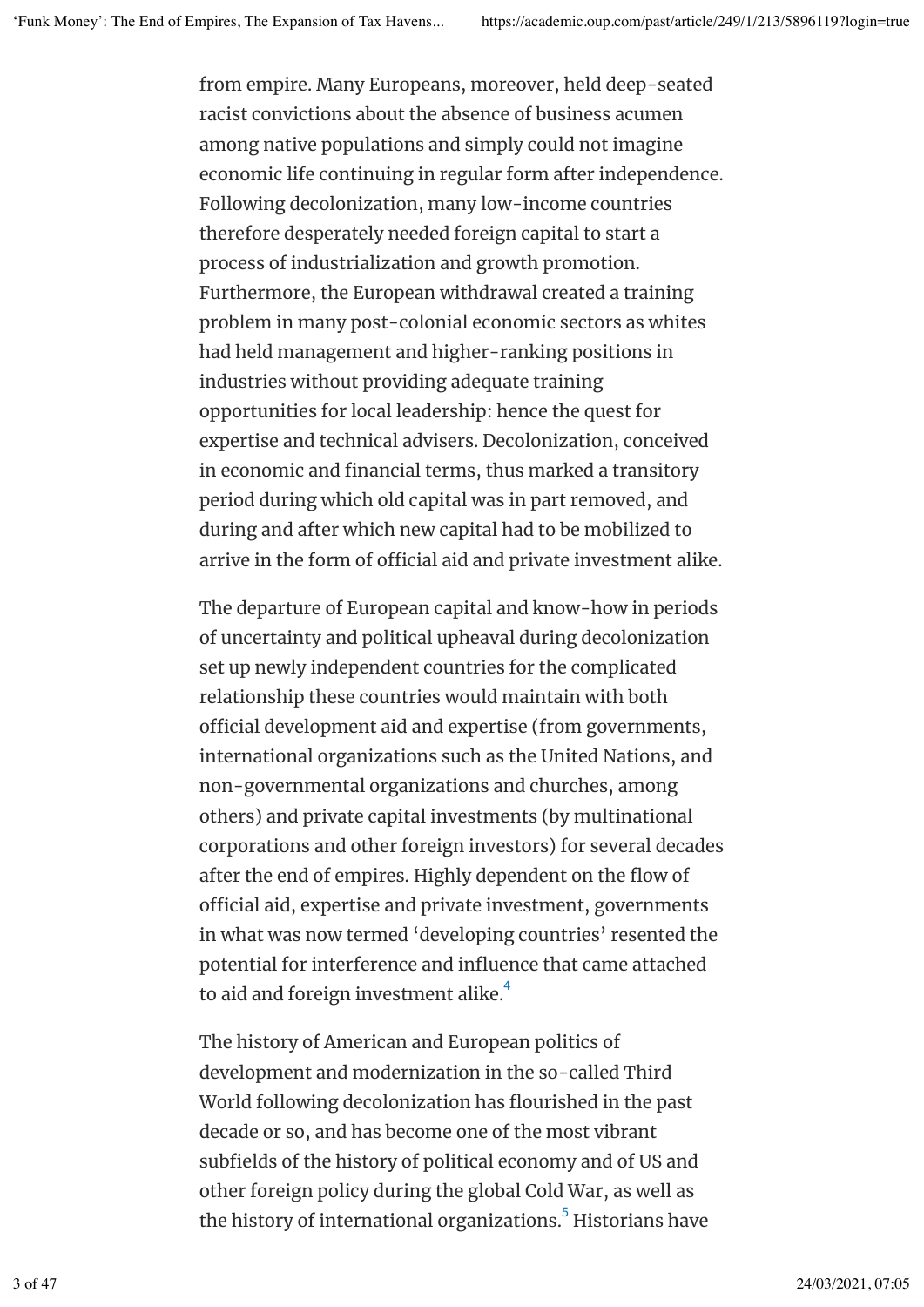examined ideas behind modernization and development discourses, the manifold aid programmes and technical expertise dispatched to the Third World, and how such eforts were implemented and received in the so-called developing world, often in conjunction with international organizations such as the United Nations and its various affiliates. But, in examining such programmes, historians start with the absence of capital and investments in the developing world, and, accordingly, the need to disburse official aid and attract private foreign investment. The removal of capital that unfolded during decolonization (and, in other cases, the withdrawal of European or American informal empire) should be integrated into that story. What happened to capital previously invested in and now removed from the colonial world set the stage for important developments in the post-colonial world and beyond.

What course of action did smaller and less well-known companies and businesses pursue once it was clear that the days of white rule were numbered? More difficult to research but equally importantly: What measures did white settlers, businessmen and officials take in order to assure the safety of their assets? To what degree was it possible to liquidate assets in the often chaotic circumstances that accompanied the eventual European withdrawal? What consequences did the outflow of capital from the colonial world have both for newly independent countries and for European metropolitan countries, and, most importantly, where did such money go, and what were the consequences for the history of capitalism and political economy in the coming decades? This article explores a number of instances in which European capital fled the colonial world upon decolonization, providing initial answers to some of the questions laid out above. It also raises new questions about the connections between decolonization and the onset of development aid and modernization politics in the Third World, as well as the history of capitalism in Europe and the United States. The goal is to sketch out a research agenda that casts the immediate process of decolonization as an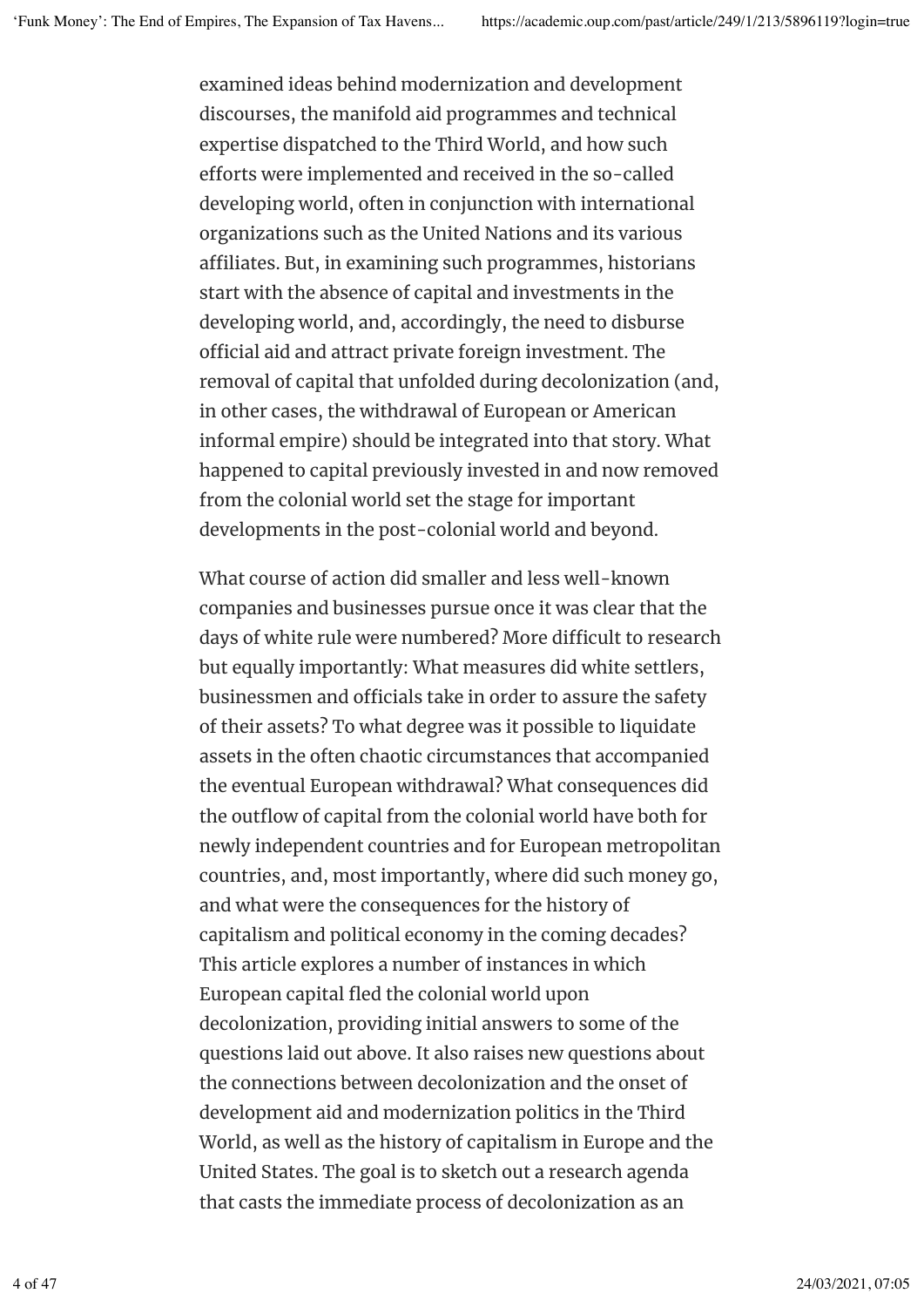economic and financial event.

In the years following the Second World War, the end of empire and the concomitant departure of colonial officials, settlers and businessmen from the colonial world cascaded from site to site. From Asia to North Africa, sub-Saharan Africa, the Caribbean and elsewhere, Europeans gradually and reluctantly ceded power. During the forty-year period following the Second World War, between 5.4 and 6.8 million people arrived in western Europe from the former colonial world, with roughly 3.3 to 4 million being Europeans and Eurasians; 1.5 million arrived from French North Africa alone between the early 1950s and the mid 1960s, the vast majority from Algeria. $^6$  What is less well understood is that many other Europeans departed sites of anti-colonial independence struggles but remained overseas, seeking ways to perpetuate a colonial existence for as long as possible. Everywhere the eventual departure of people was followed by the liquidation and removal of assets and the departure of money. To be sure, some of these funds were withdrawn not by returnees but by metropolitan residents and companies who had invested in the empire. $^7$  Moreover, not everything was safely moved. Even for individuals with more liquid assets, some instances of decolonization unfolded too quickly to react swiftly: the chaos of departures from Algeria, the Belgian Congo and the Portuguese colonies in Africa left many, especially poorer and less wellconnected, returnees stranded and unable to relocate assets. Big business, particularly in sectors with substantial fixed capital, found it harder to pack up and leave. Here, investors often sought accommodation with new governments. Yet all in all, decolonization, it is argued here, created a money panic of sorts, leading to a withdrawal of funds by individuals, private companies and mixed, public–private enterprises. In contemporary English-language sources, money that flowed out of the late colonial and post-colonial world was sometimes termed 'funk money', to denote the scare character of such developments. $^8$ 

Where did funds go upon leaving the colonial world? Some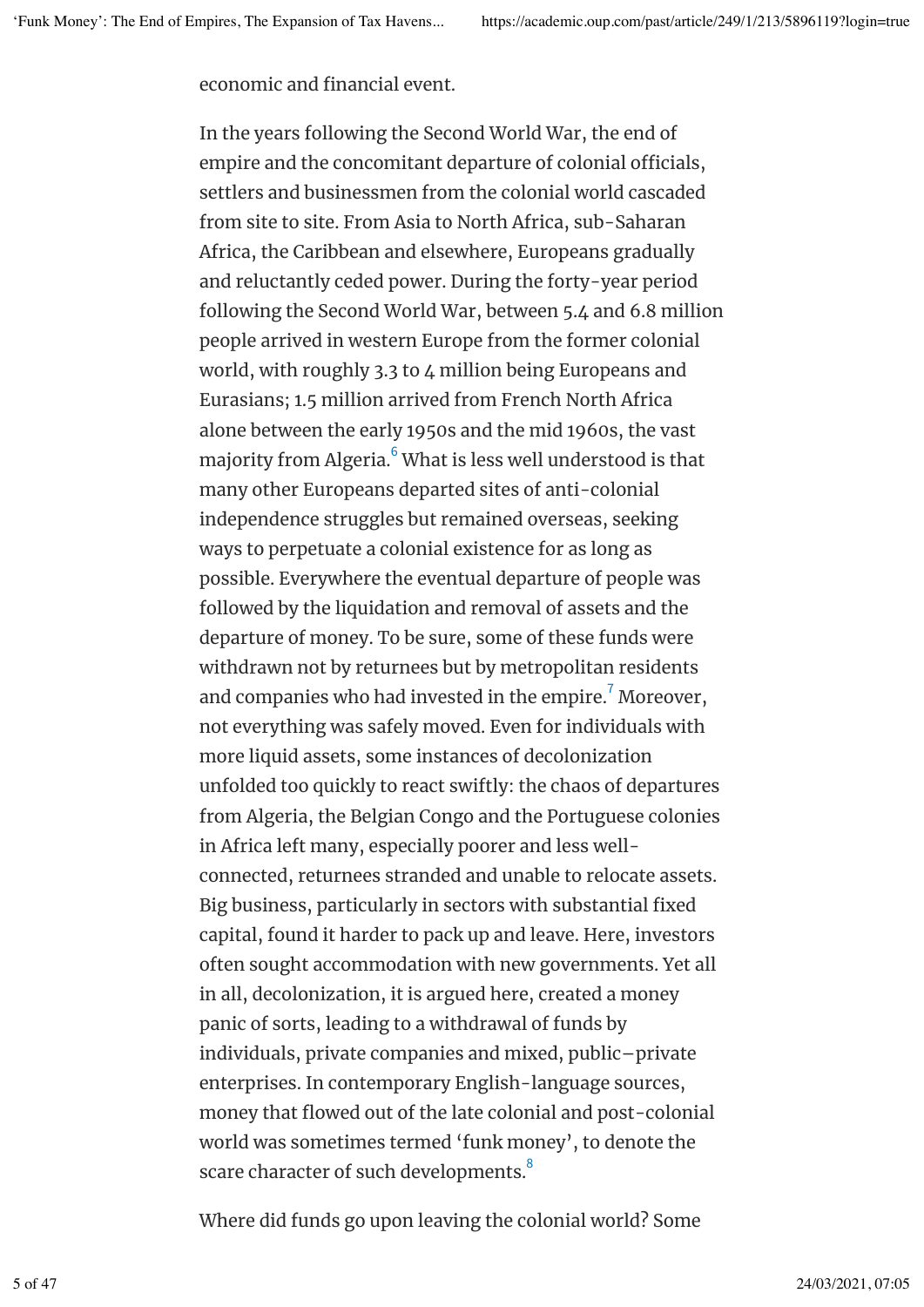money returned to metropolitan contexts, if only temporarily, awaiting new opportunities. More importantly for the story outlined here, a significant share of funds was moved to an emerging system of offshore tax havens. Lowtax jurisdictions offering opportunities to avoid and evade taxation in countries with regular higher tax rates were not new at this point, but, owing to the influx of funds from the imperial and colonial world, expanded significantly during the years of decolonization. Recently, tax havens have made the news for a number of reasons, including growing concerns about the fact that many notorious tax shelters continue to be British dependent territories, artificial accounting and booking techniques deployed by US multinational corporations in order to accumulate profits in low-tax countries, growing inequality in high-income countries of the global North, and the leakage and release of documents revealing the owners of assets in tax havens, such as the Panama and the Paradise Papers.<sup>9</sup> Tax havens are commonly understood to be jurisdictions with zero or very low tax rates for corporations and/or individuals as well as certain secrecy provisions that guarantee the anonymity of those wishing to conceal assets from the eyes of prying taxmen. $^{10}$  The history of the offshore economy and the emergence of tax havens maps onto the history of progressive income taxes in the North Atlantic world. The first such havens emerged in Europe during and after the First World War, especially following the introduction of mass-based income taxes during that war. In these decades, savvy lawyers and bankers discovered Switzerland, Liechtenstein, Luxembourg, the British Channel Islands and, for the United States, the Bahamas and Bermuda, for the purpose of registering companies and trusts, or just depositing funds in bank accounts in order to benefit from zero or very low tax rates. $^{\rm 11}$ 

After the Second World War, this existing landscape of tax havens grew dramatically following another expansion of progressive income taxes, now coinciding with decolonization. A significant number of new and growing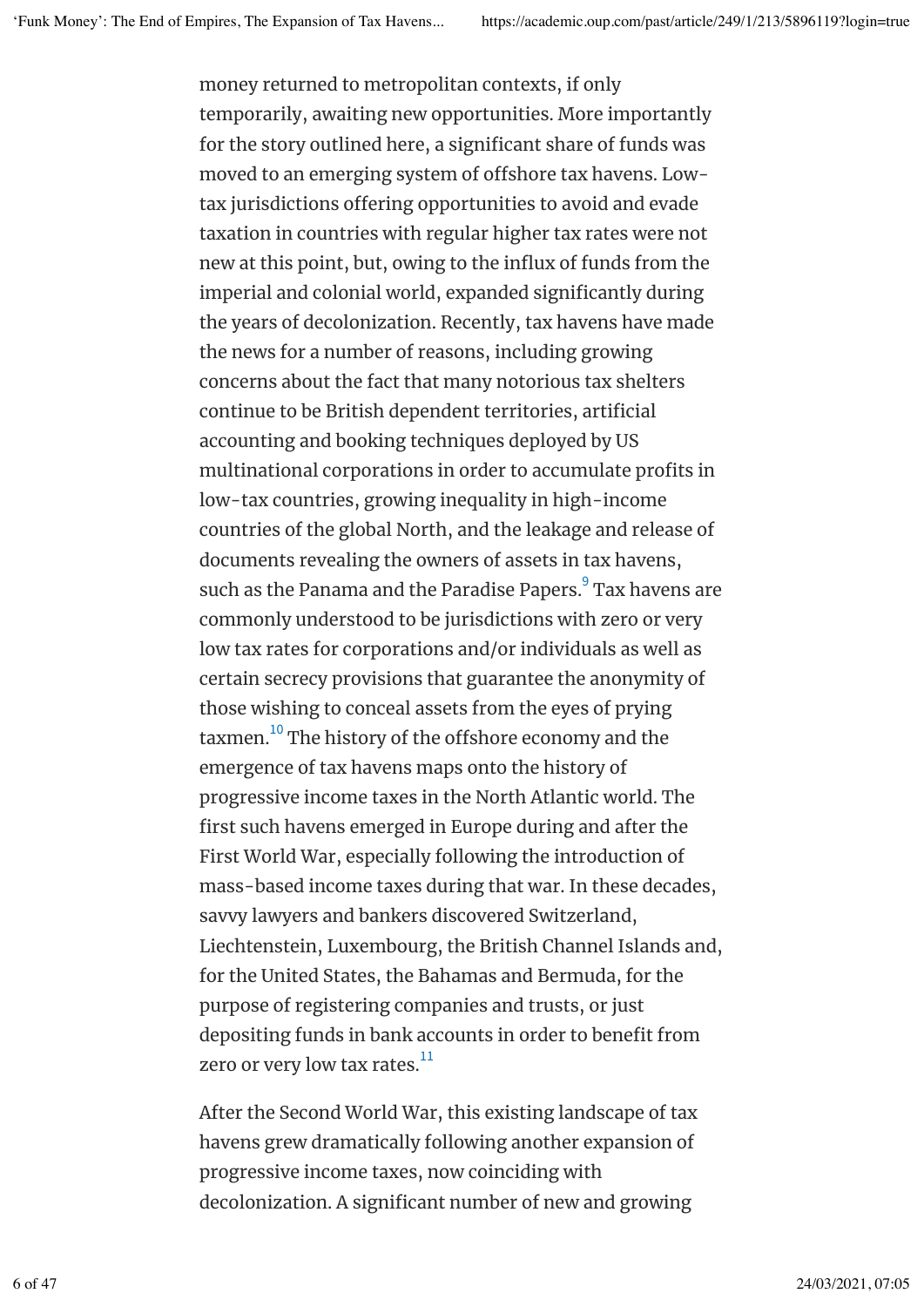havens were now located in former or persisting dependent territories of the British empire: the Cayman Islands, the British Virgin Islands, Hong Kong, Singapore and Malta, among others; independently of Britain, Panama and Beirut further diversified the second generation of major tax shelters. During a third phase of expansion, tax havens and the business of tax evasion and avoidance would grow again in the 1970s and 1980s as a result of the end of the Bretton Woods system and the removal of capital controls. Yet the 1950s and 1960s marked an important phase for the proliferation and growth of established and newly emerging havens.

One of the biggest waves of money movements out of the colonial and post-colonial world occurred in the Middle East, North Africa and Egypt. These money migrations were directly linked to an expansion of tax evasion business at their destination. In this case, the money that left the region fuelled the expansion of an existing tax haven rather than the emergence of a new centre of activity. Throughout the 1950s and early 1960s, several countries in the region achieved independence: Tunisia beginning in 1954 and leading up to independence in 1956, Morocco in 1956, and Algeria during the protracted war of independence from 1954 to 1962. In addition, the Suez Canal crisis of 1956–7 resulted in a sharp deterioration of circumstances for the remaining foreigners in Egypt and in a struggle over foreign-owned assets in the country. Algeria and Tunisia had been settler colonies with a large European presence and investments. Decolonization in this part of the world in the second half of the 1950s was therefore accompanied by a departure of people and assets on a large scale. One city in North Africa was at the centre of money movements away from the shores of the Mediterranean: Tangier.

Tangier had held a curious status over the past decades. When European imperial interests in the western Mediterranean clashed over Morocco at the beginning of the twentieth century, France and Spain could not agree over who would control Tangier. In 1912 the city was therefore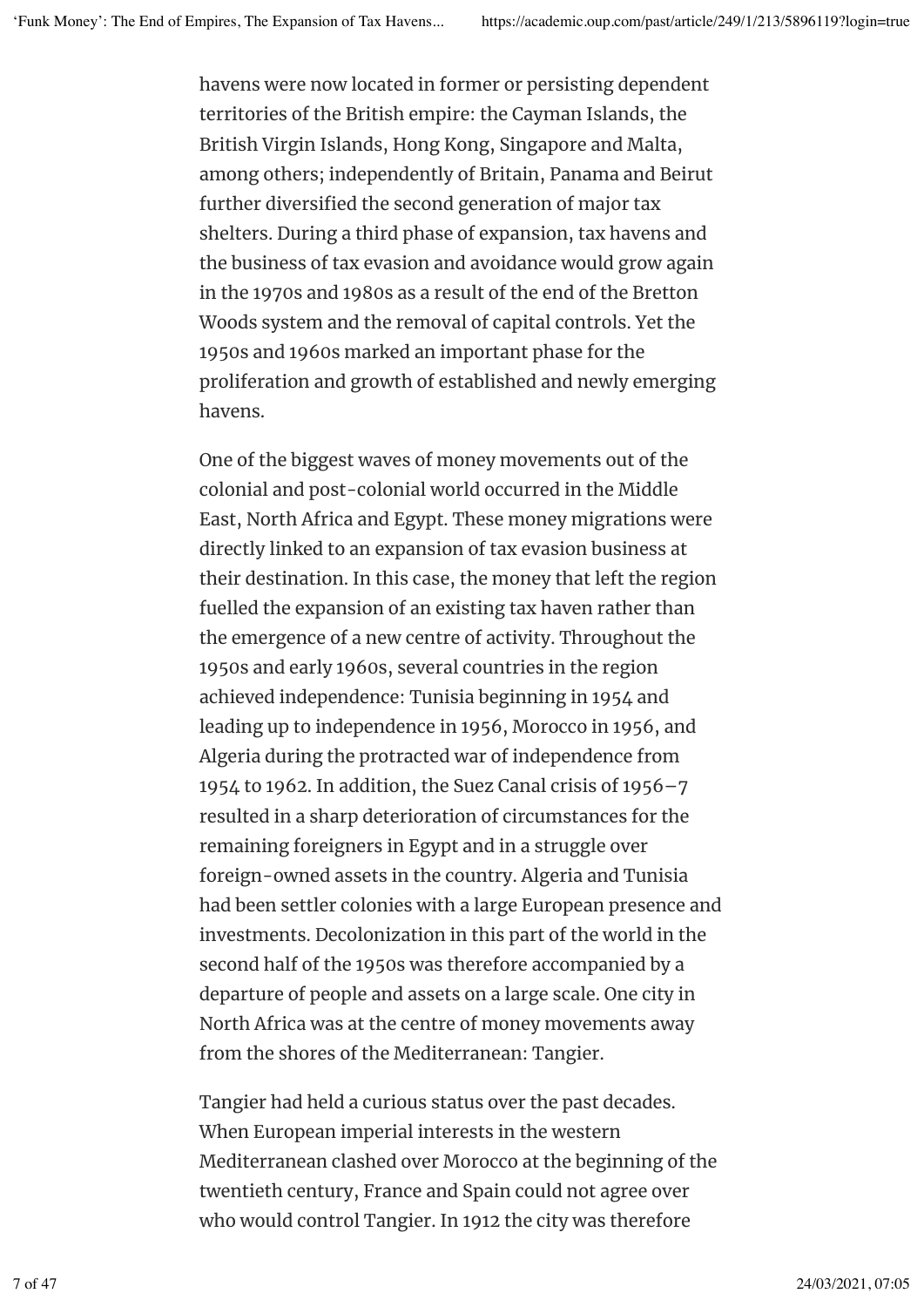placed under the governance of an international multipower consortium made up of European powers and the United States. In this vacuum of sorts with the absence of more stringent controls and rules, already in the inter-war period and increasingly after the Second World War the International Zone of Tangier had become a haven for all sorts of licit and illicit business, happily accommodating a motley crew of spies, smugglers, currency hagglers, gold traders and more. Following the Second World War, Tangier thus was a place of increasingly uncommon economic liberty. The International Zone quickly began to attract capital from the Middle East and North Africa and Europe alike. 'The division of authority and responsibility has left Tangier one of the few remaining citadels of financial laissez-faire in a world of controlled currencies, planned economies and socialized taxation', the *New York Times* wrote. Tangier came to be known as the 'haven of four freedoms — freedom from taxes, freedom to exchange the world's currencies, freedom from customs duties on goods in transit, and freedom to incorporate and operate in secrecy', the *Wall Street Journal* observed. Banks had taken advantage of this regime and flocked to the city in the past decades. 'Tangier is a banker's haven. There are no restrictions, no controls, books do not have to be submitted to see if they balance, records of transactions need not be produced, or even kept'. $^{12}$  At the height of Tangier's boom, roughly 145 banks were said to be operating in a city of about 110,000 European and 30,000 Moroccan inhabitants. Tangier also greatly facilitated the registration of companies. On average, three hundred new companies were incorporated annually in Tangier in the years following the Second World War. $^{13}$  Around 1956, six thousand such corporations were said to exist. 'It is estimated that eight out of ten have been formed to hide the real identity of persons who have taken capital illegally out of Europe'. Such corporations 'have been set up, usually for tax evasion purposes, to effect unauthorized capital transfers and to camouflage the true ownership of gold, securities, real estate or other assets held here'.<sup>14</sup>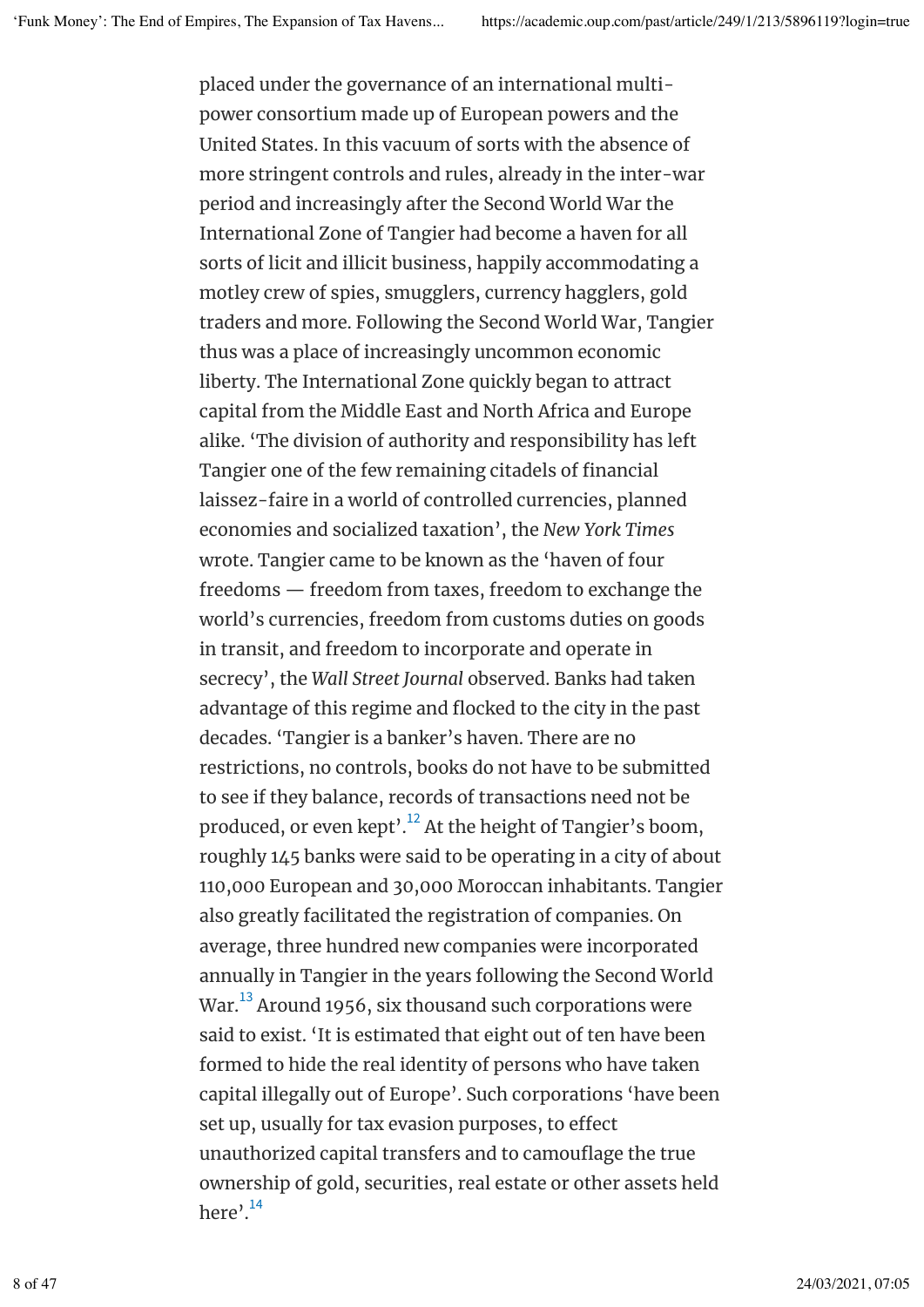Tax advantages were perhaps Tangier's biggest asset. 'Tangier does not tax personal or corporate incomes, gifts, inheritances, capital gains on excess or undistributed profits', the *New York Times r*eported.<sup>15</sup> Take the example of 'Jonathan', the Far Eastern representative of a 'big U.S. beverage company', as a newspaper described him. 'Jonathan' had his salary paid into a Tangier corporation that 'held' his money, which in turn was invested in American securities without incurring capital gains tax. Halle & Stieglitz, a traditional Wall Street brokerage firm with a sixty-year history and an office in Tangier since 1949, helped with such investments in the United States. $^{\rm 16}$  Against the backdrop of such opportunities to dodge taxes, 'Ninety per cent of Europeans who have taken up residence in Tangier since 1945 are known as "flight population"  $\cdot^{17}$ 

Tangier was a vestige of an older world order that had tolerated a legal pluriverse of jurisdictions. As one American observer described such sites when reflecting on Tangier in 1957,

By 1900 a collection of special zones, international settlements, leasehold ports and fortified islands garlanded the major trade routes of the world like a brilliant colonial necklace: from Panama to Suez, passing by Guantanamo and Gibraltar and continuing on to Aden, Zanzibar, Goa, Pondicherry, Singapore, Macao, Hong Kong, Shanghai, Tsingtao, Weihaiwei, the Liaotung Peninsula and Port Arthur, to name only the more important. $^{18}$ 

But such jurisdictional heterogeneity was not to stay in a new environment of more homogeneous, centralized nation states. When Morocco became independent in 1956, the new nation announced an end to Tangier's peculiar regime. Within a year, the city would be incorporated into the new Moroccan state, subject to the same laws, regulations, currency controls and taxation that might apply throughout the remainder of the country.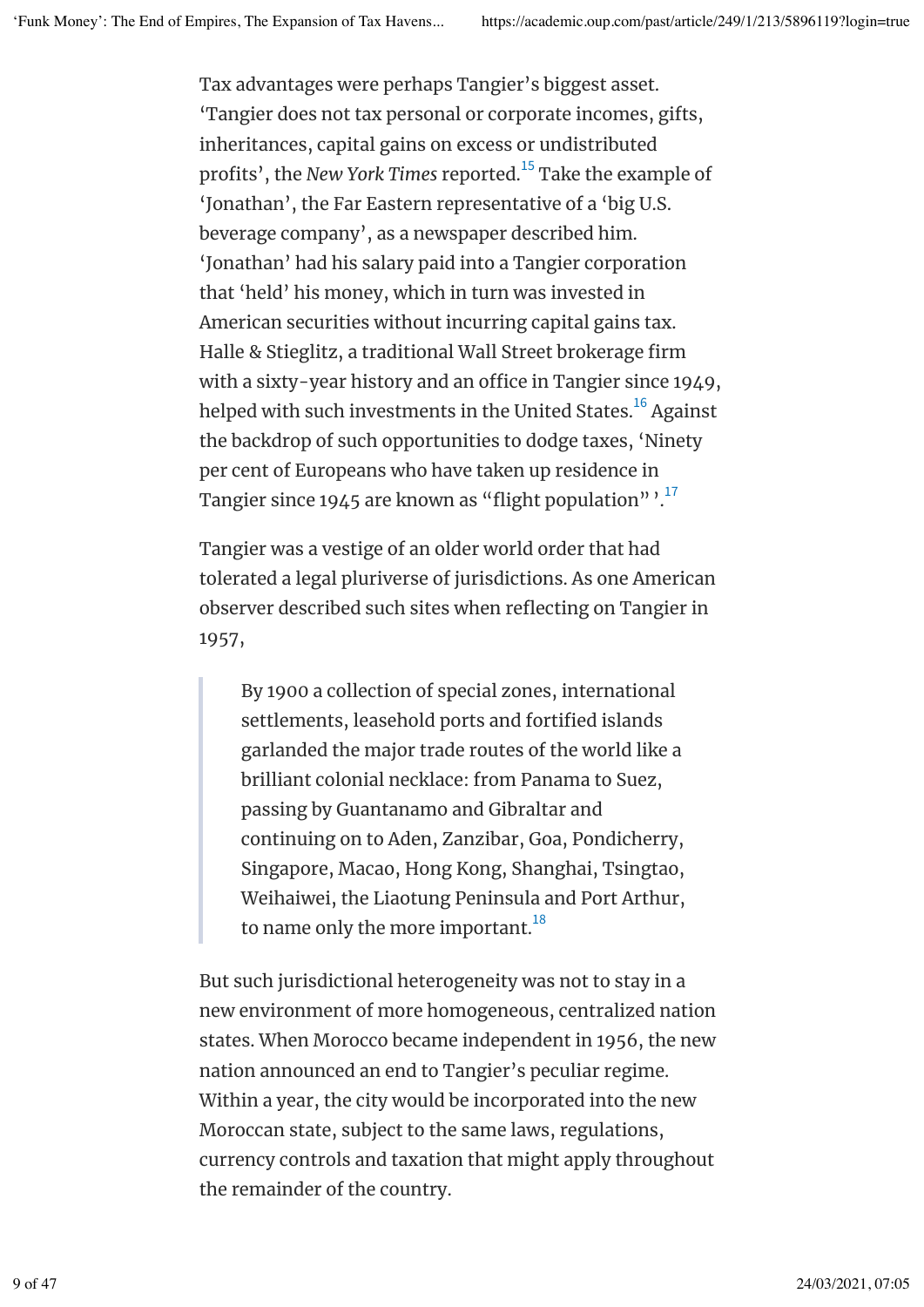When Moroccan independence and Tangier's changing status coincided with the Suez Crisis in 1956–7, money began to leave North Africa on an unprecedented scale. Tangier's fortunes as the haven of four freedoms were clearly fading. 'Planes are rushing out the last few tons of the Free Zone's gold', it was reported. 'Contents of secret numbered bank accounts are being transferred to another anonymity in Switzerland… . Banks and trading companies are getting set for quick moves to new bases of operation in Latin America, Monte Carlo, Beirut'. Gold deposits were reduced to 30.7 tons in 1955 and to only 7.1 tons the following year. $^{\rm 19}$  The end of Tangier prompted a frenzied search for ersatz havens. It was known to observers at the time that the tax haven of Monaco took off in the second half of the 1950s thanks to the relocation of funds from North Africa and Tangier in particular, after modest activity during the inter-war years. 20

Yet it was Switzerland that stood to gain most from the late colonial money panic that had descended on North Africa and Tangier in the 1950s. Switzerland was one of the oldest tax havens, having flourished during the inter-war years when political and economic instability as well as newly introduced income taxes sent German, Italian, French and other money to bank accounts and holding companies in Switzerland. For wealthy French citizens, Switzerland had always been the tax haven of choice. It is fitting, then, that as a result of such older ties, French and other Europeans looking to move assets out of French North Africa and the Middle East chose to rely on the time-honoured services offered by Swiss lawyers and bankers.

In the second half of the 1950s, the directors of the Swiss National Bank (the Swiss central bank) became aware of an unusually large number of foreign banks opening in the country. Observations about foreign banks soon featured prominently at the central bankers' meetings, where any sort of notable development was discussed. These banks shared a common tell-tale feature revealing the reasons behind the unusual proliferation of new establishments. The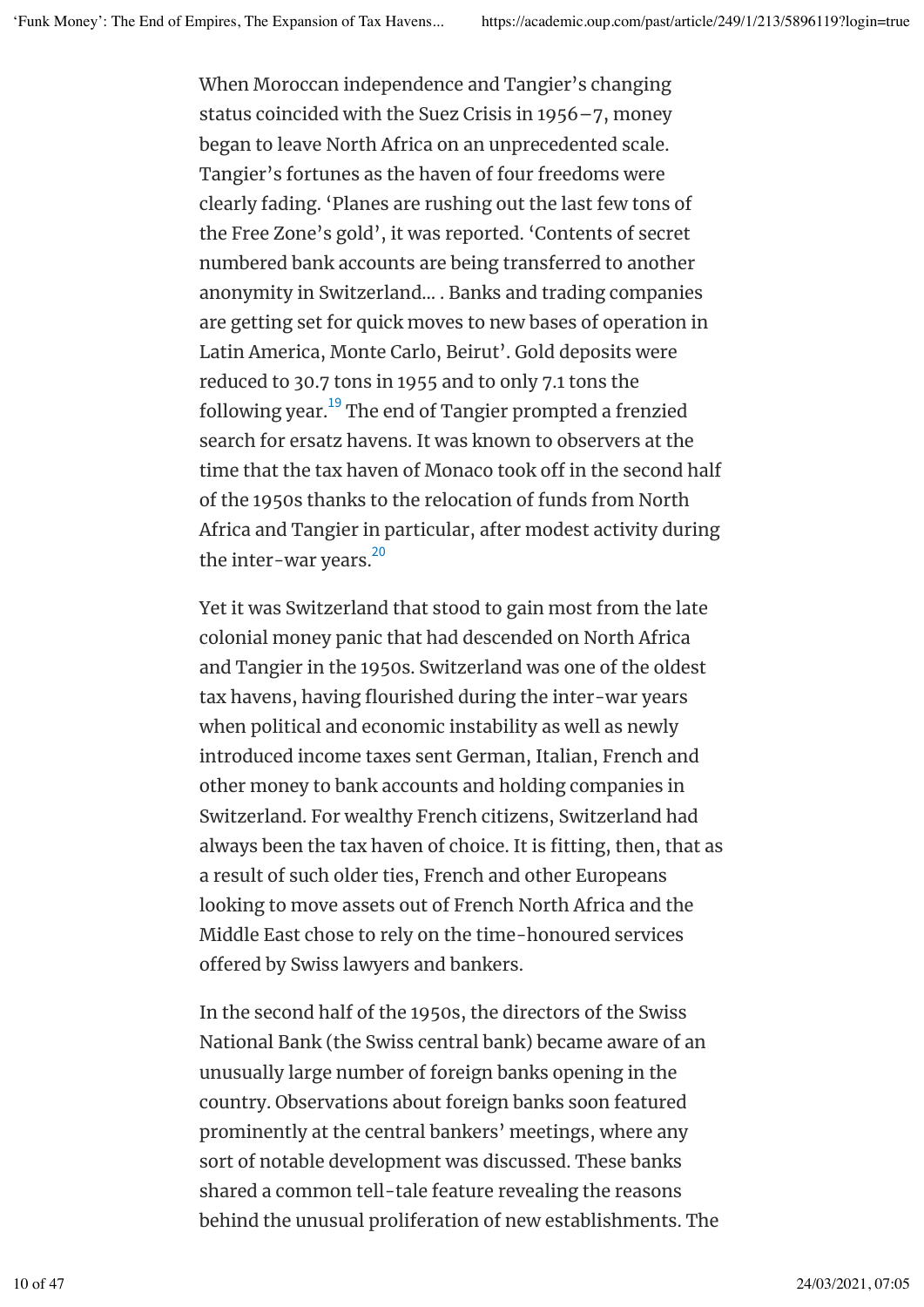new banks mostly hailed from countries in North Africa and the Middle East, or occasionally from sub-Saharan Africa and other parts of the colonial world. Among these banks were the Banque de l'Indochine, Banque Pariente and Banque Hassan from Morocco, the Ottoman Bank (a joint Franco-British bank with a big presence in the Middle East) and Crédit Foncier d'Algérie et de Tunisie: the Middle East– North Africa arm of the French bank Crédit Foncier, it maintained a network of 177 branches in Algeria, Tunisia, Morocco, Libya, Lebanon, Egypt and Syria. When asked about the motivations for seeking representation in Switzerland, the bank stated: 'the fact of not being represented in our country [Switzerland] risks, it seems, sending numerous clients in North Africa and the Middle East into the arms of other foreign banks that have established themselves in Switzerland in these past years in order to take care of this clientele'. $^{21}$  These 'clients' were Europeans leaving newly independent countries as well as local elites fearing for the safety of their assets under new regimes. Apart from banks opening in Switzerland with the intention of moving money out of North Africa and the Middle East, central bankers also noted unusual inflows of capital, often in the form of banknotes. In January 1962 alone, 148 million French francs arrived in the country. The Swiss central bankers quickly pointed to the likely source of these funds: Algeria, where, with an impending referendum on its colonial status, the situation was increasingly pointing towards the irreversible end of French rule and an uncertain future for European undertakings in the region. $^{22}$ 

The problem of capital inflow and bank openings from the decolonizing world eventually became a major concern among Swiss authorities. The banks that had regularly provided the Swiss National Bank with detailed semi-annual balance sheets had held foreign funds of 3,252 million Swiss francs in late 1953. By late 1954, the amount had grown by 142 million to 3,394 million. By late 1955, it had grown by another 434 million to reach 3,828 million Swiss francs. $^{23}$ Such figures, and the opening of foreign banks, prompted a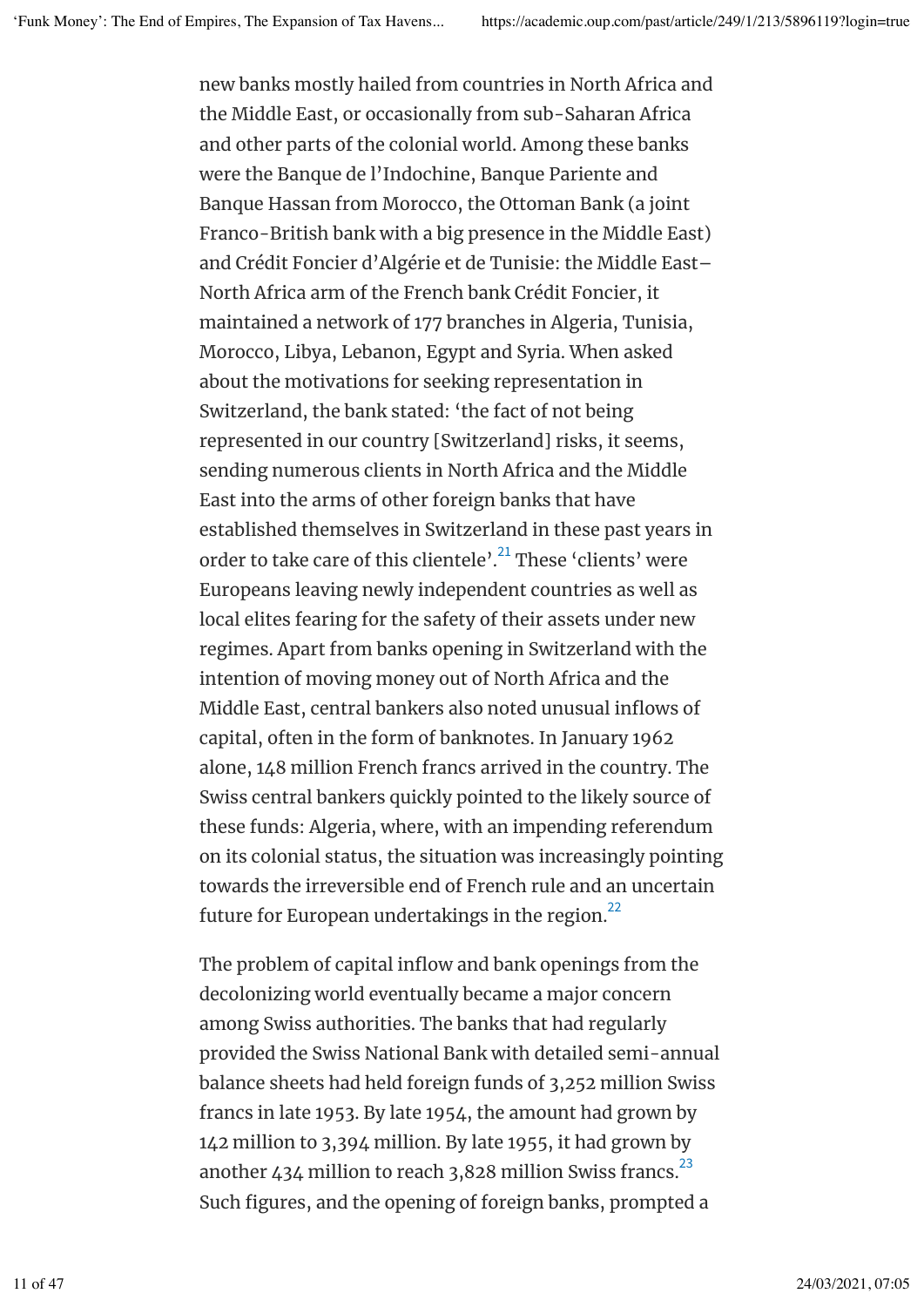member of the Geneva office of the Swiss National Bank to look into the origins of such funds. 'It is mainly from Morocco, Tunisia, Algeria, and especially Tangier that capital has been, in these past months, transferred to Switzerland', often through 'illegal channels', the banker reported. 'Regulations in the countries under concern are deliberately ignored by specialists charged with the exportation of capital'. It is important to emphasize the material nature of such transfers of funds: the strategic relocation of assets and the evasion of taxes very often involved actual physical transfers of large amounts of banknotes and gold. 'Capitalists residing in North Africa succeed in obtaining French francs', the letter explained, going on to say: 'Often, these French francs serve to purchase banknotes and gold, and such money, entrusted to professional smugglers, penetrates our borders'. This traffic had been 'so important recently that French authorities have, during the past days, proceeded with wide-ranging control measures' including searching cars at the border. 'This extraordinary surveillance measure has immediately made itself palpable on the ground, where during the past few days French franc notes have become rarer'.<sup>24</sup>

As awareness of the inflow of funds from the former colonial world mounted, Swiss bankers grew increasingly worried about the impact of such developments on the domestic economy: potentially general overheating and excess liquidity. In 1956 the Swiss National Bank therefore made private banks in the country abide by a so-called Gentlemen's Agreement intended to make the flow of funds into Switzerland as undesirable as possible through a number of measures. Most Swiss banks, as well as the branches and subsidiaries of foreign banks, subscribed to the agreement. $^{\mathrm{25}}$  It was not the first time that Swiss banks had entered into such an agreement: the first instance had been in 1937–9, when the growing threat of war sent European money to safety in neutral Switzerland. Similar measures were adopted again in 1950–1, when the Korean War caused Europeans to fear the Continent would be overrun by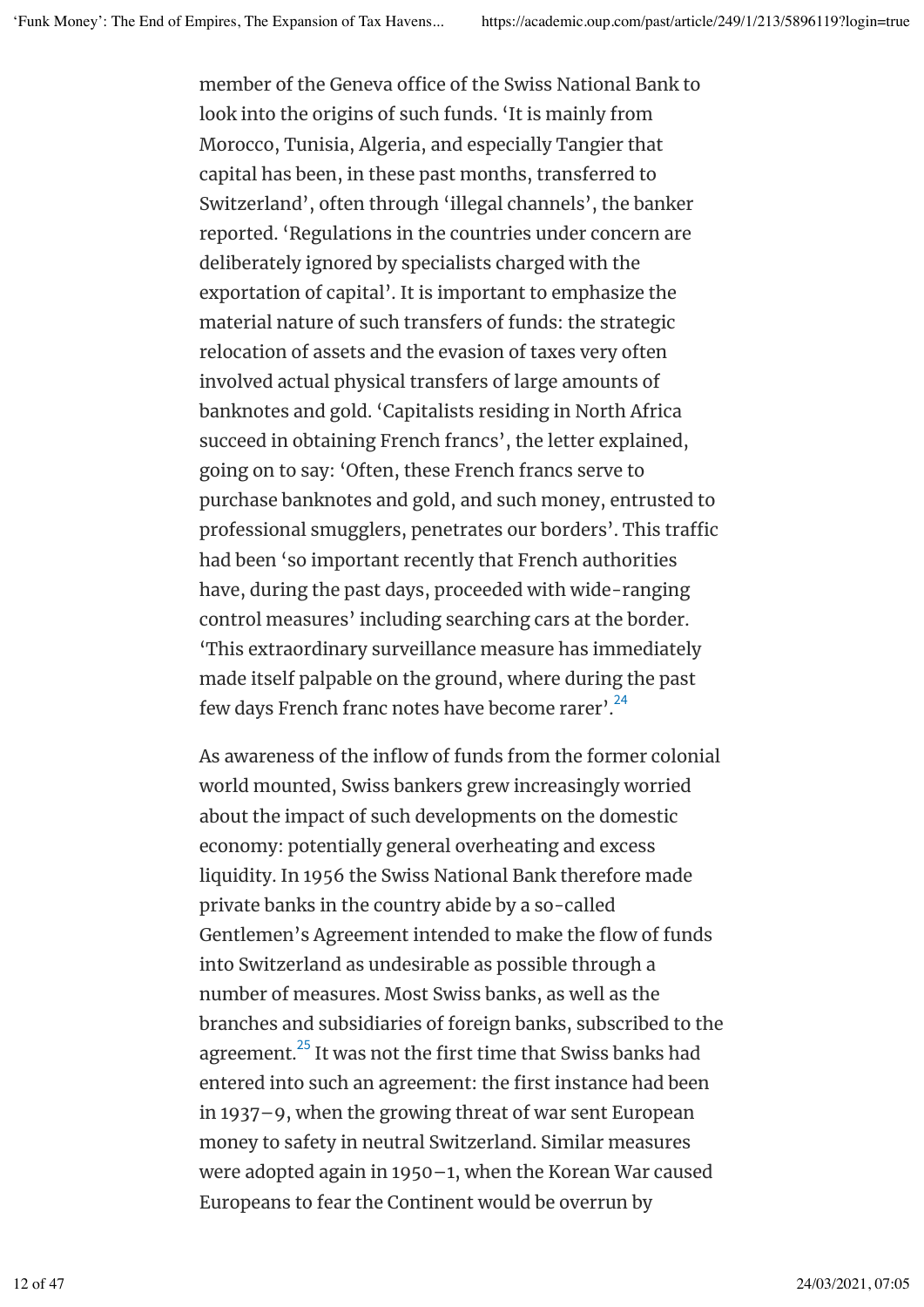communism. The third agreement, lasting from 1956 to 1958, was propelled primarily by the inflow of funds from the former colonial world and related bank establishments. A few years later, in 1960, the agreement was renewed once again and extended several times until 1963, with developments in Algeria and the Belgian Congo playing an important role. 26

In assessing the effects and implications of capital outflow from the decolonizing world, it is necessary to distinguish between diferent types of disinvestment. When Swiss central bankers grew concerned about large amounts of French francs flowing into the country within just a few months, they most certainly looked at major investors and big enterprises withdrawing such funds in search of safer assets: possibly large landholders involved in cash crop agriculture, or one might think of big food and raw materials exporters. Such amounts likely did not stem solely from the accumulated fortunes of individual settlers and small businesses leaving Algeria. But individuals shepherding relatively smaller savings, investments and liquidated assets into the safety of a Swiss bank account still mattered, as they contributed to the expansion of foreign banks in Switzerland specializing in attracting capital from the colonial world. These banks with ties to the former empire, and their new Swiss establishments, contributed to the renewed internationalization of Switzerland as a banking centre after the Second World War and thus influenced the reputation and outlook of Swiss banking in the coming decades.

The 1950s and 1960s saw repeated instances of late colonial and post-colonial money panics and removal of investments from the former colonial and semi-colonial world, among them China (to Hong Kong, mostly, and beginning in the years leading up to 1948), Malaya, South Africa, the Belgian Congo and Angola. $^{27}$  The problem of 'capital flight' from the late colonial and post-colonial world was perceived as serious enough to prompt development economists at the International Monetary Fund (IMF) to seek to record and quantify these flows. At a moment when multilateral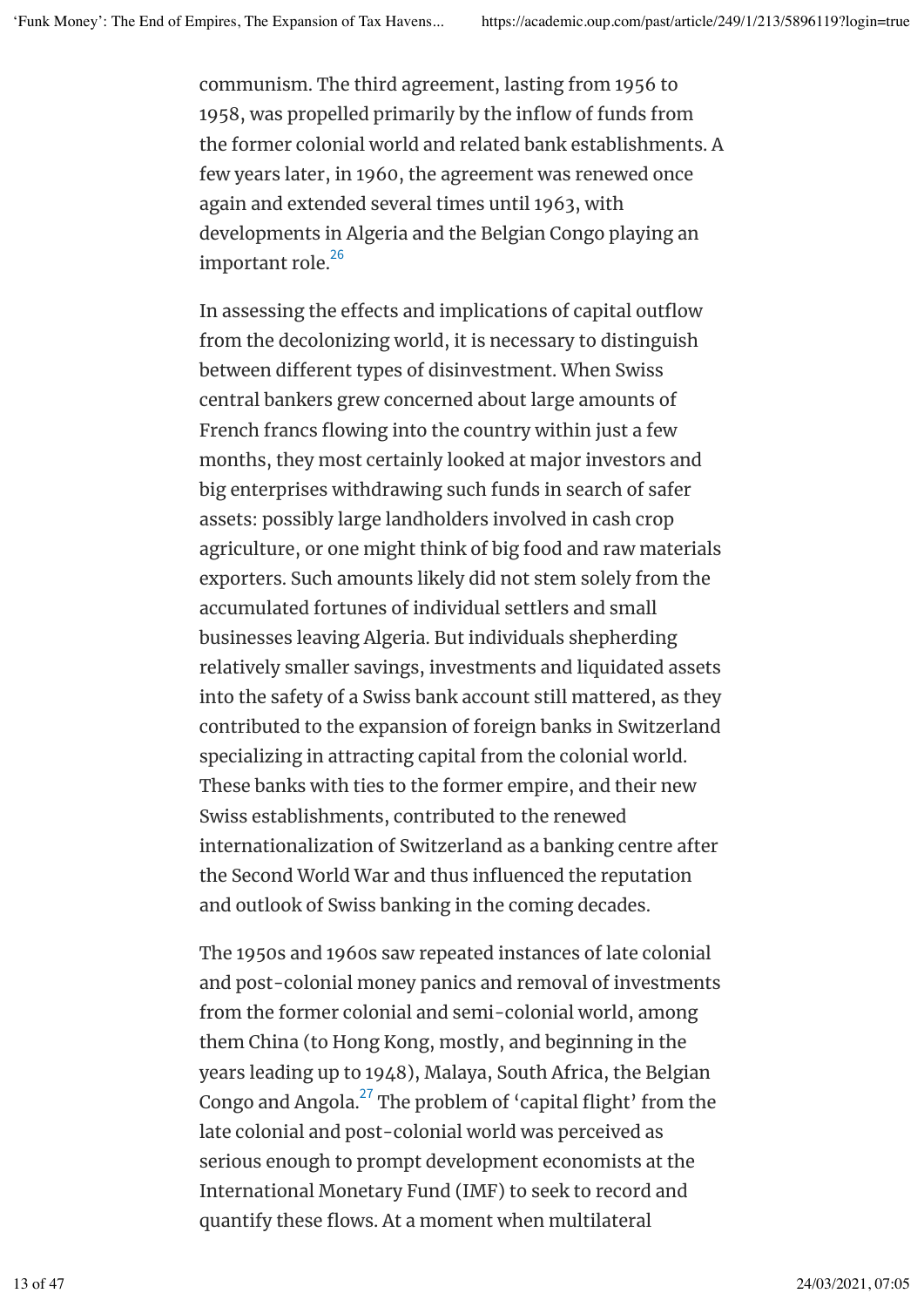institutions such as the IMF, the World Bank, the United Nations and the Organization for Economic Co-operation and Development (OECD) were carefully documenting the inflow of capital to developing countries as part of their eforts to foster economic growth, the inverse flow of capital out of the colonial and recently post-colonial and postimperial world was cause for concern. The result was a paper published in 1965 that used balance of payments information to identify the extent of the problem, while acknowledging the incomplete and potentially inaccurate nature of such data. The paper found significant outflows to have occurred from Algeria and, less well documented, from certain Latin American countries. 28

In search of new havens for capital, investors and returnees from French North Africa followed colonial bankers to Switzerland. In the British imperial world, settlers and others cutting ties with places where potentially hostile non-white rule was on the horizon found themselves lured to some of the newly expanding tax havens still safely within the fold of the British empire. One such place was the Bahamas. As one contemporary observer noted in the *Washington Post* in 1964, 'When Britain's numerous African colonies folded, much uninvested or liquidated capital was sent quietly into Nassau's banks'.<sup>29</sup> British decolonization and the departure of funds from parts of the empire helped to propel the growth of one of the most important tax havens over the coming decades in the Caribbean. While the Bahamas had first attracted tax dodgers in the 1930s as a result of increased taxation in the United States (as part of the New Deal) and newly introduced income taxes in Europe, it was after the Second World War and in the second half of the 1950s that the Bahamas experienced a true expansion of business. The Bahamas not only became a quantitatively important centre of tax haven activities but also served as a base from which tax haven business moved to other sites in the Caribbean, such as the Cayman Islands, the British Virgin Islands and Antigua, often promoted by the same lawyers and bankers who had started out in the Bahamas.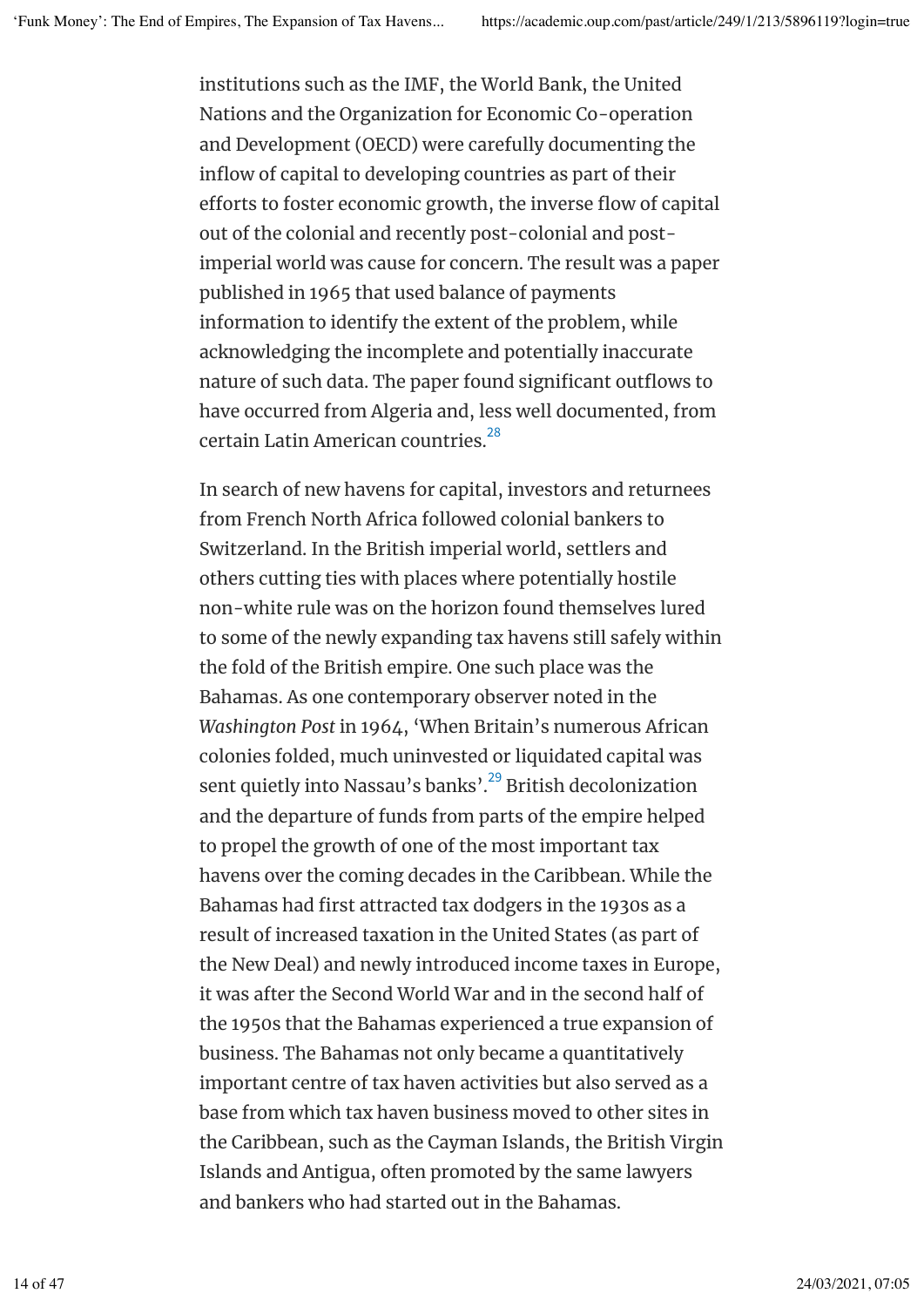It was one region above others that contributed to the expansion of the Bahamas as a tax haven: East Africa, and the British settler colonies of Kenya and Southern Rhodesia in particular. As Dane Kennedy has shown, settlers in Kenya often came from 'gentlemanly' backgrounds. Previously, this class had experienced the agricultural depression of the late nineteenth century and the concomitant decline in land values as well as the rise of meritocratic ideals. Kennedy writes:

The rising rate and progressive bent of income taxes and death duties, the declining number and increasing expense of servants [as well as a set of other factors meant that] ... for ex-officers, for retired civil and colonial servants, for public school boys, for the sons of country squires and parsons, and for others of similar ilk, Britain seemed more and more unwelcoming. $^{\rm 30}$ 

East Africa, on the other hand, had much to offer gentlemanly settlers in terms of both status and class as well as materially. When Rhodesia's white supremacist settler regime fell into a deepening crisis in the early 1970s and British officials were contemplating how to persuade the less radical elements among the white settlers to emigrate, they summed up the advantages that territories such as Rhodesia and Kenya offered to certain settlers as follows: 'Given the remarkable comforts of European life in Rhodesia, the weather, the servants, the low taxes, and the lack of inflation, where could one get Rhodesians to go?' $^{31}$ 

Many, especially wealthier, Kenyan settlers owned large amounts of farmland and related assets. With the end of white rule in the Congo in 1960 and fresh memories of the anti-colonial Mau Mau rising in Kenya, beginning around 1960, settlers sought to move money out of the East African territories. The attempts to withdraw and move assets led to a local banking crisis in the latter half of 1960. Three smaller local banks threatened to become illiquid and unable to meet demands for withdrawal owing to a run on banks, to the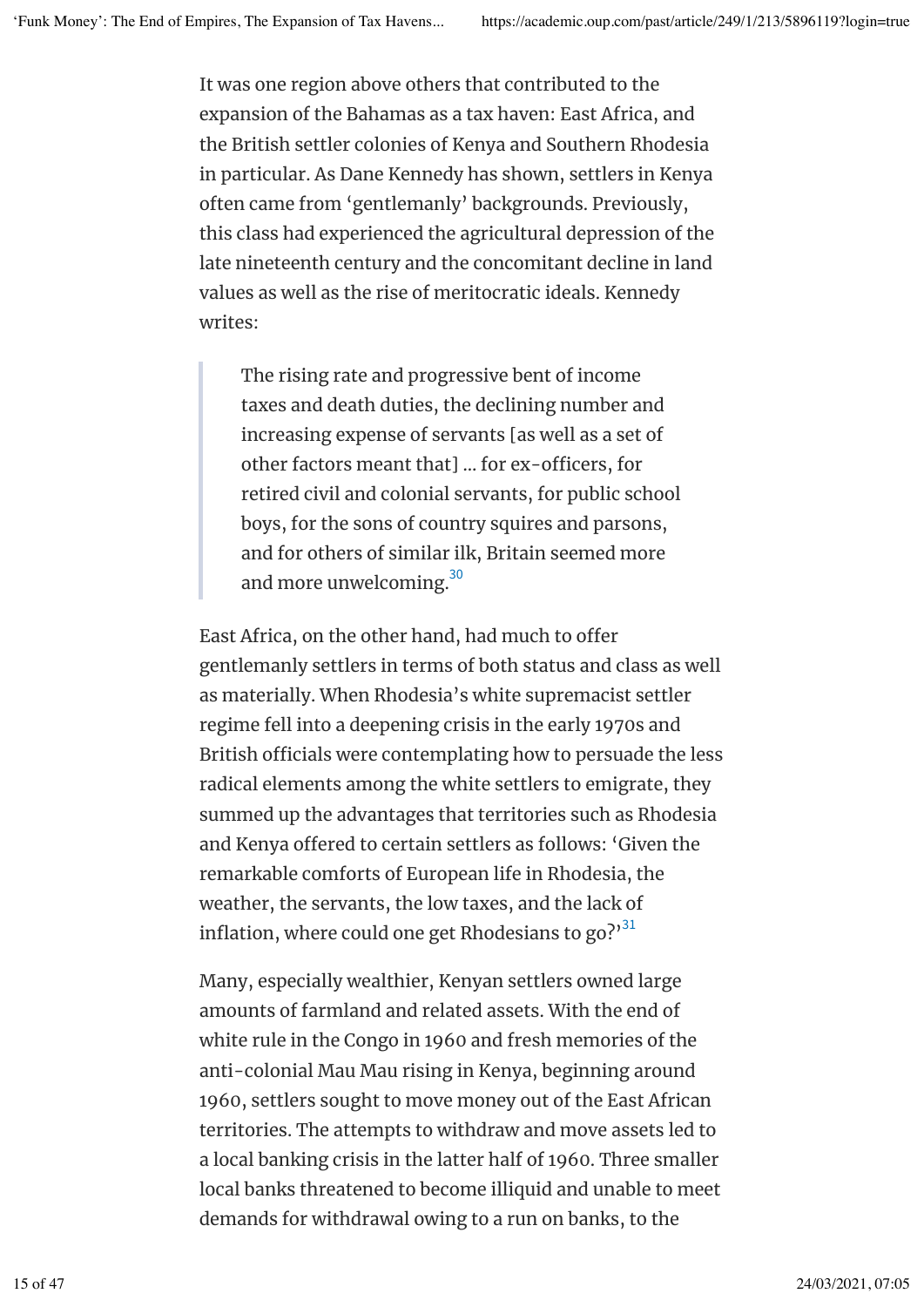point of seriously considering a moratorium. $^{\rm 32}$  Aware of the general climate of uncertainty and fear among settlers, two early Bahamian trust companies systematically targeted East Africa as an area of business recruitment. One was Arawak, the other was the Bahamas International Trust Company (BITCO). Both were among the earliest jointly organized bank and trust companies active in the tax haven business in Nassau, setting up their respective enterprises as early as 1957–8. Arawak was of mostly North American background and was set up by American, Canadian and British interests, among them Bank of America, the Canadian Imperial Bank of Commerce and the British merchant bank Kleinwort Benson & Co. Arawak was said to be the brainchild of John Adams, a scion of the American Adams family whose ties to US corporate circles served the trust company well in the initial years. BITCO was the joint creation of Barclays Bank DCO (the company in the Barclays group that maintained Barclays' widely cast network of foreign bank branches in the colonies and dominions), the Royal Bank of Canada, Empire Finance (an American investment bank), E. D. Sassoon Banking and, as of 1962, Rothschild.

The move out of Kenya began to intensify in 1960. *The Times* reported that from February to April about £3.4 million had left the territory. $^{\rm 33}$  In this climate, banks eager to sell their newly developed tax haven products sensed an opportunity. In the early 1960s, Kleinwort Benson's bankers in the Bahamas reflected on attracting new business to the recently launched trust company Arawak:

As a result of political developments in the abovementioned countries [Kenya and the West Indies], and possibly others, it is suggested that Arawak should give consideration to sending a knowledgeable representative to such areas with a view to getting business in the trust field as there seems to be an obvious need for residents of such areas to take some sort of evasive action against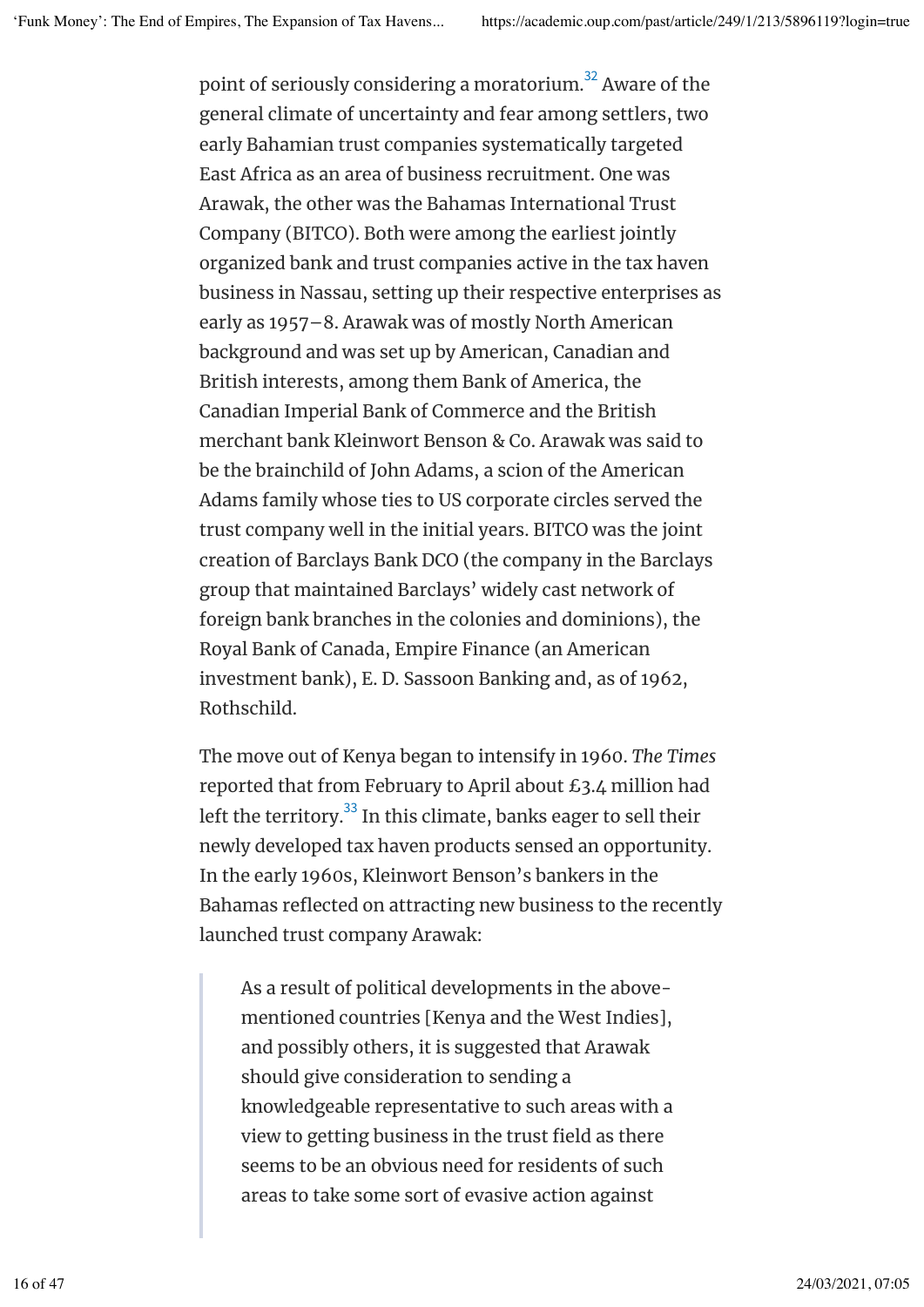future legislation in their countries of residence in order to preserve their foreign assets. $^{\rm 34}$ 

Newly independent governments could resort to various instruments and measures to assume control over capital and foreign exchange: ordering private banks to hand over gold and foreign currencies, forcing banks to register the full details of funds and securities held in banks abroad; requiring residents to exchange all foreign currencies, gold bars and negotiables in their possession for the new official currency. $^{35}$  In addition to restricting the movement of capital, governments could take steps to highly regulate or even circumvent the liquidation of direct investments in the form of factories, companies and the like. Other than to refuse outright to grant liquidation permissions, new governments could exercise power over assets by way of applying capital controls on the remittance of liquidation proceedings and uninvested profits still held in a country. $^{36}$ 

For their Kenyan clients, the bankers at Kleinwort accordingly recommended a Bahamian discretionary trust as a method of holding assets. A discretionary trust, often in combination with a holding company, was the preferred method for individuals to avoid taxes and remove assets from the reach of potentially hostile governments. 'Discretionary' meant that the control over the trust lay with the bank behind the trust company, or rather the nominee company that the bank had created for the purpose of providing 'owners', and, in the case of companies, nominee directors. Discretionary trusts, moreover, had a multitude of beneficiaries (the person standing to receive the trust) normally drawn from the trust company or the nominee company, and, importantly, not involving the person setting up the trust (the settlor). The trust as well as related companies were thus legally far enough removed from the actual owner of the assets (located anywhere in the world in territories with various taxes) so as not to become liable to taxes on the income that the trust earned (by investing said assets, for instance), since the nominal owner was located in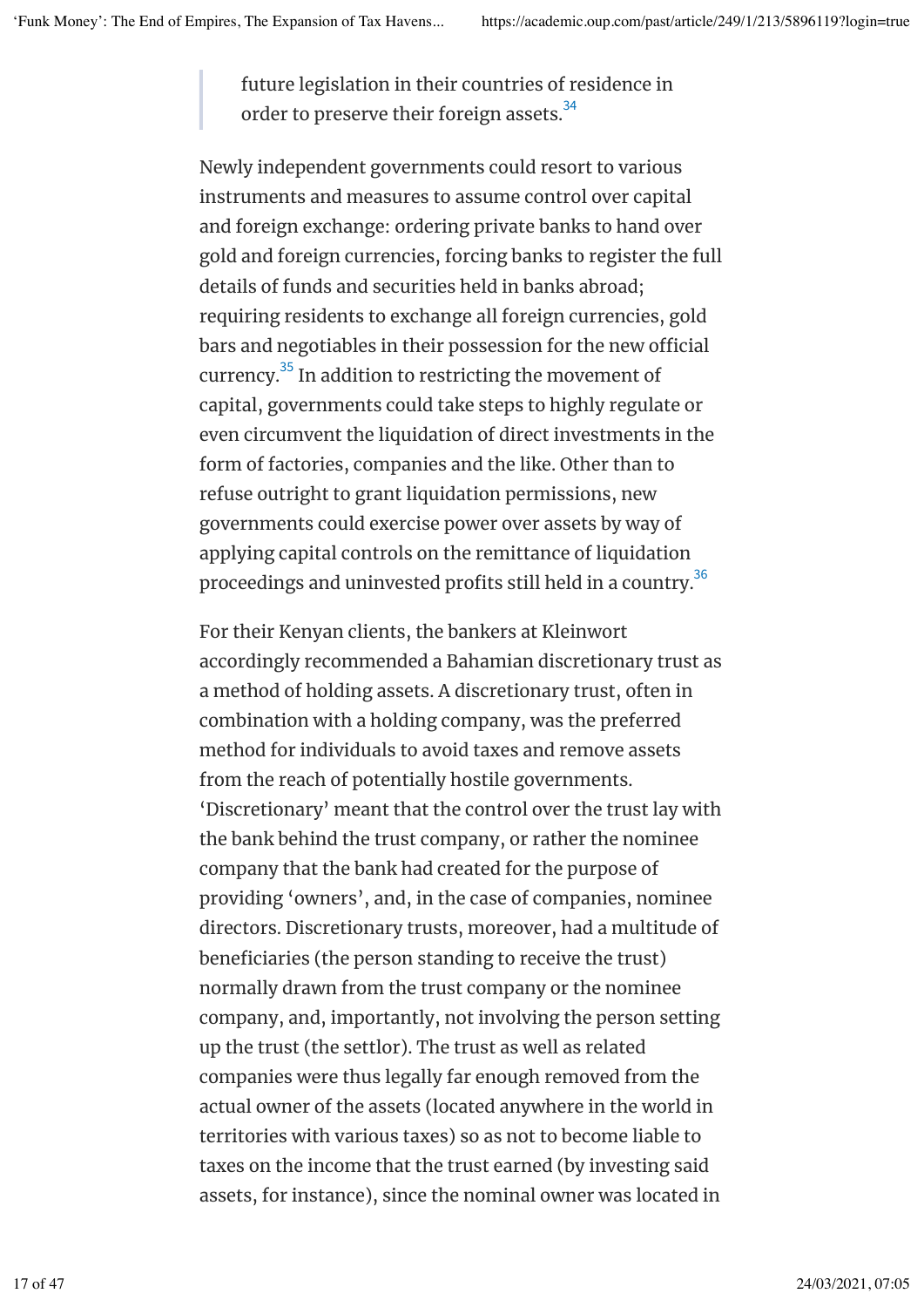the tax haven of the Bahamas. At the same time, because the actual owner could claim to have no legal control over the trust, he or she could not be forced by a government to hand over assets held abroad. $^{37}$  Owing to the flexibility of the legal instruments of a holding company, an investment company and a trust, these vehicles could serve to fulfil all kinds of tasks geared towards shielding assets: they could acquire funds previously held in a Kenyan (or other) company, including real estate; could hold the shares of a Kenyan company engaged in farming; and could receive as a gift securities of UK residents that would be exempt from estate tax if the beneficial owner (the Bahamas company) was domiciled outside the United Kingdom. $^{\rm 38}$ 

Individuals from the decolonizing British empire eagerly explored such tax haven opportunities and others while making plans to exchange their current place of residence for a new home. There was a 'gentleman' living in the West Indies but currently temporarily residing in the United Kingdom and likely to be fully living in the UK soon; a husband and his wife placing £30,000 and £40,000 in a trust respectively, with the view of avoiding estate tax should they end up living in the UK; the Bahamas company that was set up to receive the roughly £350,000 worth of assets of a Kenyan company when said company was likely to be liquidated in the near future; the resident of Jamaica settling £50,000 in a trust as she (*sic*) was likely to be living in the UK or Canada soon, among other examples.<sup>39</sup>

With the help of an unusual set of archival documents derived from one of the trust companies operating in the Bahamas, it is possible to construct a rough quantitative estimate of the origins of people and corporations looking to set up (subsidiary) companies or trusts in the Bahamas through BITCO. For a limited number of years, the protocols of BITCO's management committee meetings, held at regular intervals, listed newly acquired business in both the trust and the company category. In some but not all cases, these verbal proceedings indicate the nationality or residence of the new customer. From 1958 to 1960,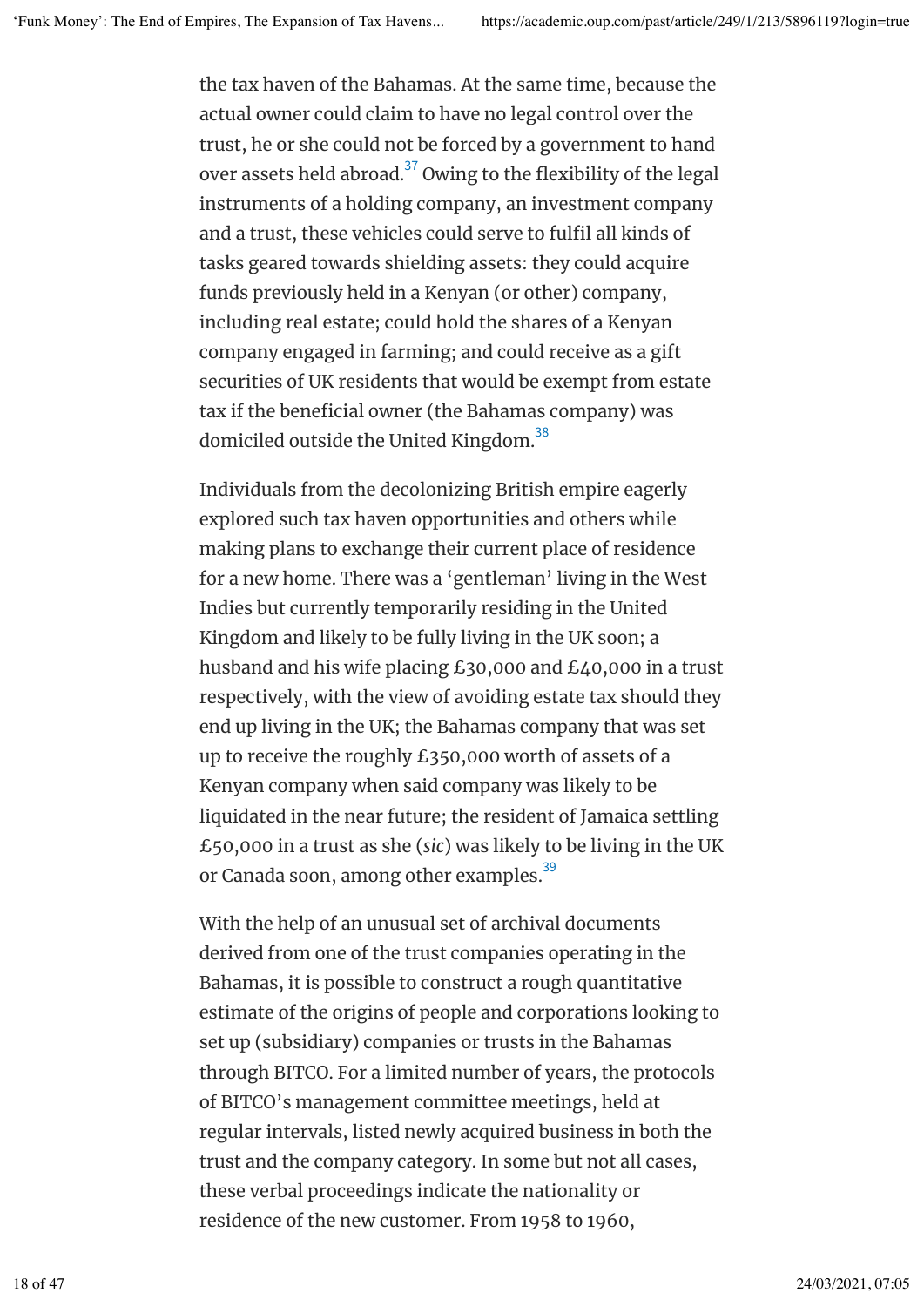immediately after the foundation of BITCO, business was generally slow and consisted mainly of American and occasionally Canadian and UK interests. But beginning in 1960, imperial dwellers appear as a significant share of the newly recruited business. References to the origin and residence of clients of BITCO for the years 1958–63 paint a striking picture of their distribution: $^{40}$ 

East Africa (mostly Kenya and Rhodesia)

'West Indies'

Bahamas, Barbados, Bermuda, Leeward Islands, Jamaica, Trinidad

Other sites in the (former) British empire (Hong Kong, Ghana, India, Marga, Singapor, Singapor, Malaya, Malaya, S

South Africa

(Total clients from sites with British empire connection, excluding Australia, Canada 137)

United States

United Kingdom

Canada

Cuba

No discernible indication of citizenship or residence

Other (from various European countries, Australia, South America, Israel)

Total references made to new clients

These figures very clearly illustrate the importance of empire, of old and ongoing imperial ties for the early expansion of trust and company business in the Bahamas.

Such intra-imperial connections can also be gleaned from the occasional description of circumstances that the protocol notes provide for individual cases. Take, for example, the case of a 'West Indian family' setting up a Bahamas company that would acquire a substantial interest in a West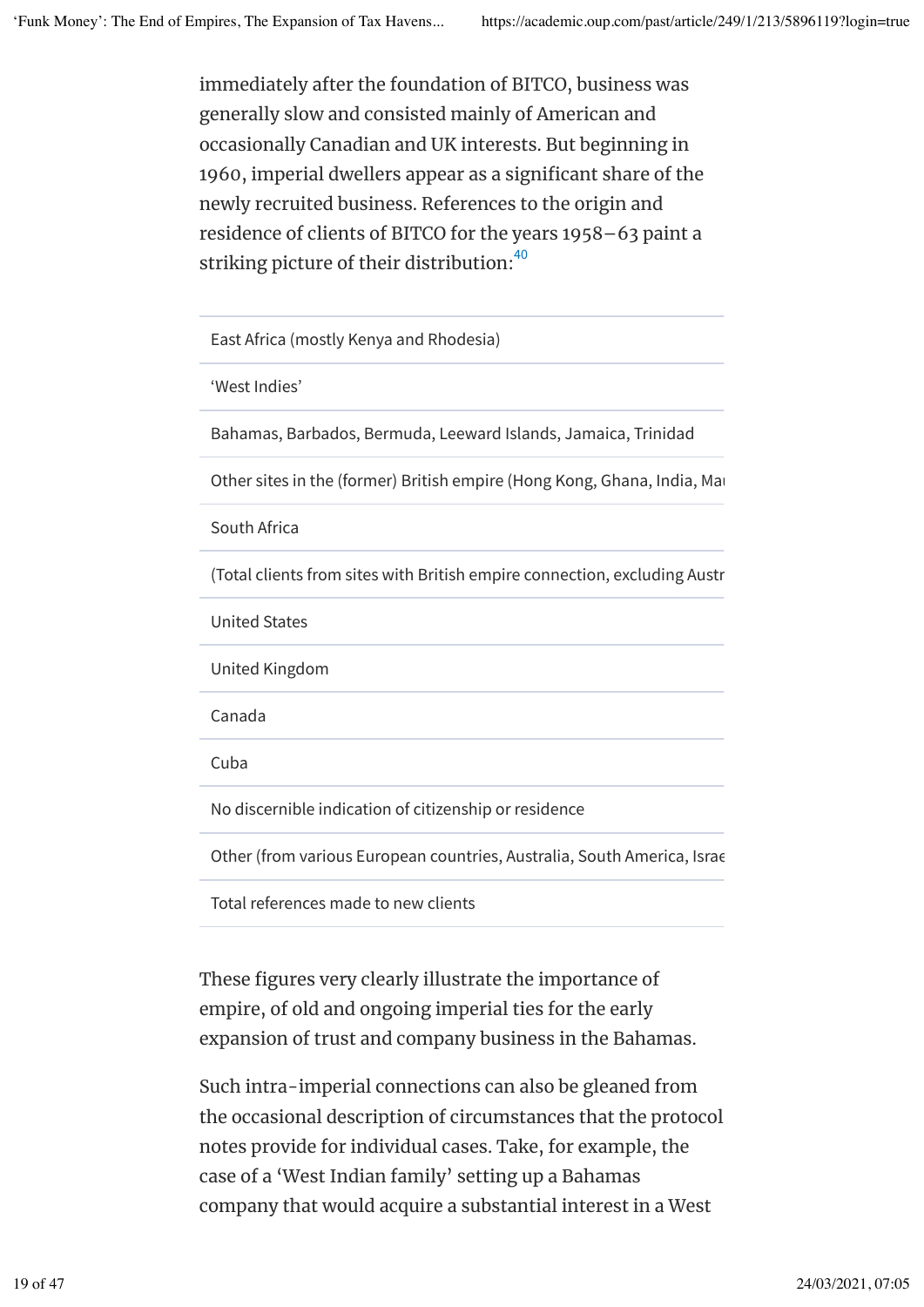Indian company when the latter was liquidated. Planning had been complicated by the fact that the family had left the West Indies and the principal owner was now in South Africa. $^{\rm 41}$  The imperial ties visible in such arrangements formed part of a broader pattern behind tax avoidance and the use of tax havens. Take, further, the career of a man working initially for various UK authorities in colonial settings and later moved to the private sector as one example of such a pattern: having served as a head of public works in Lesotho in the 1950s, the man subsequently worked in a leading position at the Swaziland Electricity Board (both Lesotho and Swaziland were under British rule at that time), and in the early 1960s, changed jobs and started working for the British private bank Hill Samuel in Johannesburg. When preparing his move to Johannesburg, he contacted Barclays and BITCO to set up a private holding company in the Bahamas that would own the proceeds of the sales of his house in Swaziland and also a small pension he stood to receive. $^\mathrm{42}$  Or consider the case of a woman resident in Johannesburg and likely a member of a very prominent South African family of mining entrepreneurs, who in December 1960 was taking steps to relocate to the United Kingdom but who would continue to receive income from an unspecified South African source. If she were to remit said funds to the UK, she would incur UK tax on these assets. Her lawyer was thus contemplating setting up an account on her behalf in Gibraltar through Barclays. Gibraltar was becoming a tax haven itself during these years.<sup>43</sup> The woman from Johannesburg and the man moving from Swaziland to Johannesburg had a common goal: despite their ties to the UK (taking up residence there in the case of the woman, likely ties to the UK despite several years abroad in the case of the man), they wished to keep their taxable income concealed behind the imperial fiscal frontier. In the final decades of the British empire, after some colonies had already become independent, people with ties to Britain and its empire found themselves in a position of potentially now residing in countries with income taxes (the UK, South Africa) but having incomes and streams of revenue that had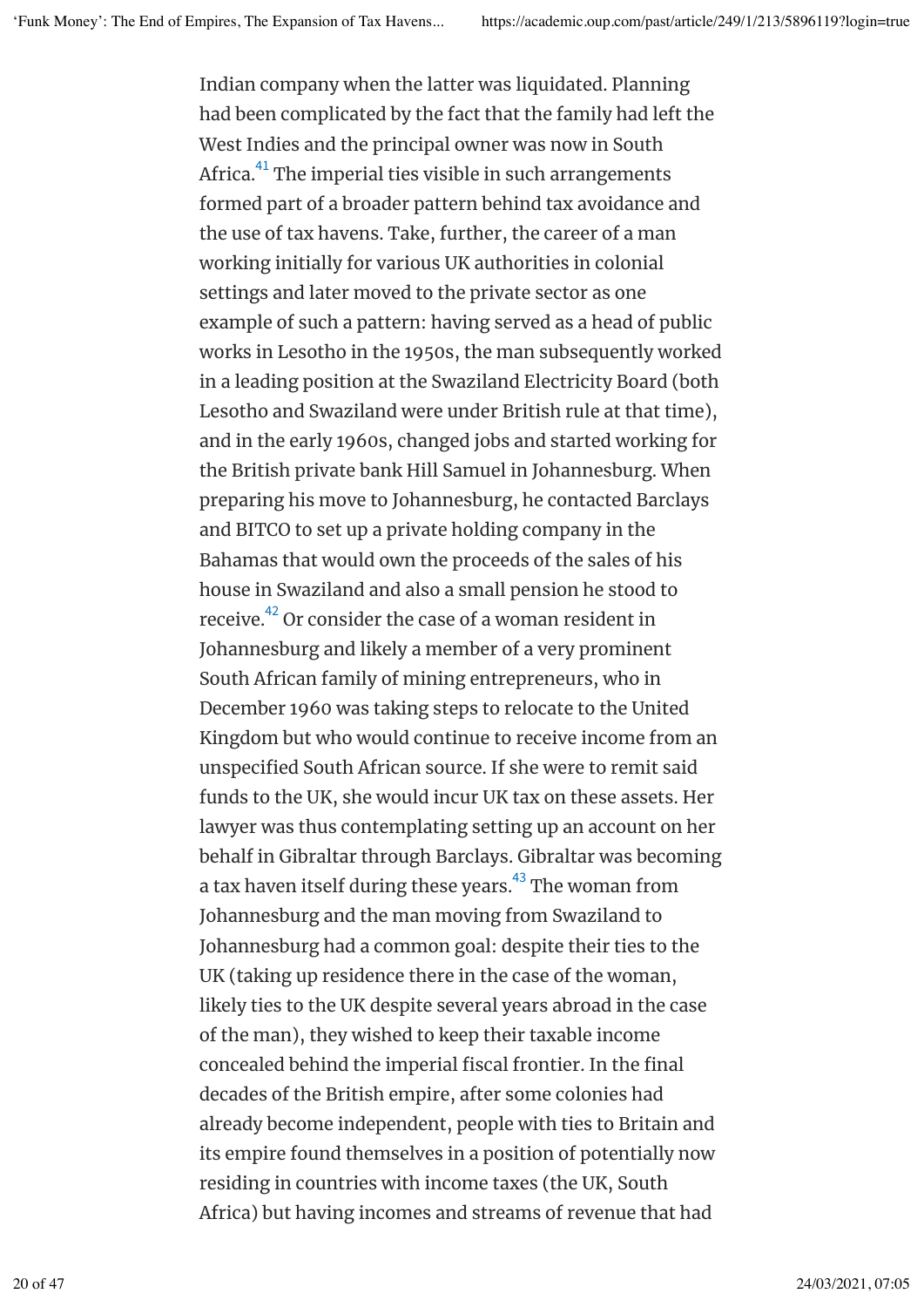been earned abroad (pensions, other assets) during former colonial careers or business ventures, often under much more favourable tax circumstances. A reader of the *Financial Times* writing for advice to the paper's 'Your Business Problems' section in 1962 described such a situation. The question read:

I have some accumulated income earned in West Africa. The funds are now in Jersey [the Channel Islands]. I want to invest this money and will appreciate your advice as to whether such investment can be made in U.K. domiciled companies without the Inland Revenue claiming that such investment constitutes a bringing home of funds.<sup>44</sup>

Banks clearly understood the problems such constituencies faced. In 1963 a banker at Hambros Bank, besides Kleinwort Benson another leading British merchant bank and newly a member of BITCO, sent a circular to other members of the joint trust company. Hambros offered the following proposal to BITCO's other shareholders:

We have for some time felt that an investment medium should be set up for the many people resident in the West Indies, Mediterranean, Africa, Far East, etc., who are either of British origin or who look to London for their financial arrangements, but do not wish to become involved in British income-tax or estate-duty liabilities.

Wealthy individuals, the letter continued, were obviously able to set up their own arrangements through Nassau or Switzerland. But such measures could be expensive: 'There are a great number of less wealthy individuals who cannot afford such arrangements, and for whom investment in a well-spread international portfolio of securities, without becoming involved in taxation liabilities, entails an undue amount of work and trouble'. Such people would welcome the opportunity to invest in such a fund, under BITCO's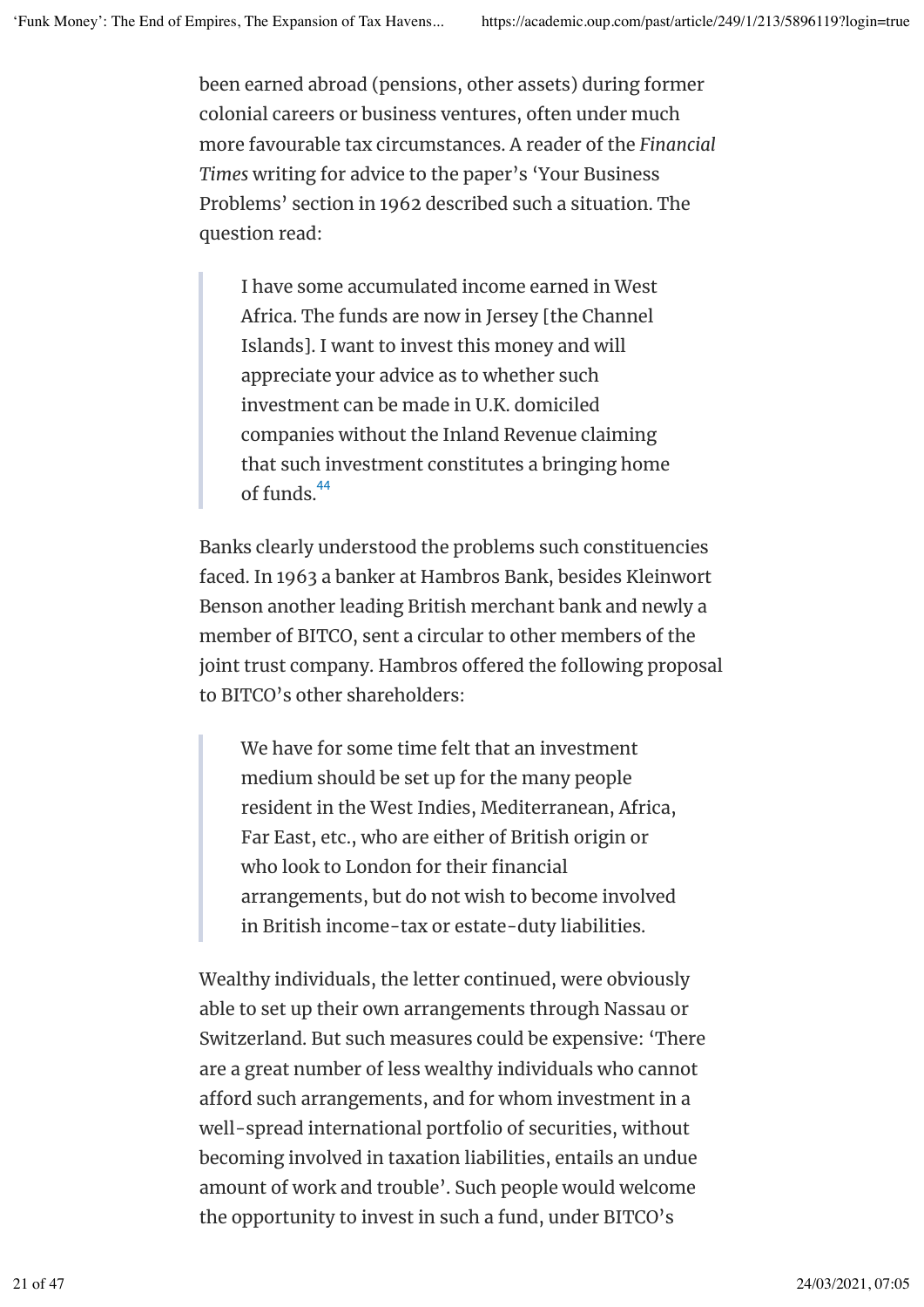management, while receiving dividends without deduction of tax and without being liable to UK estate tax for a person not resident in the UK. $^{45}\,$ The attempt to keep assets beyond the grasp of the UK tax authorities stashed away in other parts of the remaining empire was related to a peculiarity of the British tax system. Since the beginning of the twentieth century, as a consequence of mobility within the British empire, the British tax system had diferentiated between residence and domicile, with the latter being a place where taxpayers would claim to be 'actually' at home according to a person's background and lifelong affiliations, while their residence in the UK was only temporary and related to work. Such non-domiciled-status individuals ('non-doms' as they are called to this day) did not incur UK tax on income earned overseas, as long as such income was not brought to the UK. 46

Aside from white settlers, colonial officials and businessmen, a second group actively removing assets from the late colonial and post-colonial world consisted of ethnic and religious minorities. At times, these were members of ethnic trading diasporas; one may think of the Syro-Lebanese community in West Africa, for instance. Other examples would be Arab Christians in the eastern Mediterranean, many of whom had previously closely associated themselves with diferent European consular powers by functioning as brokers and translators for these powers in exchange for receiving European citizenship and consular 'protection'. Indians in East Africa were another such group. In 1963 a member of Arawak visited branches of the Bank of India in Nairobi, Mombasa, Dar es Salaam, Kampala and Jinja in an attempt to drum up interest in Arawak's services. He returned and contacted the manager of the Bank of India's branch in London, reporting that he had found 'a considerable atmosphere of uncertainty among the Indian population in the three African territories of Tanganyika, Uganda, and Kenya'. Many customers, he found, had 'already transferred their liquid assets out of Africa to London in the majority of cases', but 'in several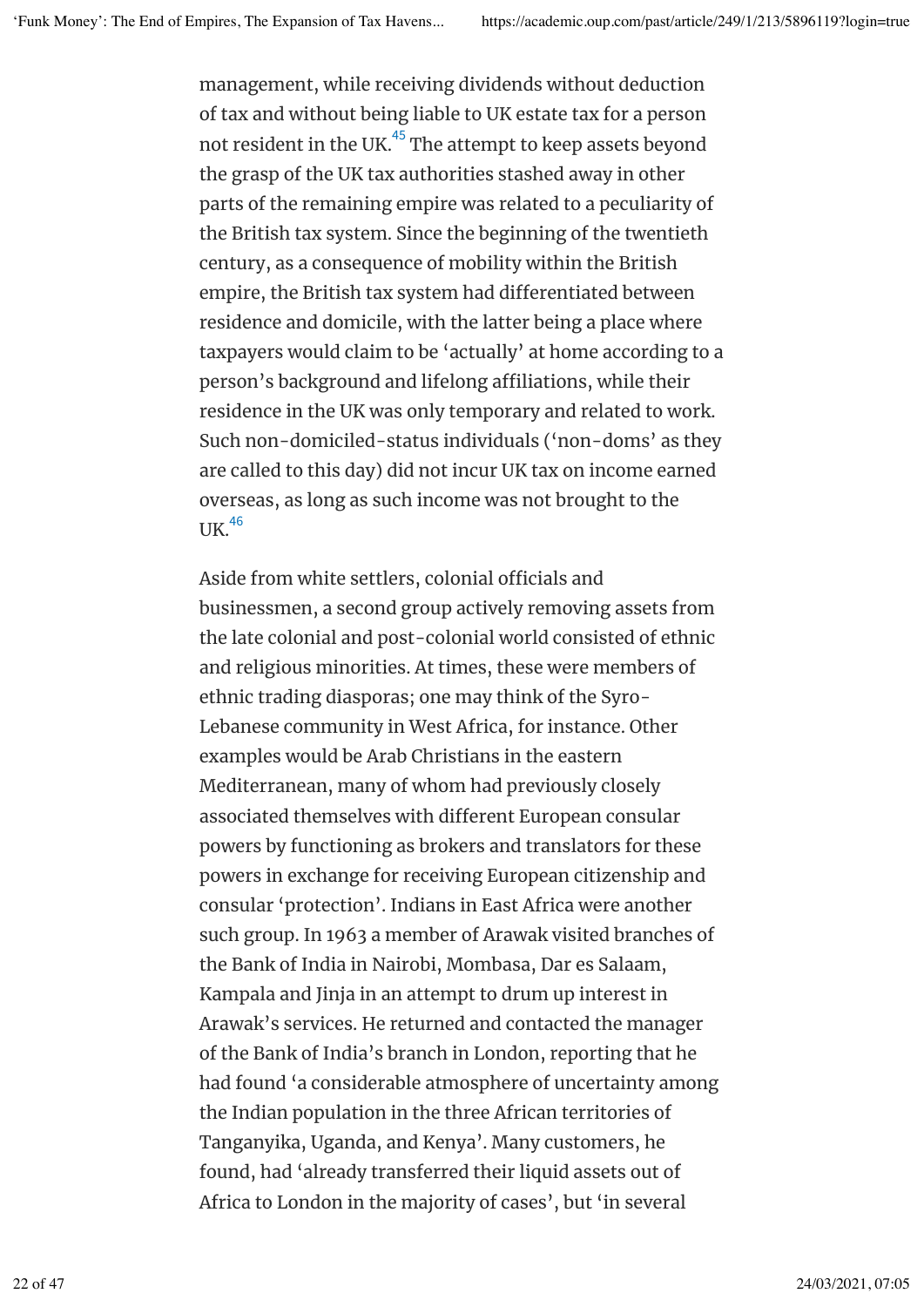cases … The customer had made arrangements of a trust and holding company nature either in Bermuda or in the Channel Islands, and, in a few instances, in the Bahamas'. He went on to promote the schemes sold by Arawak among Bank of India branch managers in East Africa. $^\mathrm{47}$  A similar development had likely been taking place earlier in the eastern Mediterranean and North Africa: two of the expanding and newly established banks in Switzerland in the second half of the 1950s, Banque Pariente and Banque Hassan, were owned by North African Jews.

Residents of European empires who eventually left the imperial world had for the past decades enjoyed favourable tax circumstances.<sup>48</sup> As a rule of thumb, income tax rates on whites in the British (and French, for that matter) empire were low and hard to enforce. When development thinking and the politics of economic aid began to dominate discussions among officials in the 1940s and 1950s, the question of revenue raised within colonies themselves (Kenya, specifically) came up. If colonies were receiving aid, then it ought to be ensured that every effort was made simultaneously to raise as much revenue as possible within territories themselves.<sup>49</sup> Colonies had traditionally relied on tarifs as well as direct taxes on native populations to raise revenue, and in many territories progressive income taxes had only been introduced recently: in Kenya in 1937, Uganda, Tanganyika and Zanzibar in 1940, in the West African colonies between 1940 and 1944. Income taxes were reintroduced in Hong Kong and Malaya in 1947 and 1948 after they had been introduced previously as part of the war effort.<sup>50</sup> In the late 1940s, when British officials in London started to look into colonial taxation in Kenya and beyond, they could hardly conceal their surprise. The minister of state found that 'There must be in many Colonies a great deal of taxable wealth lying about … and … some means ought to be found to tap it'. $^{51}$ 

Tax brackets were extremely uneven across colonies, but perhaps the most striking realization arose from a comparison of colonial tax rates with UK taxes: 'The main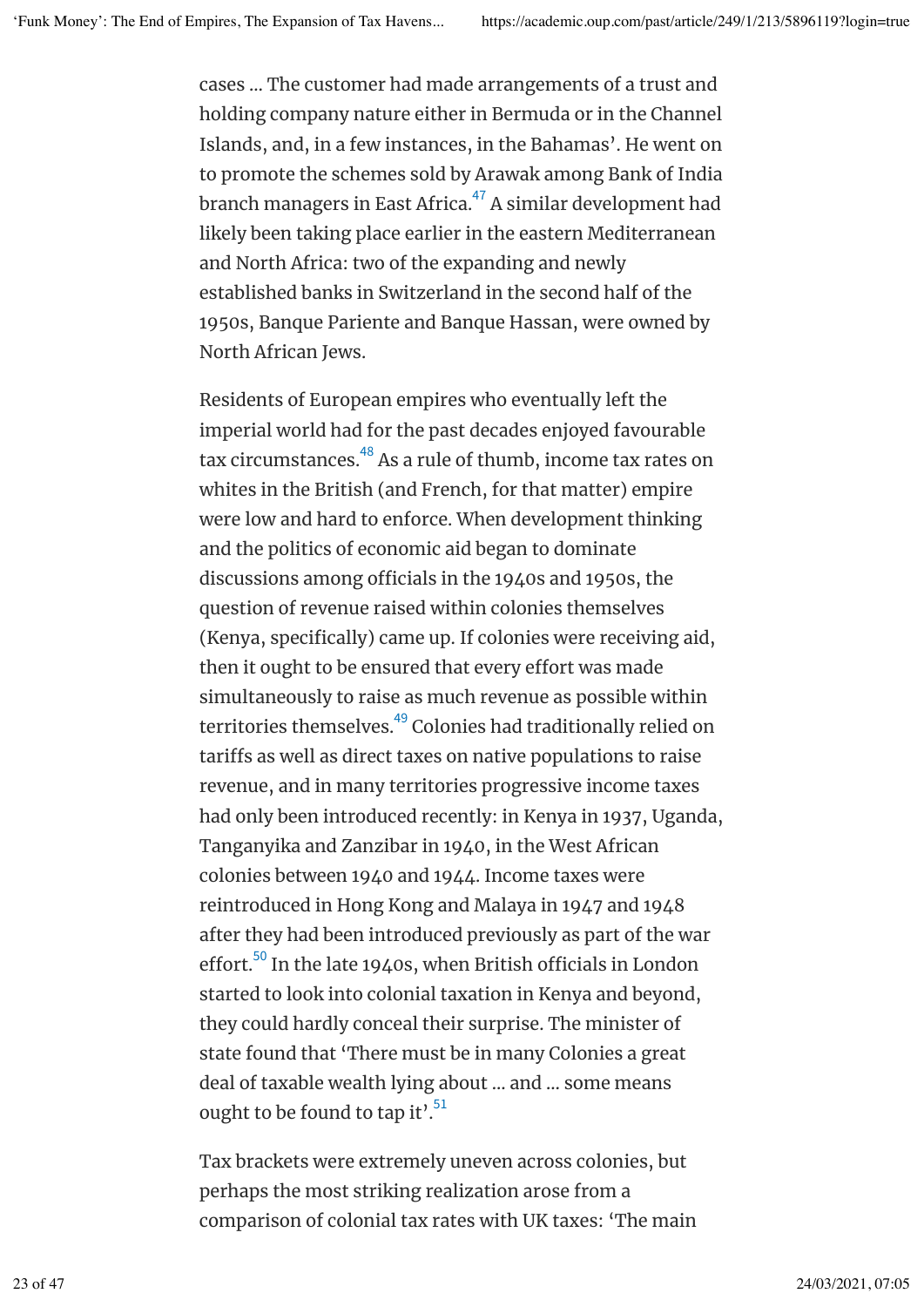points which seem to emerge from the state of these figures are that with a few exceptions in most Colonies rates of taxation on higher levels of income are quite extraordinarily low when compared to ours'. $^{52}$  Moreover, evasion of income taxes in colonies was widespread, and tax morale was notoriously low. As a result of enforcement problems, the West African colonies were said to be looking at roughly £600,000 of arrears in tax payments and collection. White settlers and officials who populated legislative assemblies in diferent colonies had opposed and delayed income taxes vehemently for as long as possible. Once such taxes came, colonial and imperial dwellers showed little inclination to pay and much inventiveness in getting round them. $^{\rm 53}$ 

The colonial legacies of low white tax morale in part help to explain the movement of funds to tax havens such as Switzerland and the Bahamas. But a general reluctance to accept taxes was compounded by circumstances in the metropole: since the Second World War and with the expansion thereafter of the welfare state (and the legacies of the New Deal in the case of the United States), income taxes had reached rates higher than ever before. From the 1940s to the 1970s, corporate and individual taxes in the North Atlantic world, especially at the very top, reached the high rates associated with declining inequality during these decades.<sup>54</sup> Where capital gains taxes existed, such income was taxed at lower rates, but when taxpayers were faced with a decision to pay some 24 per cent capital gains tax or zero tax in a tax haven such as Switzerland and the Bahamas, that rate likely still seemed high. Additionally, fears about the capital controls that now applied in many countries of the North Atlantic world served as a further deterrent for capital repatriation and instead encouraged the sending of funds to tax havens. In some instances, funds appear to have been moved to metropolitan countries like France first (not least because of previously established connections and vehicles for moving money), but they then quickly and illegally wound up in the tax havens of Switzerland, the Bahamas and the Channel Islands as a second step.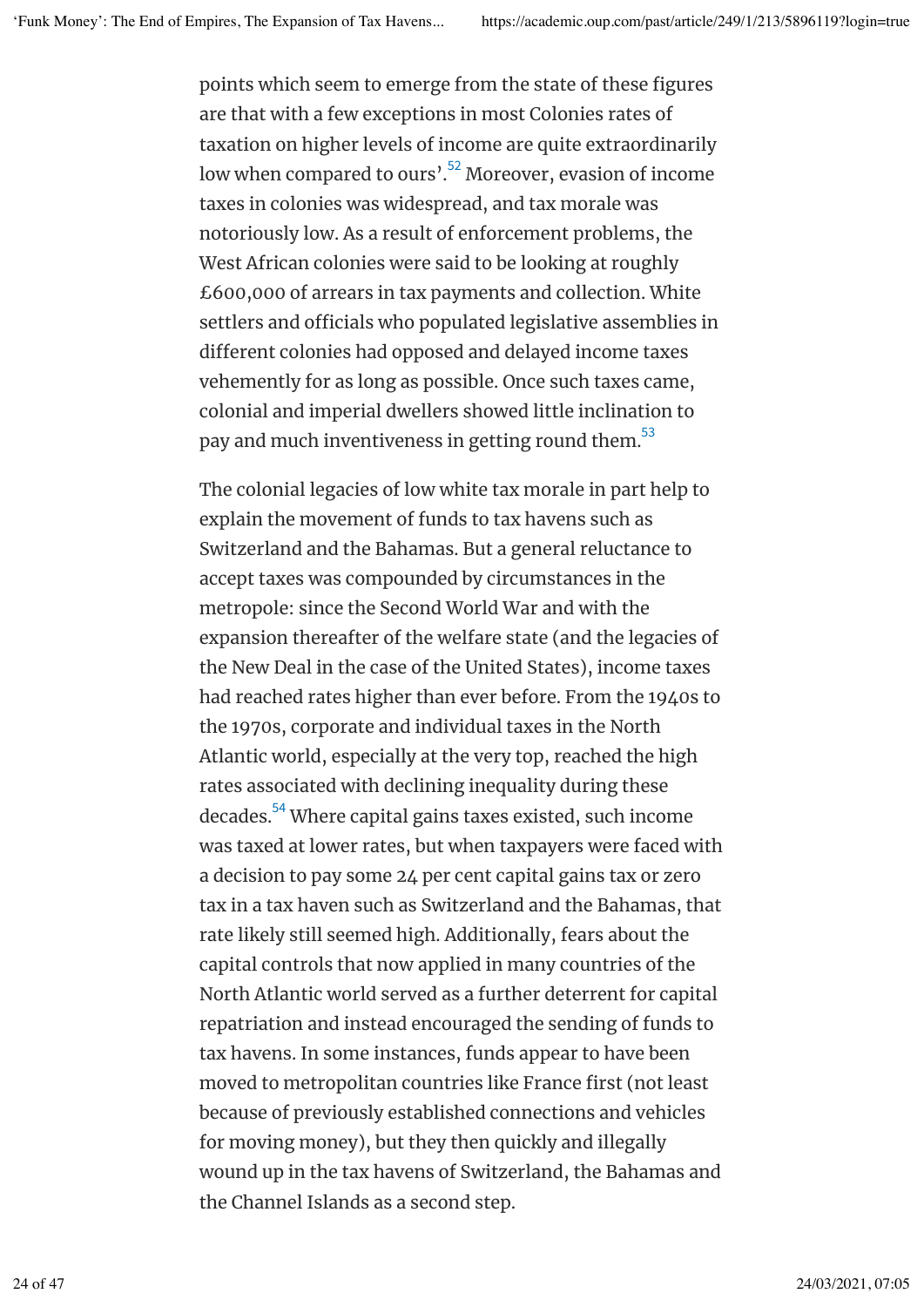The level of taxation in both former empires and the North Atlantic world after 1945 may help to explain why, in some instances, returnees from empire chose not just to retain their assets abroad in low-tax jurisdictions, but to move their entire life to such destinations. Aside from Switzerland and the Bahamas, the Channel Islands and Malta were two further tax havens to flourish as a result of late colonial money panics. The Channel Islands had already served as a tax haven during and immediately after the First World War and in the inter-war period, but it was in the early 1960s that banks systematically opened branches there with the goal of attracting tax haven business. However, Jersey and, to a lesser degree, Guernsey soon attracted not only the money of former imperial dwellers but also empire's returnees themselves. For those accustomed to life in the empire, moving from one colony to another or a place like the Channel Islands was often the more natural choice than returning 'home' to a Britain they had left long since or possibly never set foot in at all. Elizabeth Buettner has shown that some 'empire families', as she terms them, scattered across other parts of the empire upon retirement from service in British India.<sup>55</sup> In the early 1960s, the emerging tax haven industry in the Channel Islands deliberately began to target returnees from empire simultaneously as depositors of funds and as settlers. Bankers and officials in Jersey recall the inflow of migrants from the empire in search of mild climates and low taxes during these years as the beginning of the tax haven industry. $^{\rm 56}$  The newcomer tax haven of Malta took a similar, even more strategic, path. In 1959, while Malta was still a British colony, its governor began to pursue an economic development plan for the island consisting of promoting tourism and turning the island into a tax haven. With several other tax havens already competing for business, the Maltese model focused on attracting retired settlers. New settlers meeting a certain income threshold were taxed on income from pensions, royalties and dividends at very low rates. To this day, these settlers are referred to as 'sixpenny settlers' for the (low) rate of taxes they paid (expressed as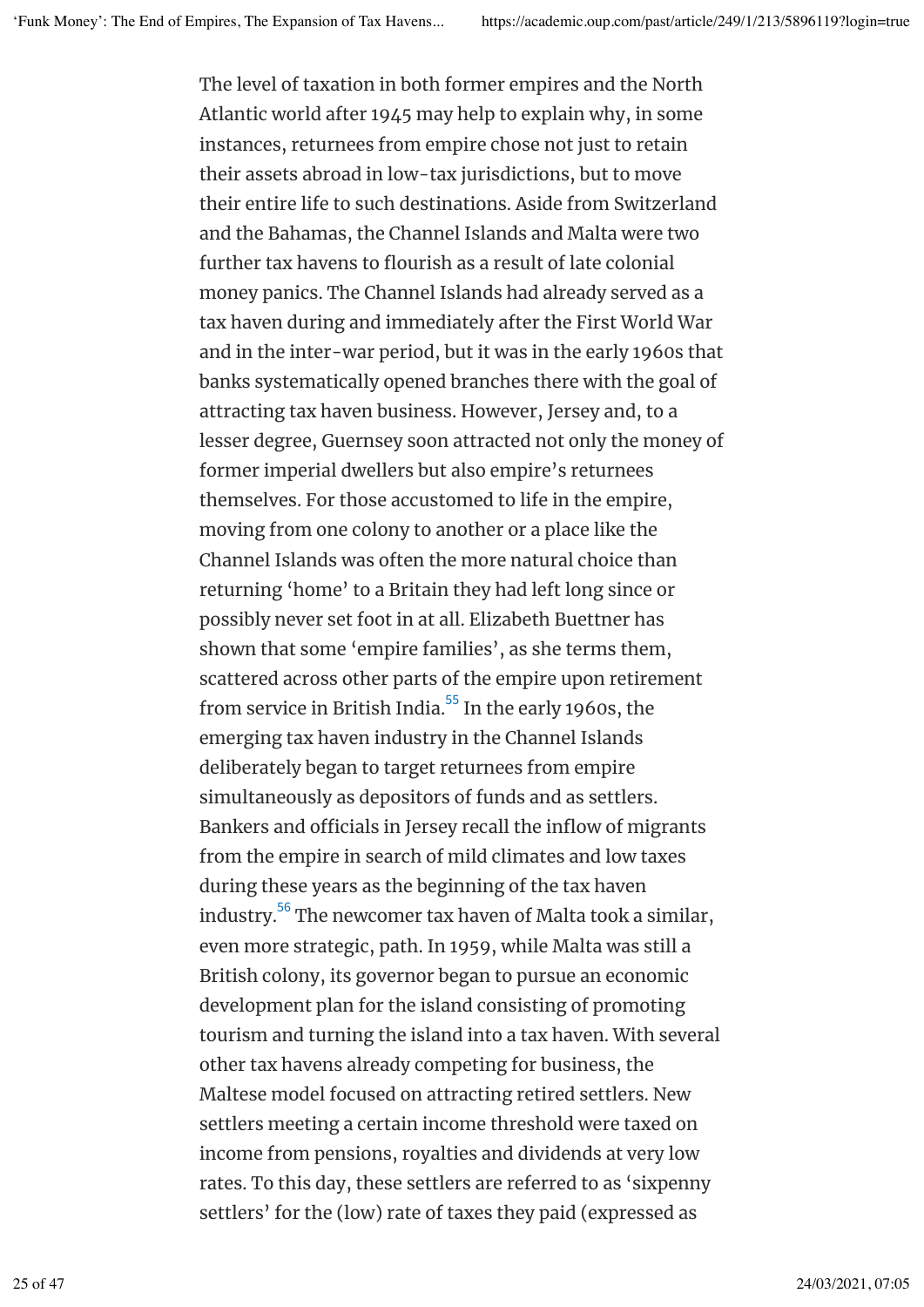pennies in the pound). After 1967 Malta saw a large inflow of Britons from Rhodesia. 57

Such intra-imperial movements at the end of empire suggest a broader, poorly understood migration of people within empires. Much more has been written about emigration from Europe to various places in the imperial world, and more recently on the impact of migration from the empire back to the metropole, than on migrations from one colony to others. Based on sources consulted here, white settlers in Kenya appear to have moved first to Rhodesia, then to South Africa when Kenya and later Rhodesia became independent, chasing the fleeting fortunes of white racial supremacy. Previously Kenya itself had served as a resettlement destination. The colony was a favoured place of retirement for officers who had served in the army, often in colonial contexts. After the First World War, former Indian Army officers were settled in Kenya and Rhodesia as part of a government-organized scheme. Some of the trust arrangements detailed above for individuals residing in East Africa and the Caribbean provide more examples of people migrating between (former) dependencies rather than returning to Britain: from Lesotho to Swaziland to South Africa; from the West Indies to South Africa.

Jersey, Malta, the Bahamas, Switzerland and Monaco, among others, received early tax haven business from imperial returnees and, sometimes, new settlers. Arguably the most important impact of late colonial money panics and resulting capital outflows lay in the fuel such funds provided for banks looking to build their early tax haven business. This expansion came at a crucial moment. It meant that in the late 1960s and 1970s, when tax haven business truly took off, havens were ready to serve a growing number of eager tax dodgers. Without the early experiments created by Barclays, Kleinwort, Hambros and others jointly organizing offshore trust companies and thus attracting other elements of the offshore ecosystem such as law firms and accountants, this take-off is difficult to imagine.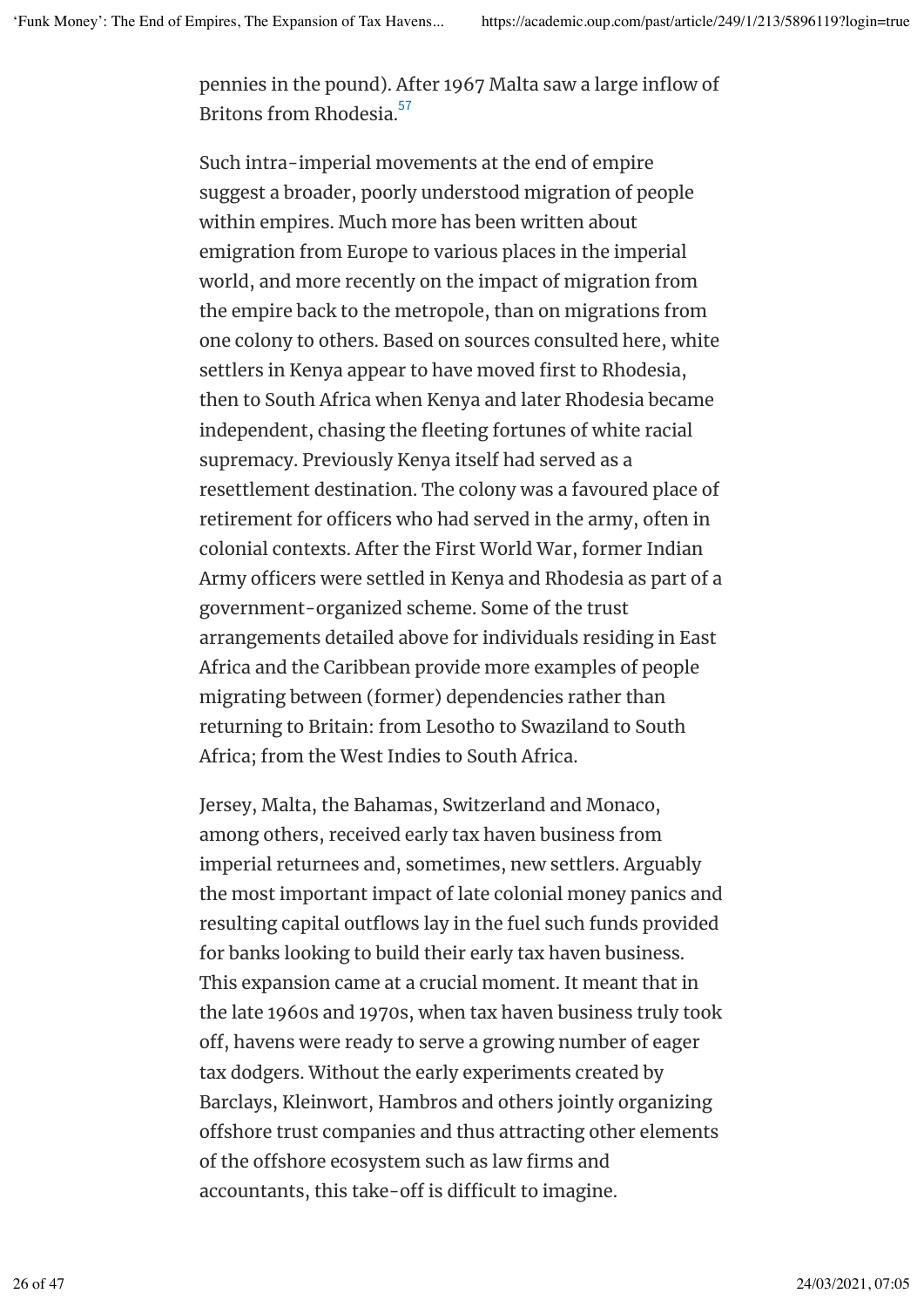As another lasting and related effect of the removal of assets from the decolonizing world, tax havens would soon cause economic problems in the very same developing countries where some of the initial tax haven funds had come from. While European countries and the United States could certainly have collected more taxes if Europeans had mostly repatriated funds from the colonial world and subsequently retained money in the metropole, the main burden of the late colonial withdrawal of assets fell not on Europe but on newly independent countries. It did not take long for elites in former colonies to discover the advantages of a Swiss bank account. In the years following decolonization, Swiss concerns about negative publicity and public opinion led to an investigation by Swiss authorities into the role of Swiss banks in facilitating capital flight from developing countries, as the world was increasingly pointing to Switzerland as a haven for the money of unsavoury autocrats, often those who had been ousted from power but had previously looted their countries' cofers. The investigation confirmed the existence of funds for figures such as the former Egyptian king Farouk, the Argentine dictator Juan Perón, the Cuban dictator Batista, the Indonesian dictator Sukarno, and Chiang Kai-shek, as well as the fortune of the dictator of the Dominican Republic Rafael Trujillo and his son; gold stolen from Congolese mines, fortunes from Sudan, capital flight and illicit movements of Nigerian banknotes; and the millions that the leader of the Algerian National Liberation Front Muhammad Khidr had deposited in Switzerland and that his rival, the increasingly dictatorial leader of postindependence Algeria, Ahmed Ben Bella, was seeking to seize after Khidr's assassination.<sup>58</sup>

While this specific inquiry focused on heads of state rather than elites more generally, wealthy locals in newly independent countries quickly availed themselves of the same avoidance opportunities that Europeans had previously promoted and used. In 1956 Crédit Suisse dispatched one of its bankers to Beirut in order to recruit business. Beyond their importance for Lebanon, Beirut banks functioned as a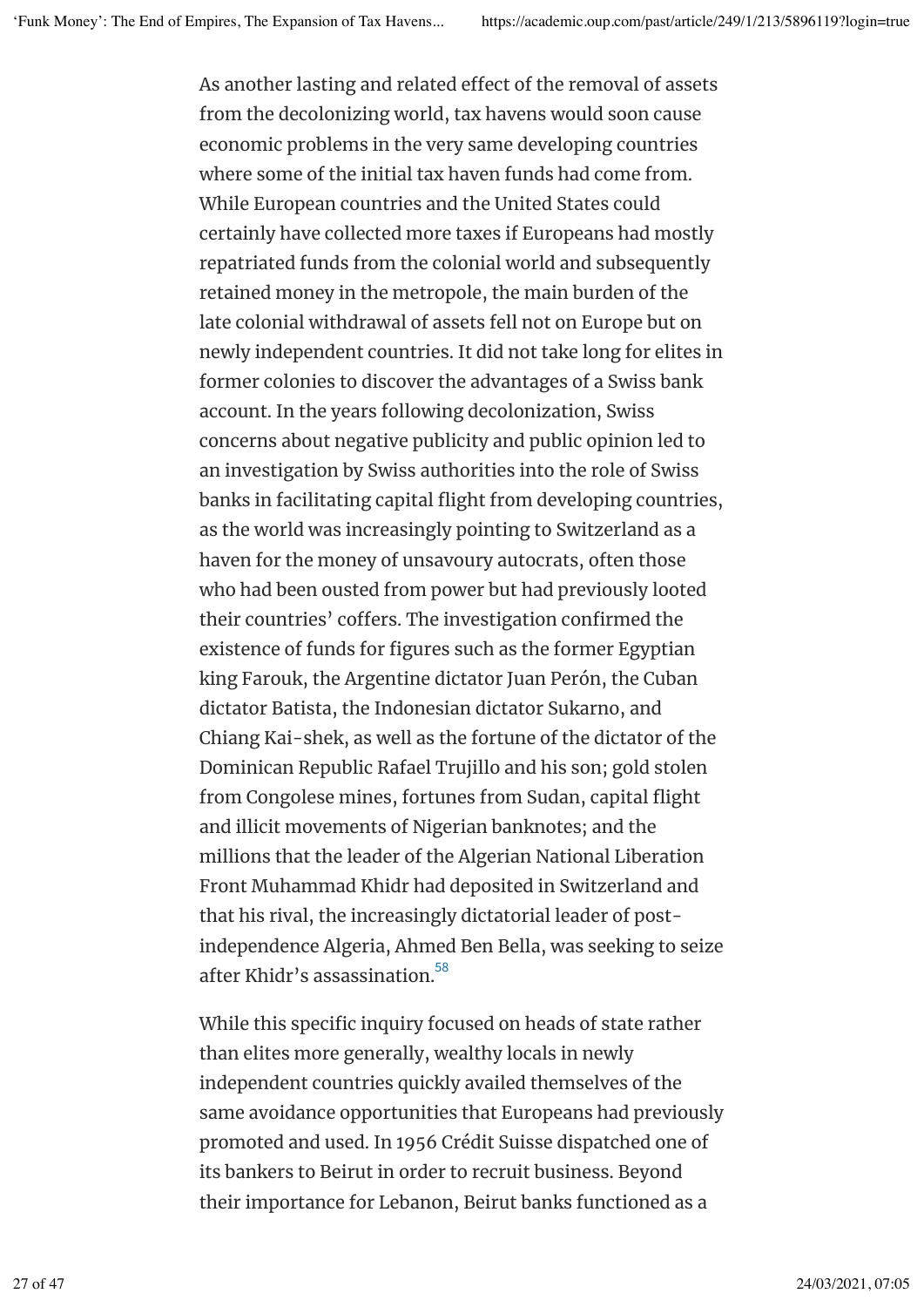financial conduit for other countries in the Middle East. In addition to selling products locally, therefore, Swiss banks could potentially tap other regional markets through Lebanese intermediaries. Against the backdrop of the Suez Crisis, owners of capital in the region were looking to relocate their dollar deposits to Switzerland, and Crédit Suisse was forced to report: 'owing to the lack of any sort of agreement with us … [such deposits] were funnelled to other Swiss banks'. Crédit Suisse therefore began to place advertisements praising the advantages of Swiss secret numbered accounts in the newspaper *L'Orient du Jour* (a paper close to Lebanese Christian interests, and thus to local business elites) and also circulated recruitment letters to potential clients.<sup>59</sup> Antoine Jutz, Crédit Suisse's man in Beirut, subsequently held information sessions at the luxury Hôtel St Georges on the Corniche, informing potential customers about 'opening private accounts in Switzerland'.<sup>60</sup> From today's perspective, tax evasion, offshore wealth and elite corruption are ongoing, severe problems dogging many low-income countries from the global South. 61

Another potential legacy of the European departure of funds concerned the fate of these assets once Europeans and Americans no longer owned them. When farms were sold, businesses liquidated, factories dismantled, it normally required buyers at the other end. This raises the question, Who in societies on the verge of independence was in a position to benefit from such opportunities? The archives consulted here do not provide information on this angle of the liquidation of Euro-American assets, but this might be a question that historians of post-colonial African countries, the Middle East and Asia could explore more explicitly from the vantage point of post-independence national histories. It is easy to imagine a scenario in which those in a position to benefit from opportunities left behind by departing Europeans were elites close to power, and that elite access to economic advantages thus contributed to the high rates of inequality that characterize many societies in the developing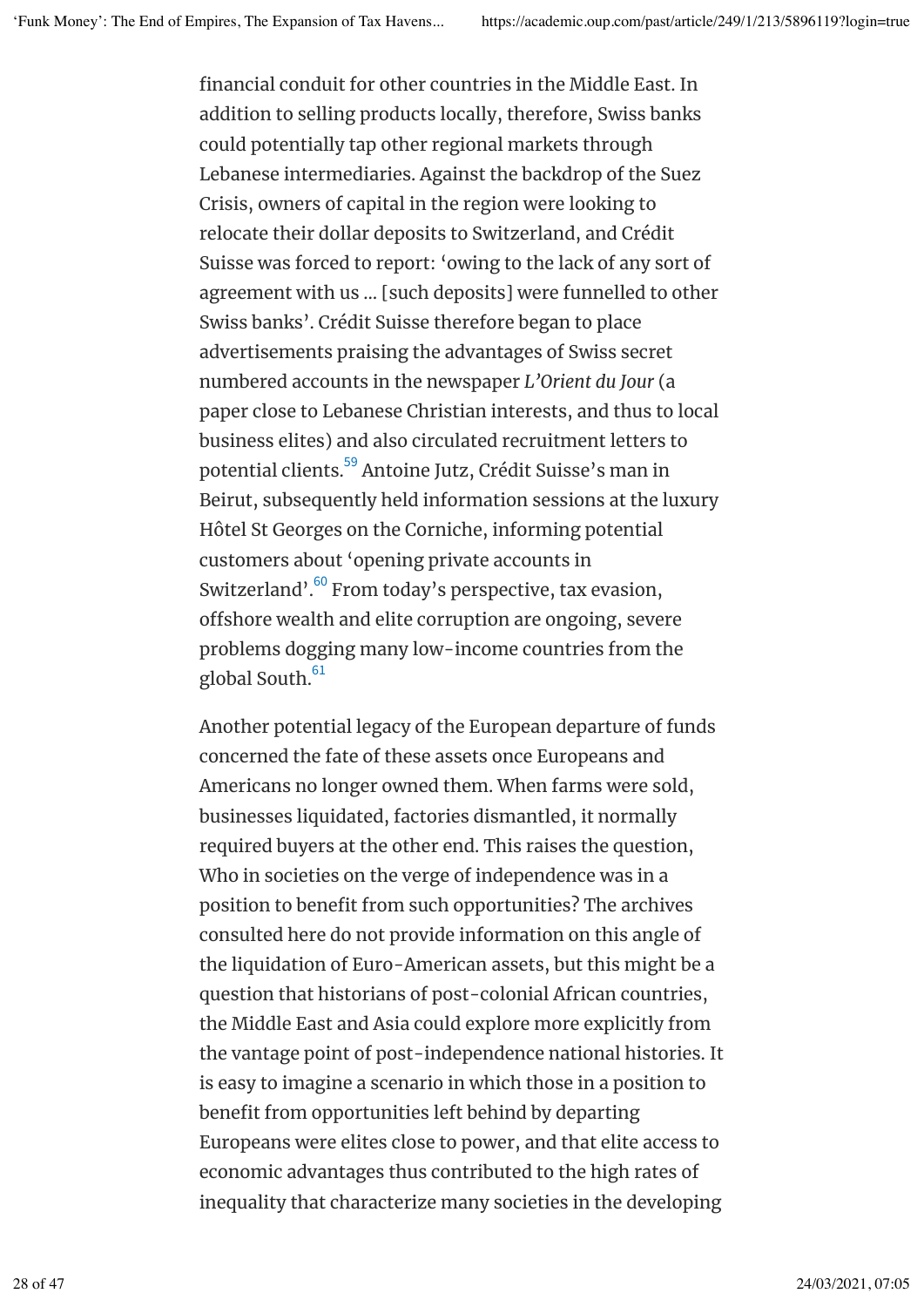world to this day.<sup>62</sup>

What happened to the funds that left the world of empire in the 1950s and 1960s, once they arrived in the Bahamas and Switzerland? At the time, Swiss central bankers, for one, were eager but unable to answer this question fully for their own investigative purposes. Even a careful interpretation of the banks' semi-annual balance sheets did not yield sufficient information to reconstruct such money flows adequately and accurately. Circumstantial evidence seems to indicate that Swiss bankers suggested that some of the capital withdrawn during independence struggles returned to the same now independent countries, albeit in diferent form and under different circumstances.<sup>63</sup>

Such restructuring of investments was potentially not without effects for the economies of developing countries. By the 1960s and 1970s, many Western multinationals had become adept at using artificial accounting devices to reroute and book profits earned in developing countries as if they had occurred in tax havens, just as multinational corporations today seemingly earn much of their profits from sales all over the world in tiny tax haven countries with minuscule populations. By artificially reducing earnings in low-income countries, such companies thus deprived newly independent economies of much needed tax revenue. The famous Cambridge economist Nicholas Kaldor pointed out such abuses as early as 1963. $\mathrm{^{64}}$  The perceived advantages of restructuring a business presence and thinking carefully about the form to choose (whether as a partnership or as a corporation; or locally incorporated as a subsidiary; or as a fully owned branch; or using a licensing agreement with an existing local firm, among others) in large part lay in legal protections for investments. $^{65}$  Investors small and large could repackage assets in more secured forms to protect against governments forcing them to hand over ownings. According to Swiss bankers, many investors now favoured simply going through a company or a bank subsidiary incorporated in Switzerland and operating under Swiss laws over using banks or companies registered locally in newly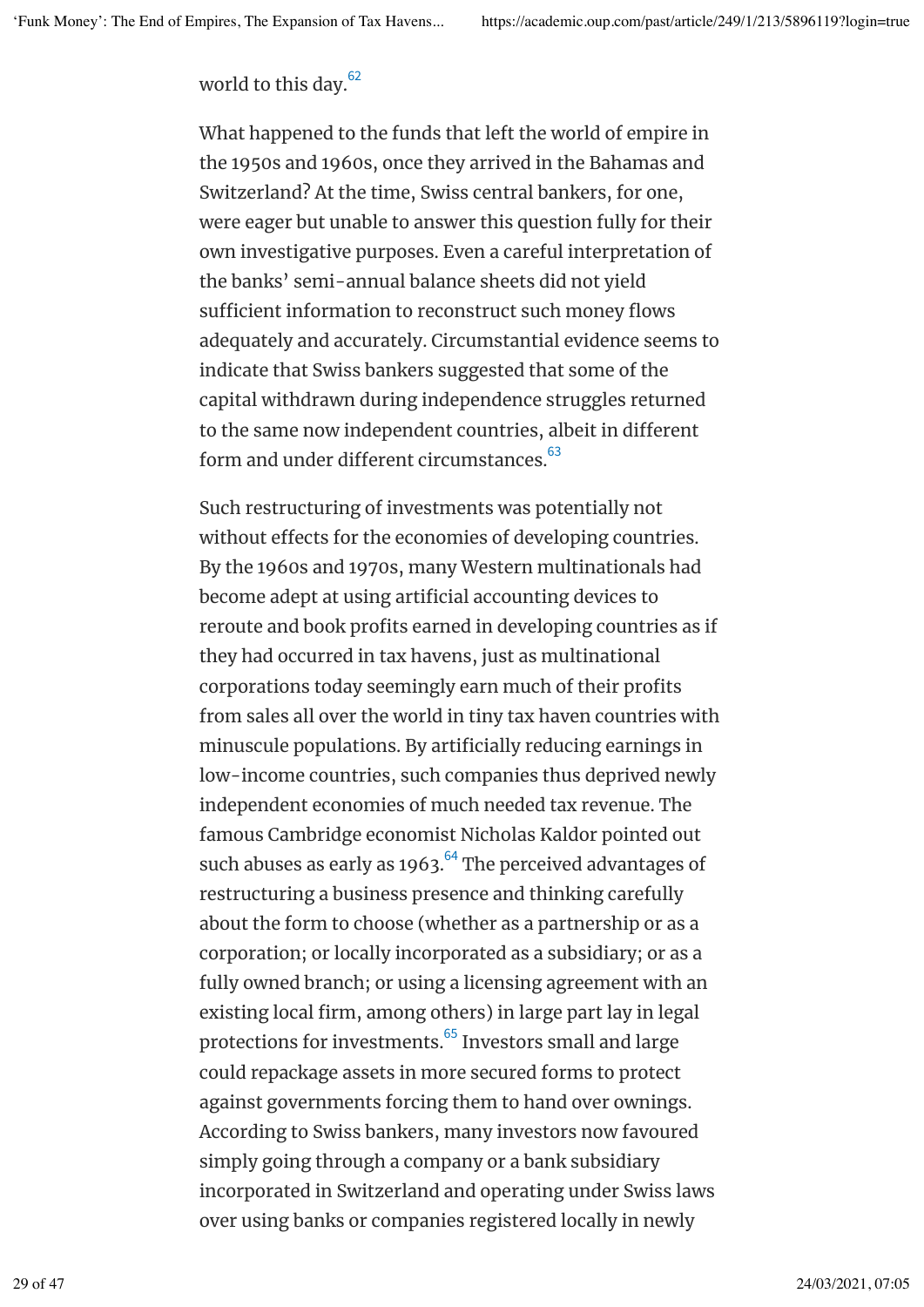independent countries. 66

It should be noted that, during and immediately after the Second World War, the older nineteenth-century regime for the protection of foreign investments, under which metropolitan bondholders had often successfully clamoured for armed foreign intervention in cases of loan defaults and which had often entailed the seizing of tax and customs revenue by imperial powers to cover the losses incurred through the default, was coming to an end. Yet for several years after the war up until the main years of decolonization, it was not clear what, if any, sort of multilateral or bilateral legal protections for foreign investors against nationalization or default would replace the old imperialistic ways of gunboat diplomacy. $\mathrm{^{67}}$  Such uncertainty made jittery investors covet the supposed safety of Swiss law for a corporate presence.

The return of some of these investments to the newly decolonized world in diferent, now increasingly Swiss or other Euro-American legal form was partially tied to the politics of modernization and development. The move of European assets out of the colonial world and subsequent partial return illustrates how much remains unknown about the history of private capital in colonial contexts and, equally importantly, post-independence. Inspired by a turn to transnational and international history in the field of history overall, the history of development and modernization politics began, among other things, as a new approach to studying traditional US diplomatic history by taking seriously actors such as aid agencies, technical experts and international organizations as agents of foreign policy. This has led the field to an exclusive focus on official capital flows. Yet private capital and private investments were always (and were always meant to be) part of the development project, often entangled with official funds. $^{68}$ Already during the late colonial period, governments in the British and French empires promoted the establishment of so-called development corporations, organized jointly by private business and the state, to foster economic growth in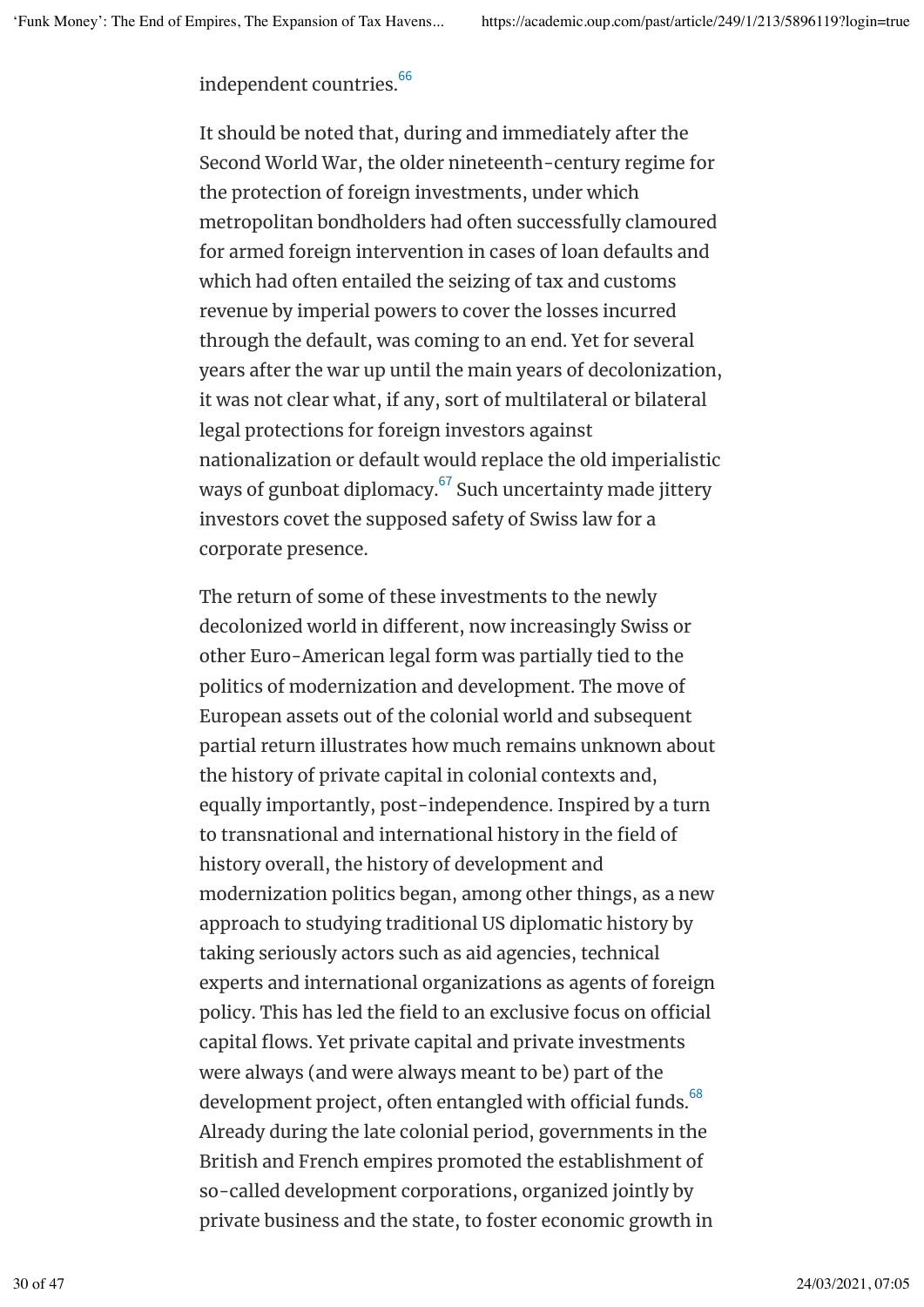colonies. In the private sector, big banks such as Barclays set up their own development banks designed to promote lending to clients in the colonial and recently post-colonial world. Private banks, moreover, were involved in World Bank loans. $^{\rm 69}$  Even aid work as part of official government development efforts often had to be contracted to private companies carrying out the projects that the US Agency for International Development and others financed. This 'mixed economy' of late colonialism and the early independence period is largely unstudied. The removal of private capital from the decolonizing world and its partial return in diferent form during the following decades is a reminder that private companies, investors and banks, among others, were integral to the politics of economic development and modernization. $^{70}\,$ The history of modernization projects and development efforts should start to investigate the role of private business as part of the same story.

Exactly how much money left the colonial world with the onset of decolonization is impossible to state and will never be known. Piecing together the information presented here, especially involving the role of banks, is detective work often relying on a few materials miraculously overlooked in the sanitization that most bank archives certainly underwent prior to being opened to the public. In fact, the vast majority of the archives of extant private banks in the United States, Canada and, to a slightly lesser degree, the United Kingdom either are not open to researchers at all or have been heavily sorted and redacted, down to making mostly advertising material and published reports available that could just as well be consulted in any better library. What is more, comprehensive, detailed balance of payments statistics on capital inflows and outflows were not yet available when national income accounting was still in its infancy, especially in the 1950s. Multilateral institutions such as the United Nations and the OECD, eager to promote and document the flow of both official and private capital to the developing world to create economic growth, frequently noted the incomplete and, to a certain degree, inaccurate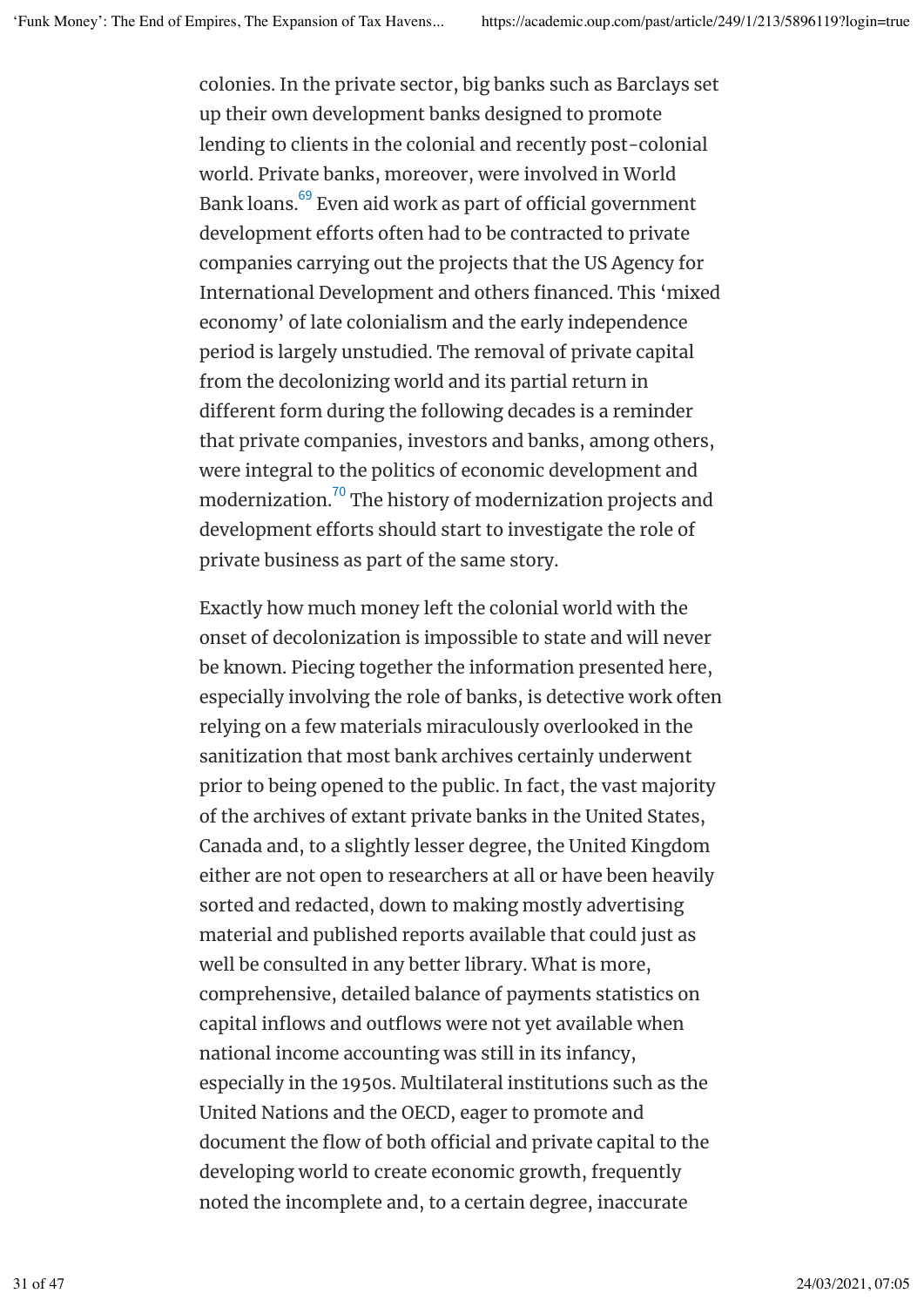and incomparable data they had to contend with on private capital movements in particular. $^{71}$  Many instances of capital removal were, moreover, illegally undertaken, thus further undermining the accuracy of official data.

The figures available on capital flows to the developing and, in part, the remaining colonial world roughly paint the following picture: during the first half of the 1950s, private investment flows exceeded official bilateral and multilateral aid capital. Around 1957, private and official capital stood at approximately similar levels. But after 1957 the flow of private capital declined steadily. Private foreign (direct) investment in low-income countries that continued to register in statistics throughout these years consisted, in the majority of cases, of the reinvested profits of existing undertakings. From 1957 to 1976, private flows were, without exception, smaller than official aid flows. It was only in the 1970s that private and official flows reached roughly equal levels again, but, on the private side, they were now propelled by commercial bank lending and the recycling of petrodollars and, thus, portfolio rather than direct investment in productive facilities. Within the category of private flows, direct investment fell from roughly 80 per cent in the 1950s to a mere 20 per cent in the second half of the 1970s and the 1980s.<sup>72</sup>

The withdrawal of funds from the colonial world and the spectre of independence potentially contributed to the declining numbers of private capital investments after 1957. Despite the difficulties in data collection, official sources occasionally did note this outflow of capital in the process of decolonization. In assessing the progress of foreign aid and development politics, the United Nations Conference on Trade and Development (UNCTAD) concluded in 1964 that the inflow of capital for development purposes had been 'offset throughout the postwar years by a steady outflow of short-term funds from the developing countries'. Hence, eforts by international and multilateral organizations to encourage private and official capital flows to the developing world were in part neutralized through the simultaneous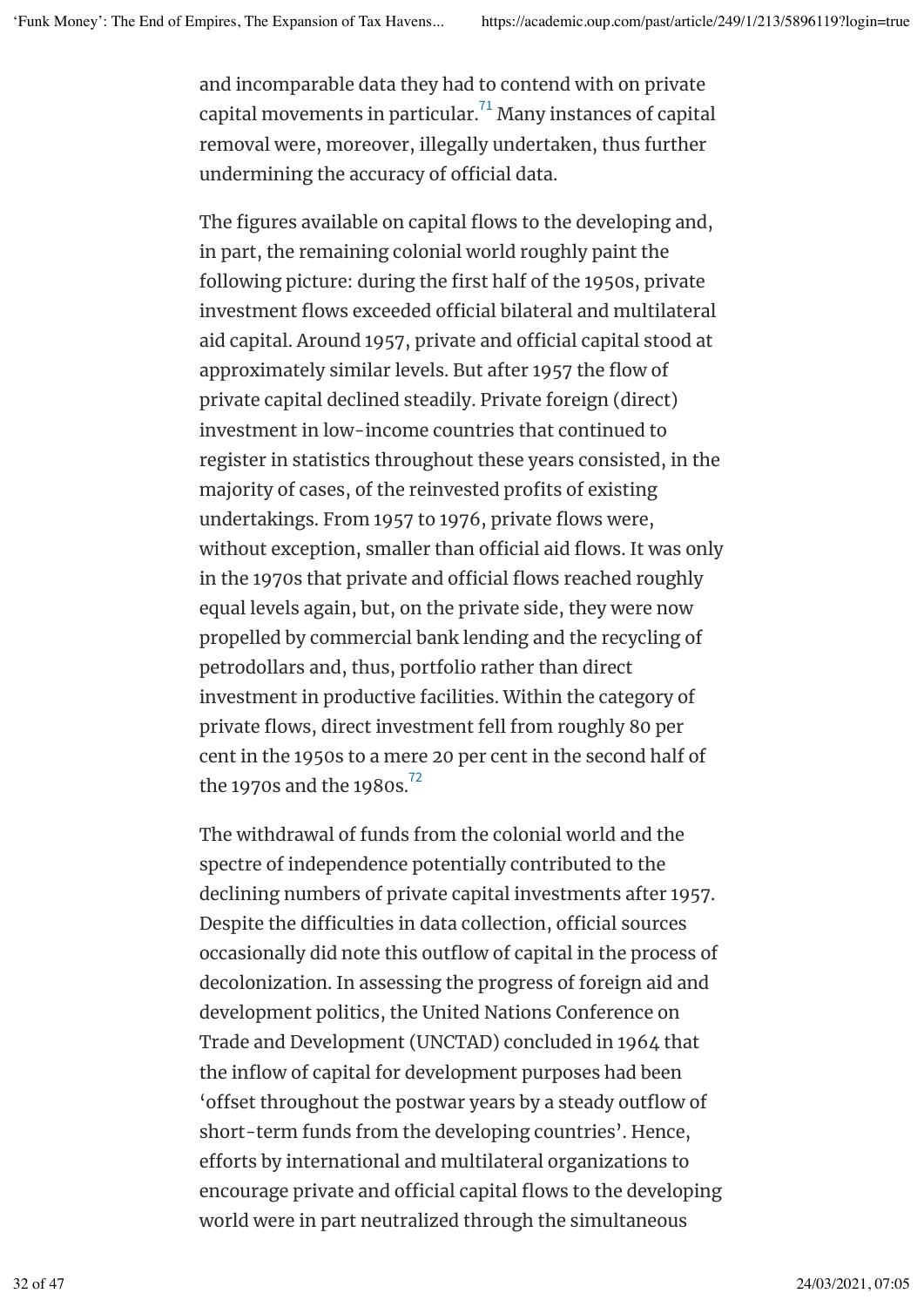withdrawal of investments during the upheavals of decolonization. As one example, UNCTAD researchers stated, large unrecorded flows from the overseas franc area to metropolitan France 'reflected primarily transfers by French residents in Algeria and elsewhere in Africa'. UNCTAD estimated about 4 billion French francs to have left the French colonial world for metropolitan France between 1957 and 1961, with another large outflow following in 1962. It mentioned considerable difficulties in ascertaining the exact magnitude of this outflow, and even acknowledged that the volume of flight capital might be considerably larger owing to these uncertainties: much of it had either not passed through official channels 'or has been in a form which renders identification difficult'. $^{73}$  UNCTAD's assessment, while lacking specifics and unable to identify tax havens as the partial recipients of such capital withdrawals, accords with the story of disinvestment and often clandestine money movements during the late colonial money panics in French North Africa and elsewhere.

Beyond the developing world, the withdrawal of funds from the late colonial world also afected the subsequent trajectory of portfolio investment and financialization: the rise of finance and services in the North Atlantic world since the 1970s. Individuals and smaller businesses often chose options for the fate of their assets following removal from the colonial world that were diferent from those of major corporate investors. These smaller clients did not return their assets to the former colonial world in diferent legal guise, as major investors appear at times to have done. Instead, such individuals relied on the Swiss-based banks with colonial connections that had helped them to remove assets in the process of decolonization now to invest money in US securities on their behalf. $^{74}$  This investment strategy conformed to Swiss interests and was thus eagerly followed by Swiss bankers. When Swiss-based banks were made to sign the Gentlemen's Agreement concerning the handling of foreign funds, one of the stipulations read that banks should under no circumstances invest money flowing into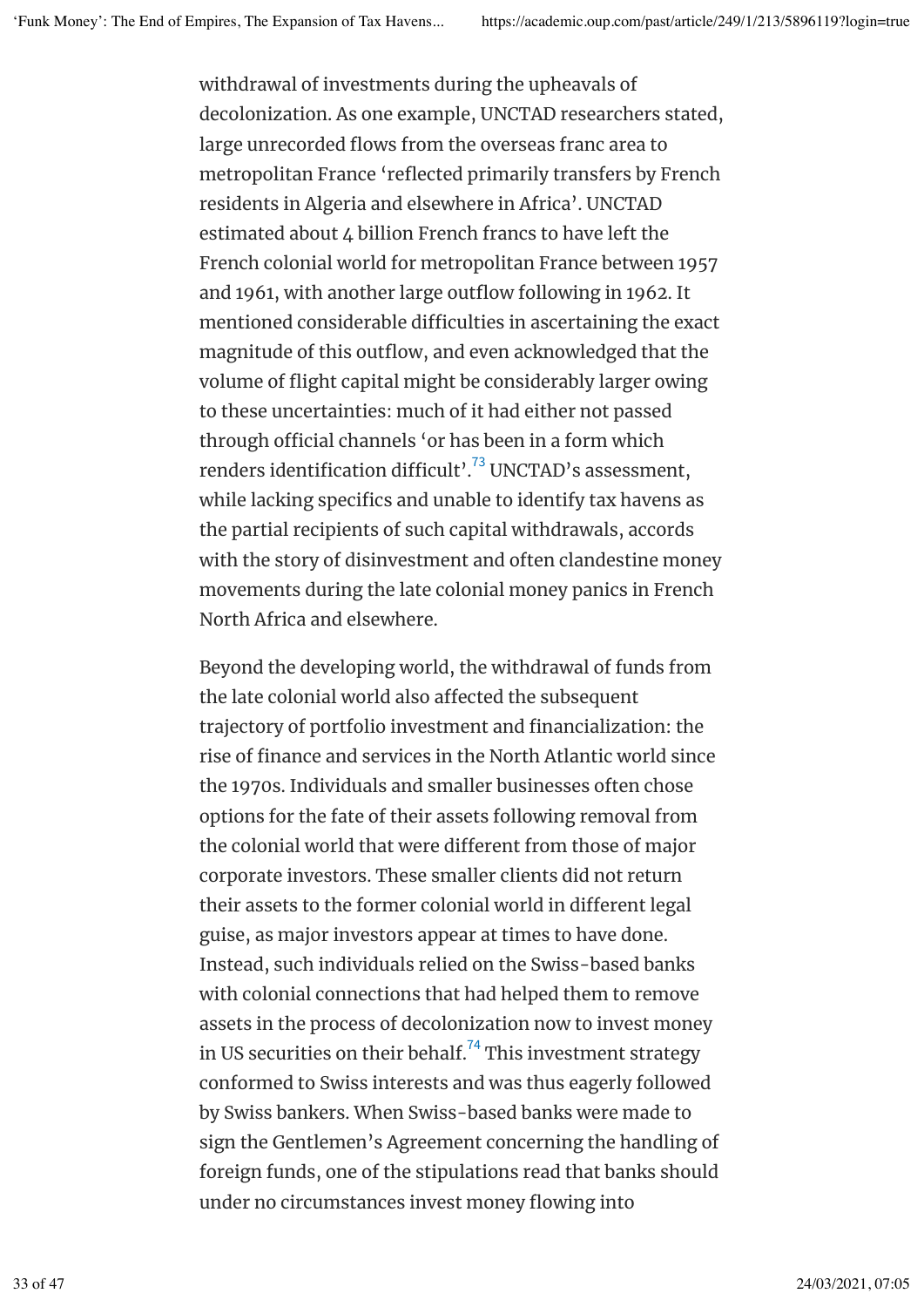Switzerland from various foreign sources in Swiss securities or real estate.<sup>75</sup> Redirected to the United States, these investments in US securities may arguably have helped to propel the stock market boom at moments during the 1960s. Swiss banks, moreover, were an important source of international lending during the 1960s, funds that the Swiss economy alone likely would not have been able to generate. Foreign money contributed to making Switzerland a major source of liquidity.<sup>76</sup>

Arguably, the liquidation of assets in the colonial world and the subsequent investment in securities was part of a very gradual but ultimately transformative development in which investments in bricks and mortar assets, especially in the Third World, were increasingly replaced by portfolio investment, assets held primarily as stocks and bonds. The argument for this transformation is backed by the figures presented above on the changing composition of private capital flows, where direct investment initially dominated but eventually fell back significantly behind portfolio investment. $^{77}\!$  Tax havens offered a special platform for new varieties of global portfolio investment. Archival sources indicate that, beginning in the 1960s, a number of tax havens became favoured locations for registering offshore hedge and mutual funds. $^{78}$  In some instances, Swiss-based banks with colonial ties invested their clients' money in Panama-based funds after moving assets out of colonies. The offshore world, and Panama in particular, was an increasingly popular place for registering various investment funds owing to tax and regulatory advantages. Together with changes in supply chain management as well as other structural reorganizations, portfolio investment was part of a much broader transformation in ownership structures that allowed multinational corporations in particular to avoid the political risks that came with direct ownership of production abroad, and with managing potentially restive workers and their unions. $^{^{79}}$ 

Exploring the fate of Euro-American investments in the colonial and informal imperial world during and after the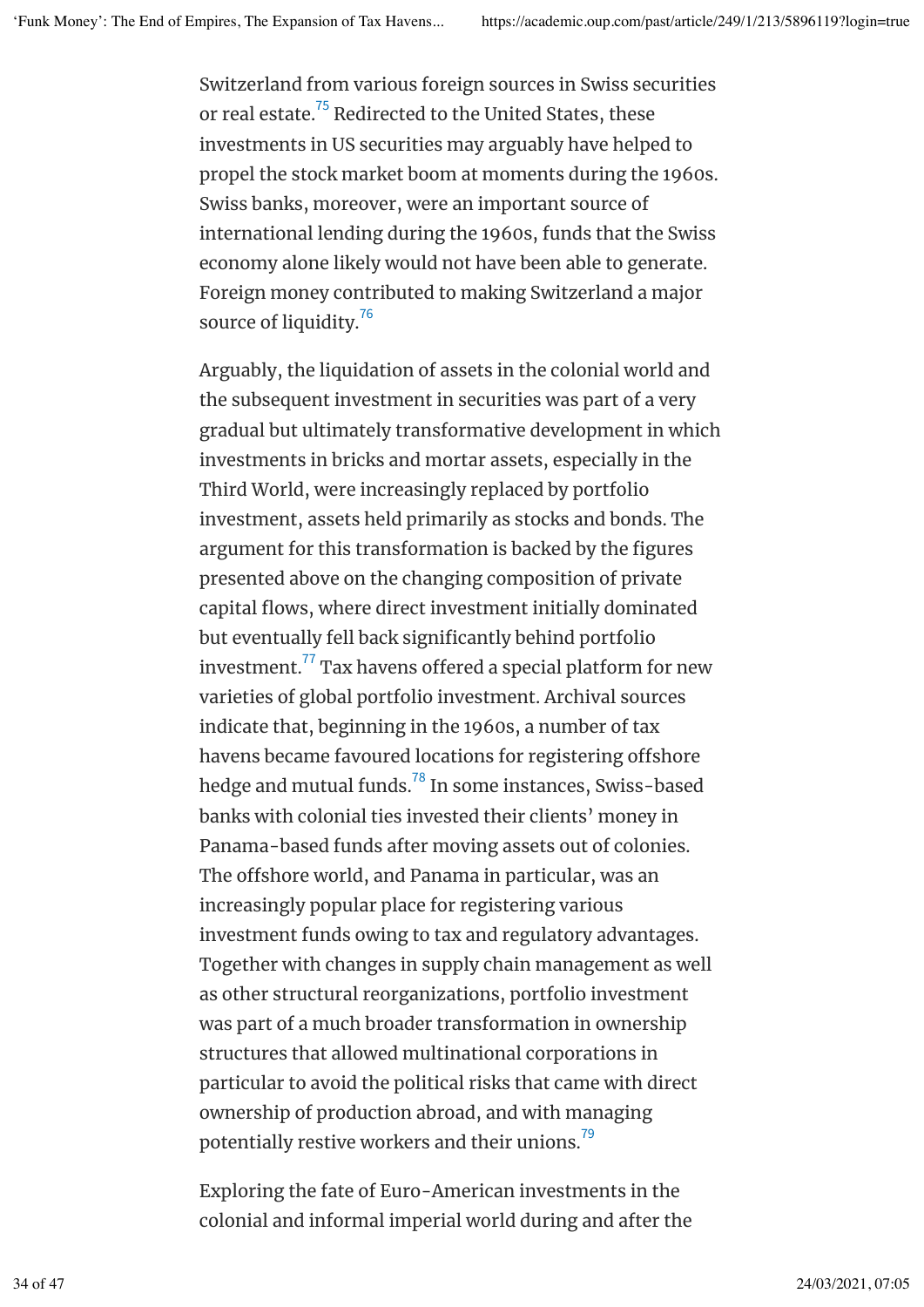end of empires opens up an array of areas afected by the consequences of economic and financial decolonization. These topics inviting and requiring further enquiry range from the expansion of tax havens as a result of late colonial money panics, the movement of people within empires, the extent of private capital outflows and subsequent returns to the now independent developing world, the role of private capital in the politics of modernization and development, the rise of portfolio investment and, by extension, the rise of finance. In this perspective, decolonization emerges as an economic and financial event of the first order, the contours and borders of which are only beginning to appear.

## **Footnotes**

- I should like to thank Deborah Cohen, Richard Drayton, Dan Immerwahr, Tehila Sasson, Glenda Sluga, Sarah Stockwell and James Vernon, as well as audiences at the University of California, Berkeley, the University of California, Santa Cruz, the Cambridge University World History Seminar, the Center for European Studies, Harvard University, the Centre for the Study of Modern and Contemporary Society, the University of Edinburgh, the Imperial and World History Seminar at the Institute of Historical Research, Northwestern University, the University of Pittsburgh World History Seminar and the Rutgers University European History Seminar for helpful criticism, questions and comments. The American Council of Learned Societies, the National Endowment for the Humanities, the Institute for New Economic Thinking and the Andrew W. Mellon Foundation provided funding to support research and writing for this article.
- 1 For a recent synthesis of the literature on development eforts under late colonial rule in European empires, see Corinna R. Unger, *International Development: A Postwar History* (London, 2018), 34–43.
- 2 As one example of such flows, see United Nations, *Review of Economic Activity in Africa, 1950 to 1954: Supplement to World*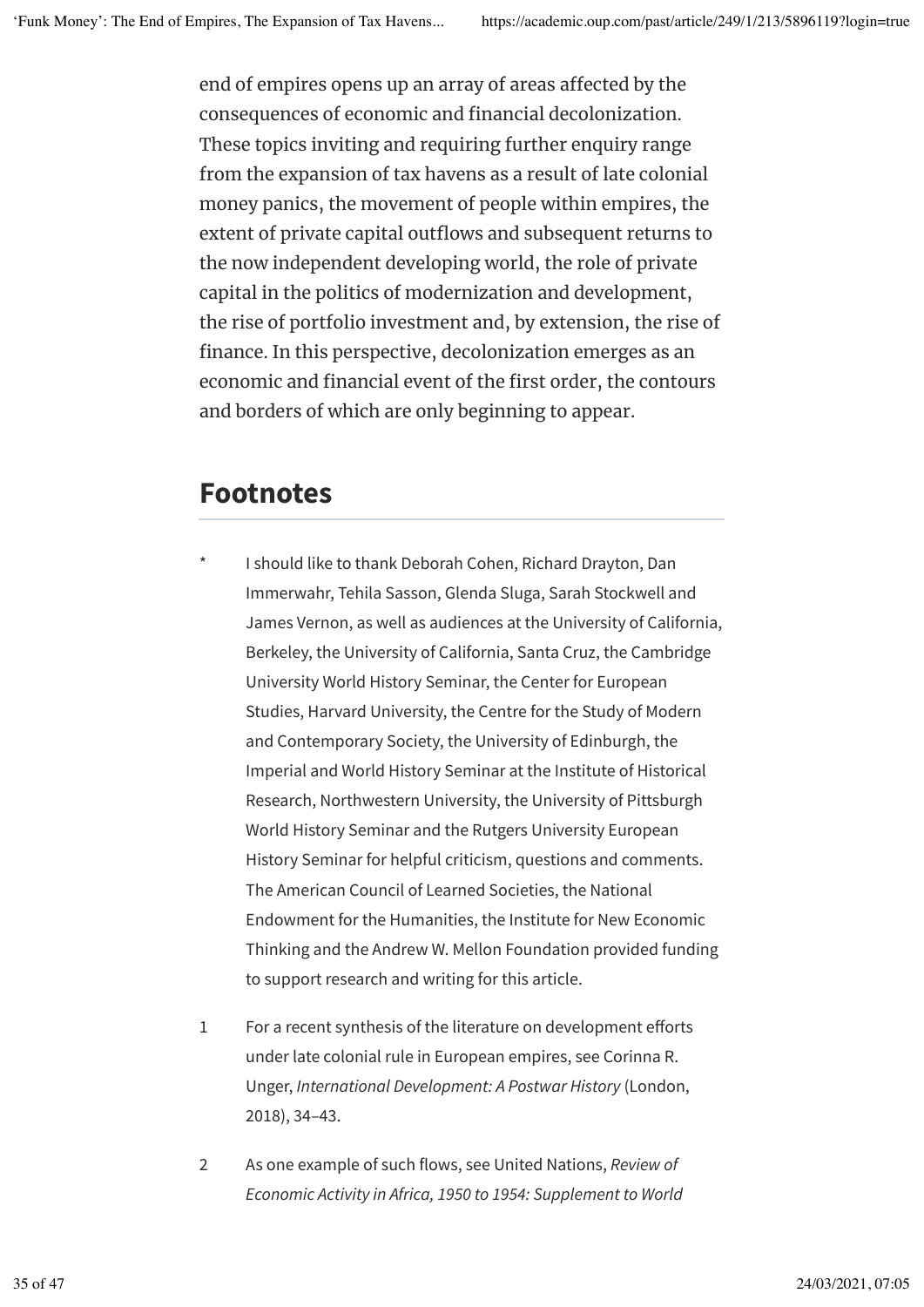*Economic Report, 1953–1954* (New York, 1955), 2.

- 3 The slender historical literature on the economic history of decolonization focuses on the business history side of the European withdrawal, exploring the fate of specific, often wellknown bigger enterprises (such as the United Africa Company, a subsidiary of Unilever) or certain business sectors (for example, banking) in specific countries, or focusing on single countries and examples. See, for example, on Unilever, D. K. Fieldhouse, *Merchant Capital and Economic Decolonization: The United Africa Company, 1929–1987* (Oxford, 1994); on business in the Gold Coast, Sarah Stockwell, *The Business of Decolonization: British Business Strategies in the Gold Coast* (Oxford, 2000). A great survey of the state of the business history of decolonization is Nicholas J. White, 'Imperial Business Interests, Decolonization, and Post-Colonial Diversification', in Martin Thomas and Andrew Thompson (eds.), *Oxford Handbook of the Ends of Empire* (Oxford, 2018). For an exception to the business history focus with more emphasis on the politics of nationalizations and land in Egypt, Kenya and Nigeria, see Robert L. Tignor, *Capitalism and Nationalism at the End of Empire: State and Business in Decolonizing Egypt, Nigeria, and Kenya, 1945–1963* (Princeton, 1998).
- 4 The distinction adopted here between public or oficial capital flows (government loans, foreign aid) and private ones follows the classifications adopted in United Nations and Organization for Economic Co-operation and Development (OECD) publications in the 1950s and 1960s. On developing countries' struggles over the role of foreign investment, see Vanessa Ogle, 'State Rights against Private Capital: The "New International Economic Order" and the Struggle over Aid, Trade, and Foreign Investment, 1962–1980', *Humanity*, v, 2 (2014).
- 5 The literature on such efforts has become too comprehensive to list. For a very helpful synthesis of the historiography and known history to date, see Unger, *International Development*. Some paradigmatic early examples are Nick Cullather, 'Development? It's History', *Diplomatic History*, xxiv, 4 (2000); Nick Cullather, *The Hungry World: America's Cold War Battle against Poverty in Asia* (Cambridge, Mass., 2010); Nils Gilman, *Mandarins of the Future:*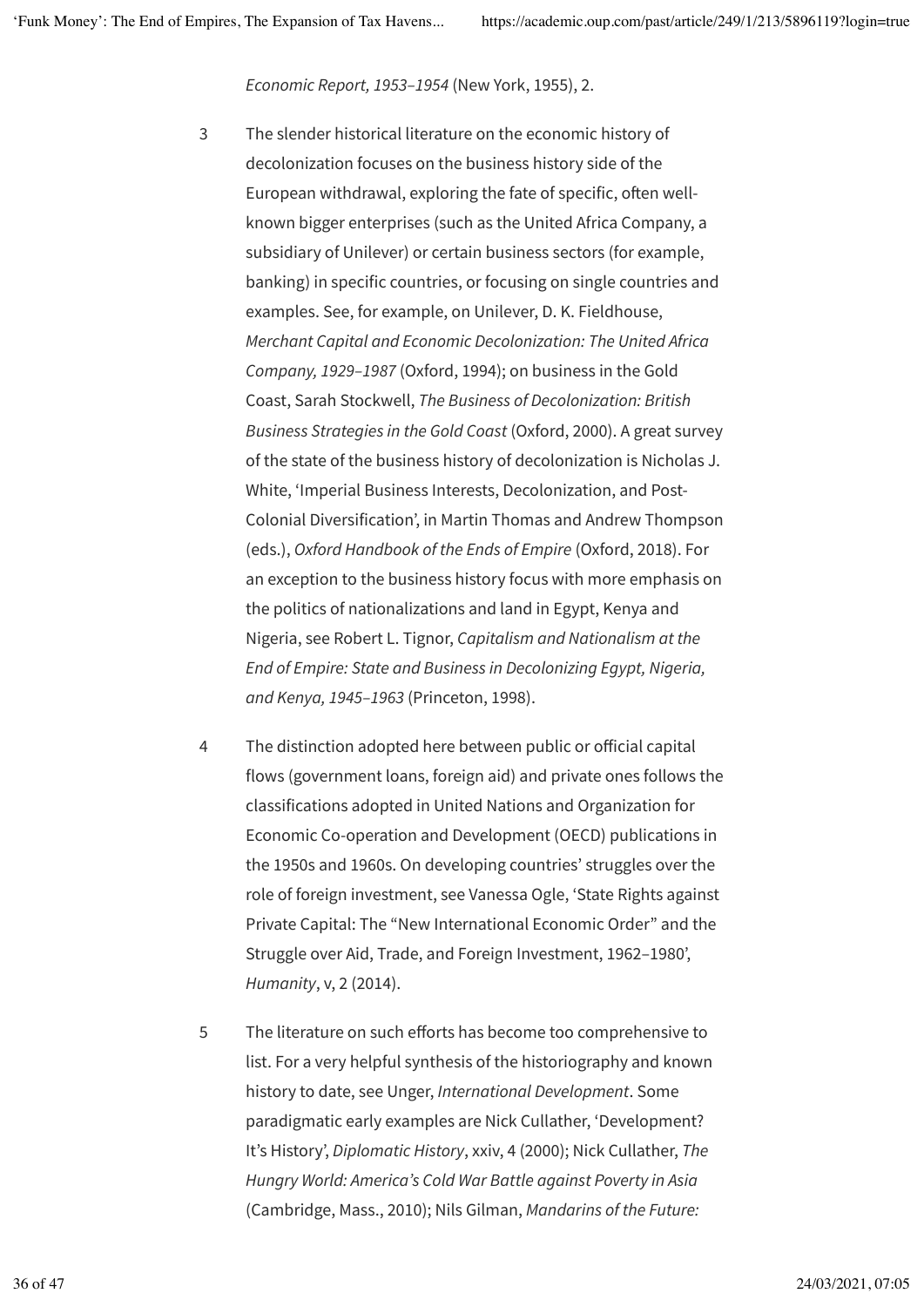*Modernization Theory in Cold War America* (Baltimore, 2003); David Ekbladh, *The Great American Mission: Modernization and the Construction of an American World Order* (Princeton, 2010); David C. Engerman and Corinna Unger, 'Introduction: Towards a Global History of Modernization', *Diplomatic History*, xxx, 3 (2009); Bradley R. Simpson, *Economists with Guns: Authoritarian Development and U.S.–Indonesian Relations, 1960–1968* (Stanford, 2008).

- 6 Elizabeth Buettner, *Europe afer Empire: Decolonization, Society, and Culture* (Cambridge, 2016), 214.
- 7 For an overview, see White, 'Imperial Business Interests, Decolonization, and Post-Colonial Diversification'.
- 8 I owe the term 'money panic' to Richard Drayton.
- 9 Protocols of the directors' meetings, meeting of 19 Oct. 1961, 1977–8: Archives of the Swiss National Bank (hereafter SNBA); 'UK and Territories Are "Greatest Enabler" of Tax Avoidance, Study Says', *Guardian*, 28 May 2019, <https://www.theguardian.com /world/2019/may/28/uk-and-territories-are-greatest-enabler-oftax-avoidance-study-says> (accessed 16 Nov. 2019); 'Amazon Ordered to Repay €250m by EU over "Illegal Tax Advantages" ' <https://www.theguardian.com/technology/2017/oct /04/amazon-eu-tax-irish-government-apple> (accessed 16 Nov. 2019).
- 10 For an overview on the history of tax havens and the ofshore world more broadly, see Vanessa Ogle, 'Archipelago Capitalism: Tax Havens, Offshore Money, and the State, 1950s-1970s', *American Historical Review*, cxxii, 5 (Dec. 2017). The vast majority of works on tax havens is by political scientists or writers for a broader, popular audience. In this literature, historical developments are normally addressed as background introduction. Some particularly helpful examples are Nicholas Shaxson, *Treasure Islands: Uncovering the Damage of Ofshore Banking and Tax Havens* (New York, 2011); Ronen Palan, *The Ofshore World: Sovereign Markets, Virtual Places, and Nomad Millionaires* (Ithaca, 2003); R. A. Johns, *Tax Havens and Ofshore Finance: A Study in Transnational Economic Development* (New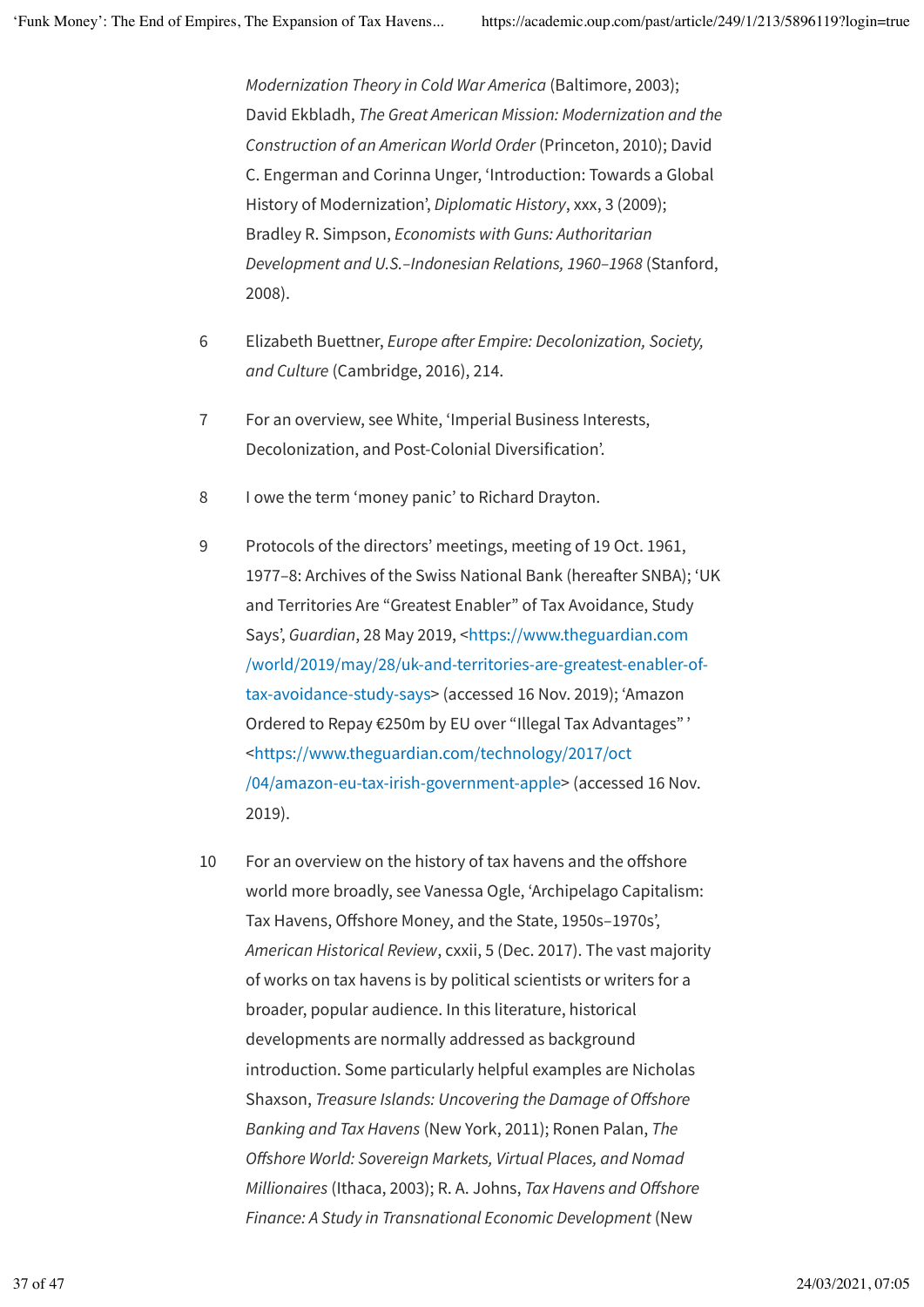York, 1983); Mark P. Hampton, *The Ofshore Interface: Tax Havens in the Global Economy* (Basingstoke, 1996); J. C. Sharman, *Havens in a Storm: The Struggle for Global Tax Regulation* (Ithaca, 2006); William Vlcek, *Ofshore Finance and Small States: Sovereignty, Size and Money* (Basingstoke, 2008); Hilton McCann, *Ofshore Finance* (Cambridge, 2006). An extremely well-executed contemporary survey is Tony Doggart and Caroline Voûte, *Tax Havens and Ofshore Funds*, QER Special No. 8 (London, 1971). Archivally researched work by historians on tax havens still barely exists. Christophe Farquet's books on Switzerland as a tax haven in the inter-war period and Switzerland as a financial centre in the twentieth century are notable exceptions: see *La Défense du paradis fiscal suisse avant la Seconde Guerre mondiale: une histoire internationale. Analyse de la politique helvétique dans les négociations sur la double imposition et l'évasion fiscale durant l'entre-deux-guerres* (Neuchâtel, 2016); *Histoire du paradis fiscal suisse: expansion et relations internationales du centre ofshore* s*uisse au XX<sup>e</sup> siècle (*Paris, 2018).

- 11 Leo Wulfsohn and Gabriel Wernlé, *L'Évasion des capitaux allemands* (Paris, 1923).
- 12 'Morocco Seeking Tangier Solution', *New York Times*, 20 Oct. 1956, 38; 'Tangier Turmoil', *Wall Street Journal*, 12 Apr. 1956, 1; 'International City Grows as Trader's Stronghold', *Christian Science Monitor*, 10 June 1952, 9.
- 13 'Tangier Strives for New Future', *New York Times*, 22 Sept. 1957, 26.
- 14 'Morocco Seeking Tangier Solution'; 'Cinderella City', *Wall Street Journal*, 24 Dec. 1951, 1.
- 15 'Morocco Seeking Tangier Solution'.
- 16 'Tangier Turmoil'.
- 17 'International City Grows as Trader's Stronghold'.
- 18 American Universities Field Staf, *The Royal City of Tangier: A Letter from Charles F. Gallagher, Tangier, 26 Oct. 1957* (New York, 1957), 1.
- 19 'Tangier Strives for New Future'; 'Tangier Turmoil'.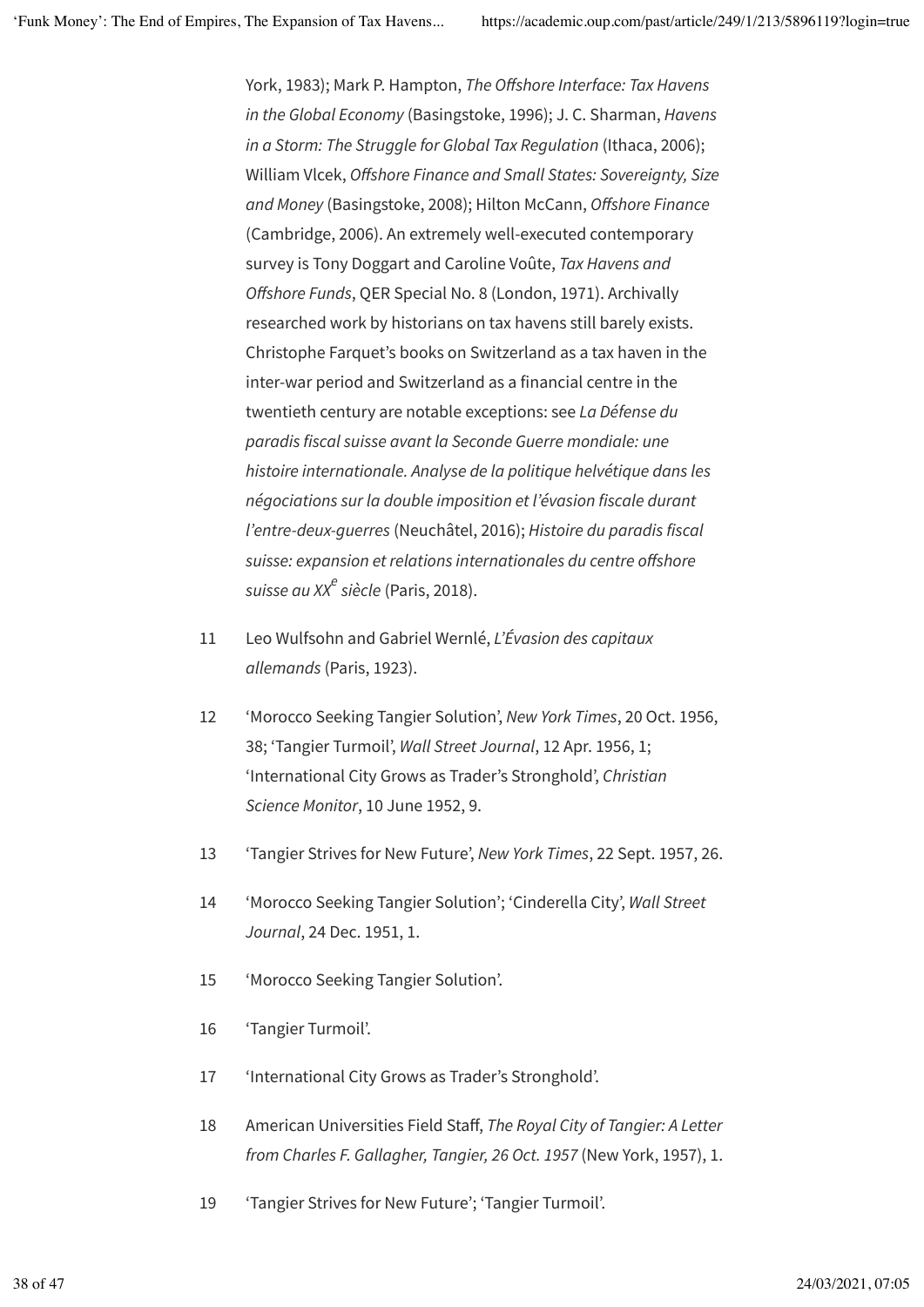- 20 French Embassy to Secretary General of the Republic, 20 Oct. 1960; Raoul Chenevez, délégué des Français de Monaco, 'Note d'information rélative à la principauté de Monaco', 3: both Archives Nationales Françaises, 5 AG1 701, Côtes et documents de 1959 à 1962; Alain Vernay, *Les Paradis fiscaux* (Paris, 1968), 37; 'L'Âge d'or sur un plateau d'argent', *Le Monde*, 29 Jan. 1962; Ogle, 'Archipelago Capitalism', 1439.
- 21 Swiss National Bank, Geneva branch, to head of the General Directorate of the Swiss National Bank, Geneva, 28 Apr. 1961: SNBA, box 4290, folder 421.2.
- 22 Protocols of the directors' meetings, 16 Feb. 1961, 336; 1 Feb. 1962, 271: both SNBA.
- 23 Protocols from the Conference of the Directorate of the Swiss National Bank with representatives of the banks, 4 May 1956: SNBA, box 2188, Gentlemen's Agreement 1956.
- 24 Swiss National Bank, Geneva Branch, to Director-General of the Swiss National Bank, 2 May 1956: SNBA, box 2188, Gentlemen's Agreement 1956.
- 25 'Swiss Can't Keep "Hot" Money Out', *Financial Times*, 26 Feb. 1957, 3; 'Now It Is the Swiss', *Financial Times*, 18 Aug. 1960, 8.
- 26 The agreement of the early 1960s, while clearly a reaction to events in North Africa and sub-Saharan Africa, was in part also a consequence of inflow from Italy and France during these years as well as dollars from the United States in reaction to increased currency controls since 1963: Swiss National Bank to Association of Swiss Bankers, 13 Aug. 1963: Schweizerisches Bundesarchiv (hereafter SBA), E6100 B-0, 1984/59, 51; 'Swiss Banks Renew Pact to Keep Out "Hot" Money', *Times*, 18 Aug. 1961, 8.
- 27 'Hot Money's Role', *Economist*, 3 Sept. 1960, 915; 'London: Centre of the Euro-Dollar', *Times*, 24 Oct. 1960, p. viii; 'The Belgian Scare', *Economist*, 17 Jan. 1959, 246; 'How Hong Kong Does It', *Economist*, 14 Nov. 1964, 725; 'Flight of Capital from Angola', *Financial Times*, 30 Jan. 1962, 4; 'Capital Flight from Angola', *Financial Times*, 16 Jan. 1964, 7.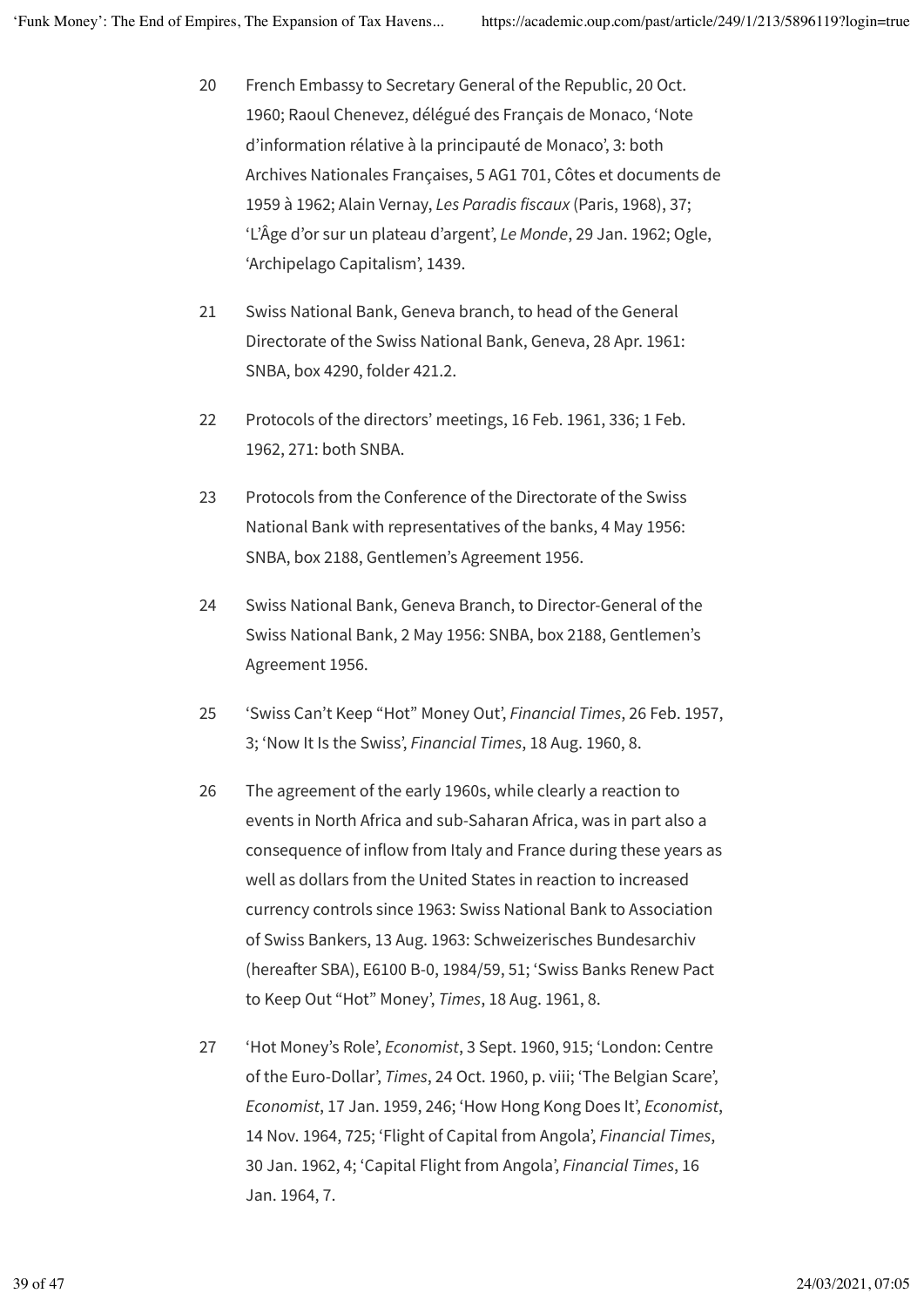- 28 Poul Host-Madsen, 'How Much Capital Flight from Developing Countries?', *Fund and Bank Review: Finance and Development*, ii, 1 (Mar. 1965), 28, 30. See also 'The Problem of Capital Flight from Developing Countries', *Financial Times*, 19 Mar. 1965, 15.
- 29 *Washington Post*, 28 Jan. 1964, 21.
- 30 Dane Kennedy, *Islands of White: Settler Society and Culture in Kenya and Southern Rhodesia, 1890–1939* (Durham, NC, 1987), 71.
- 31 'Prospect of Encouraging European Migration from Rhodesia', memorandum, 20 Dec. 1972: The National Archives (hereafer TNA), FCO 36/1299.
- 32 Parsons, Bank of England, to Bank of England Overseas Ofice, note, 'East Africa: Building Societies', 16 Nov. 1960: Bank of England Archive (hereafter BEA), OV 78/3; Mr Hayes to H. S. Lee, 19 July 1960; P. Renison, Kenya, to Secretary of State for the Colonies, telegram, 13 Aug. 1960: both TNA, T 236/6456.
- 33 'Capital Outflow from Kenya', *Times*, 22 June 1960, 19.
- 34 Memorandum, 1 June 1962: London Metropolitan Archives (hereafter LMA), Kleinwort Benson collection, CLC/B/140 /KB02/27/012.
- 35 'China Puts Bank Oficials on Spot', *Los Angeles Times*, 8 Sept. 1948, 8.
- 36 Draft advertising brochure for Arawak, minutes of meeting of directors, 28 May 1958: LMA, Kleinwort Benson collection, CLC/B/140/KB02/27/009.
- 37 R. H. Pringle to Sir Roland Robinson, memorandum, 3 Dec. 1963: LMA, Kleinwort Benson collection, CLC/B/140/KB02/27/012.
- 38 Management committee meetings, 4 July 1962, 8 Jan., 13 Mar. 1963: Barclays Group Archives (hereafer BGA), 0011-1510.
- 39 Management committee meetings, 11 Oct. 1960, 16 Feb. 1961: BGA, 0011-1514; 24 Apr. 1963: BGA, 0011-1510.
- 40 Compiled from BITCO management committee meetings,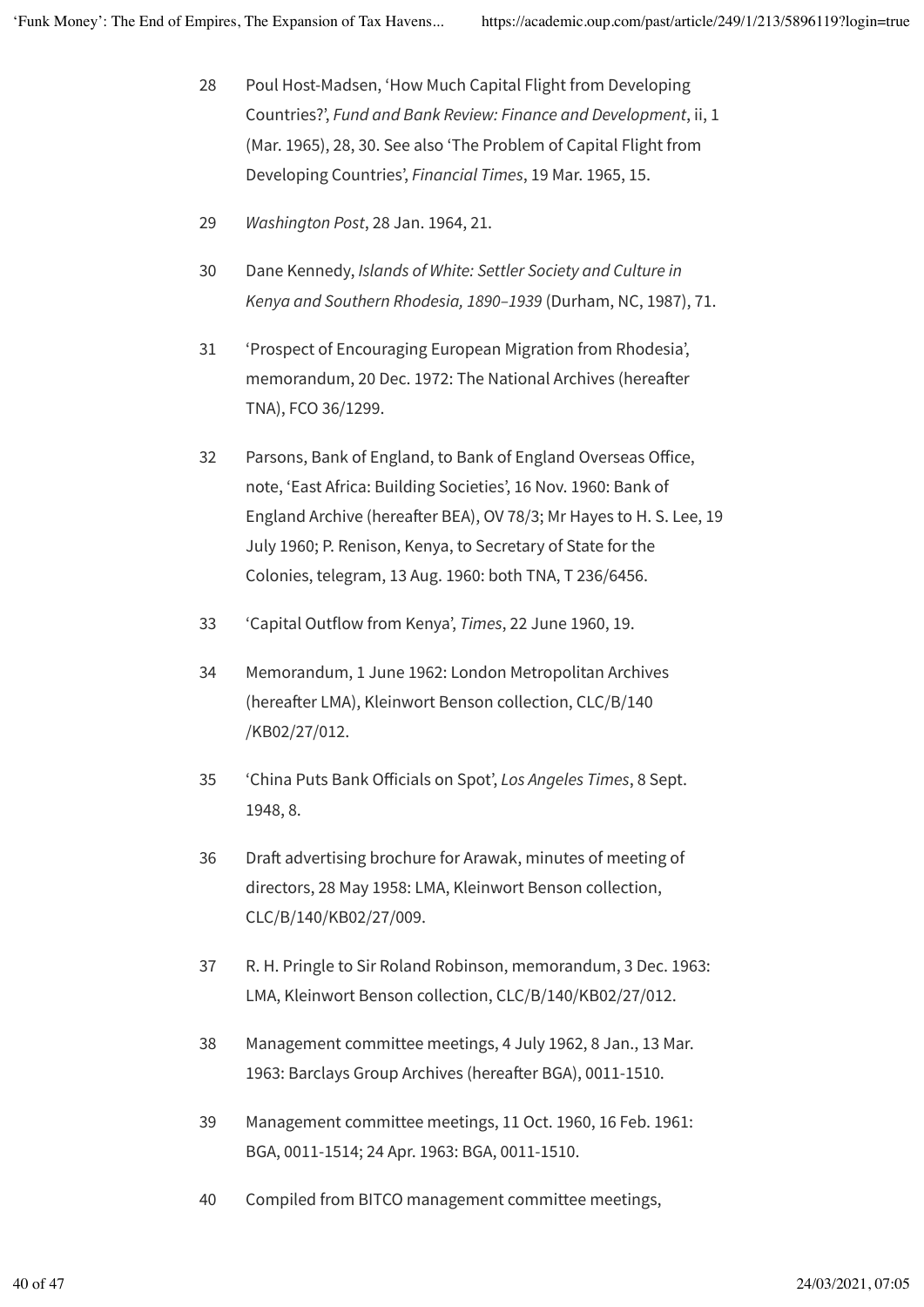1958–63: BGA, 0011-1510; 0011-1513–16. The verbal notes taken at the management committee meetings are available as a qualitative rather than quantitative source. Numbers and indications of nationality or origin are therefore sometimes ambivalent and subject to interpretation. Some of the clients referred to were, moreover, repeat clients who were adding to already existing business, and at times it is hard to tell whether a reference is new or for an existing customer.

- 41 Management committee meeting, 5 June 1961: BGA, 0011-1514.
- 42 Johannesburg client to G. I. Paul, Barclays DCO, London, 7 Sept. 1965; BITCO, Nassau, to Barclays DCO, London, 8 June 1965: both BGA, 0011-1508.
- 43 G. I. Paul to F. J. Ridsdale, 7 Mar. 1961; F. J. Ridsdale to Mr Mogford, memorandum, 16 Dec. 1960: both BGA, 0011-1621.
- 44 'A Remittance', *Financial Times*, 17 Jan. 1962, 13.
- 45 Hambros Bank to Standard Chartered Bank, 12 Sept. 1963: LMA, Standard Chartered Bank collection, CLC/B/207/CH03/01 /11/1963/25.
- 46 Finance Bill, 23 July 1914: *House of Commons Debates*, 5th ser., lxv, col. 681.
- 47 S. L. Kothari, manager, Bank of India, to H. R. Pringle, Arawak, memorandum on visit to East Africa, 26 Nov. 1963; Arawak, New York, to H. R. Pringle, New York, 14 Oct. 1963: both LMA, Kleinwort Benson collection, CLC/B/140/KB02/27/013.
- 48 Colonial taxation is insuficiently understood when it comes to white settlers and other non-natives as well as businesses. While the often brutal enforcement of hut taxes and other direct levies on native populations has been studied as part of colonial histories, tax rates and tax enforcement on non-native populations remain largely unexplored. Economic historians have primarily examined colonial taxation with regard to the colonial state's 'extractiveness' and general state-building capacity, prompted by the work of Daron Acemoglu and James Robinson. For an introduction to the extraction literature, see Ewout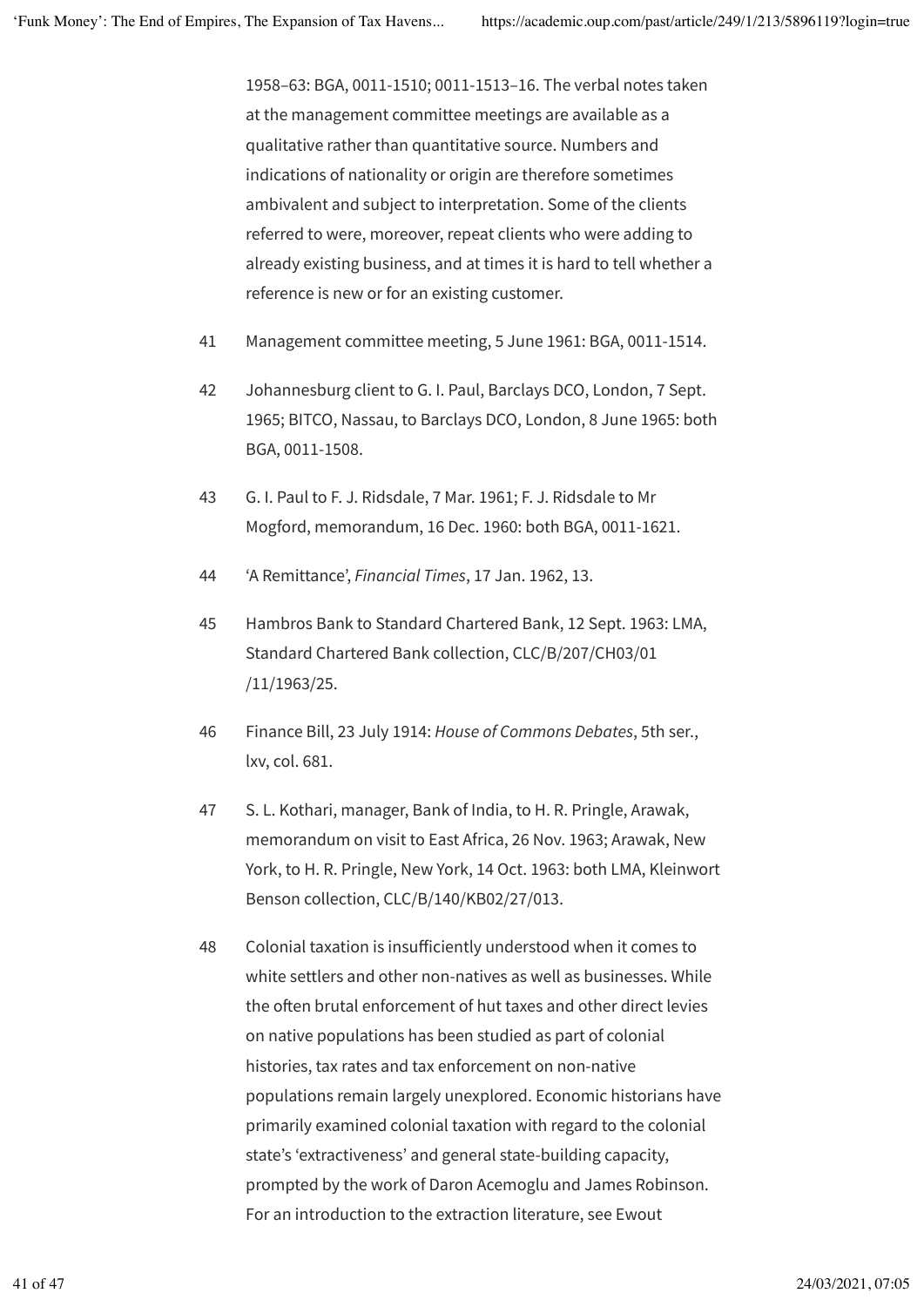Frankema, 'Raising Revenue in the British Empire, 1870–1940: How "Extractive" Were Colonial Taxes?', *Journal of Global History*, v, 3 (2010). See also Leigh A. Gardner, *Taxing Colonial Africa: The Political Economy of British Imperialism* (Oxford, 2012).

- 49 On the history of British foreign aid, see James Tomlinson, 'The Commonwealth, the Balance of Payments and the Politics of International Poverty: British Aid Policy, 1958–1971', *Contemporary European History*, xii, 4 (2003); Barrie Ireton, *Britain's International Development Policies: A History of DFID and Overseas Aid* (Basingstoke, 2013).
- 50 'Rates of Direct Taxation in Colonial Dependencies', memorandum, n.d.: TNA, CO 537/6980; Anthony B. Atkinson, 'The Colonial Legacy: Income Inequality in Former British African Colonies', WIDER Working Paper 2014/045 (Feb. 2014): <https://www.wider.unu.edu/sites/default/files/wp2014-045.pdf> (accessed 16 Nov. 2019). Income taxes in the French empire were generally introduced roughly around the same time in the 1930s and 1940s: Facundo Alvaredo, Denis Cogneau and Thomas Piketty, *Income Inequality under Colonial Rule: Evidence from French Algeria, Cameroon, Indochina and Tunisia, 1920–1960* (Dec. 2017), <http://wid.world/wp-content/uploads/2017/12/118- Alvaredo-Cogneau-Piketty.pdf> (accessed 18 Nov. 2019).
- 51 Mr Bourdillon, circular note, 6 Apr. 1951: TNA, CO 537/6980.
- 52 Minister of state, circular note, 14 June 1951: TNA, CO 537/6980. See also 'Earnings in the Colonial Service', *Financial Times*, 17 July 1954, 4; Government of India, *A Report on Southern Rhodesia, Northern Rhodesia, Nyasaland and Kenya* (Simla, 1936), 21.
- 53 Mr Cohen, circular note, 25 Jan. 1951; 'Rates of Direct Taxation in Colonial Dependencies'; H.T.B., circular note, 14 June 1950: all TNA, CO 537/6980. The preceding remarks on colonial taxation refer primarily to tax rates on individuals, not corporations. In the British context, diferences in corporate tax rates between colonies and metropolitan Britain were often much less pronounced, owing primarily to the so-called double taxation agreements that many colonies had concluded with Britain. Under such agreements, companies that stood to incur taxes in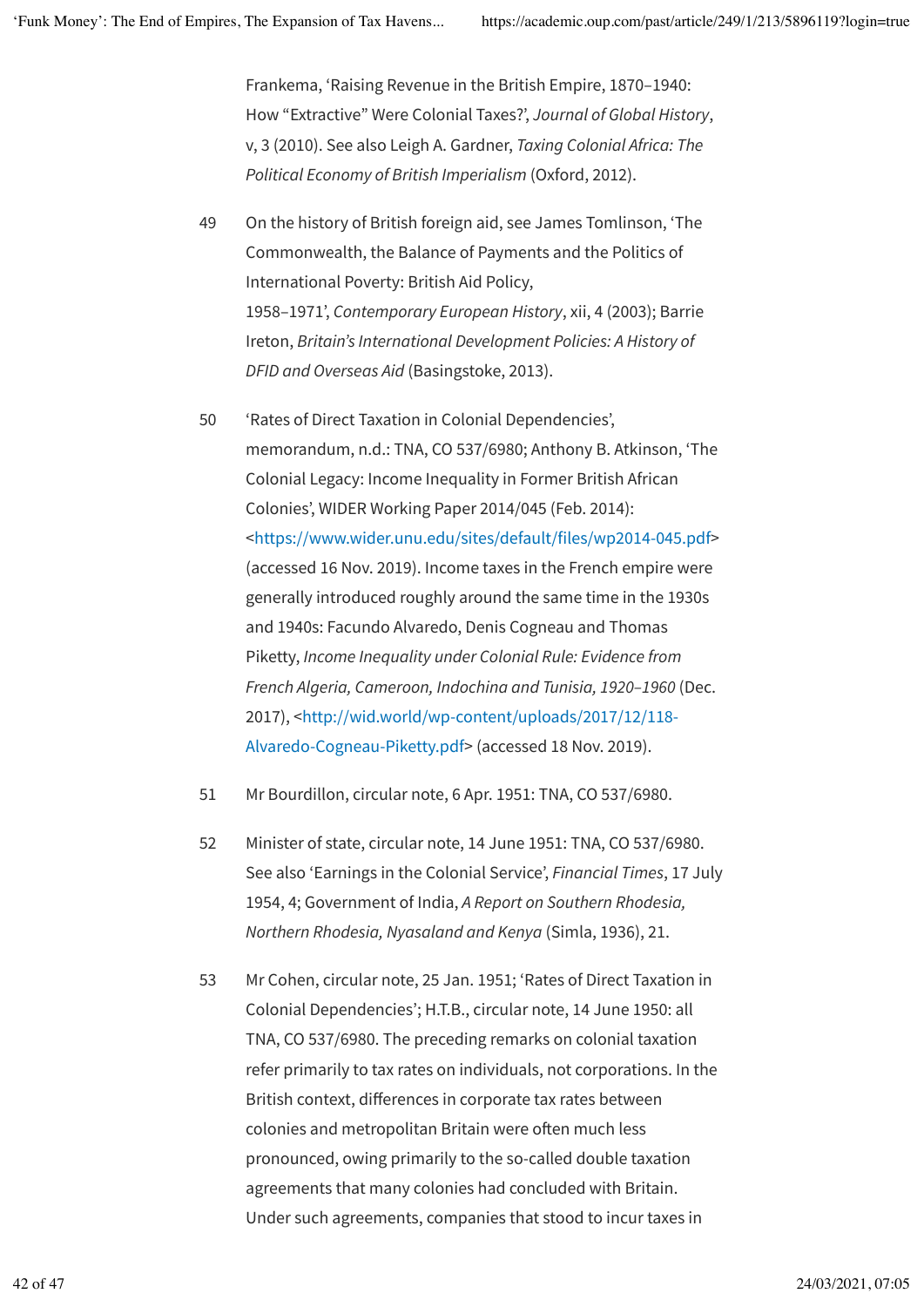both a colony as well as Britain owing to the particular way the company operated in diferent locations would receive a credit for taxes paid in the colony when paying British income tax. This relief gave colonies less incentive to keep corporate tax rates low as a means of competition or as a way to attract business, as the UK relief would be granted anyway, regardless of the amount of tax paid to the colony. In cases where no double taxation agreement existed, corporations could opt for the status of overseas trade corporation and, as such, were able to avoid taxes on profits that were not remitted to Britain and instead opted to pay tax locally. This scheme existed from 1957 to 1965. On overseas trade corporations, see Sarah Stockwell, 'Trade, Empire, and the Fiscal Context of Imperial Business during Decolonization', *Economic History Review*, lvii, 1 (Feb. 2004).

- 54 Facundo Alvaredo *et al.*, 'The Top 1 Per Cent in International Historical Perspective', *Journal of Economic Perspectives*, xxvii, 3 (Summer 2013), 7.
- 55 Elizabeth Buettner, *Empire Families: Britons and Late Imperial India* (Oxford, 2004). Apart from Buettner's work, little is known about intra-imperial migrations at the end of empire. For intraimperial connections and movements in earlier periods, see James Belich, *Replenishing the Earth: The Settler Revolution and the Rise of the Anglo-World, 1783–1939* (Oxford, 2009); Gary B. Magee and Andrew S. Thompson, *Empire and Globalisation: Networks of People, Goods and Capital in the British World, c.1850–1914* (Cambridge, 2010).
- 56 Interview with Colin Powell, adviser to the States of Jersey on economic and financial matters 1969–96, conducted by me, St Helier, Jersey, 7 July 2016.
- 57 'Avoidance through Tax Havens: A Note by the Inland Revenue', report received at the Bank of England, 3 Aug. 1971, 4: BEA, OV121/23; Anthony M. Warnes and Guy Patterson, 'British Retirees in Malta: Components of the Cross-National Relationship', *International Journal of Population Geography*, iv, 2 (1998), 115.
- 58 See, for example, SBA, E2001 E, 1978/84, 1273, Fluchtgelder 1964–7; E2001 E-01, 1988/16, 1171, Kapitalflucht aus Rhodesien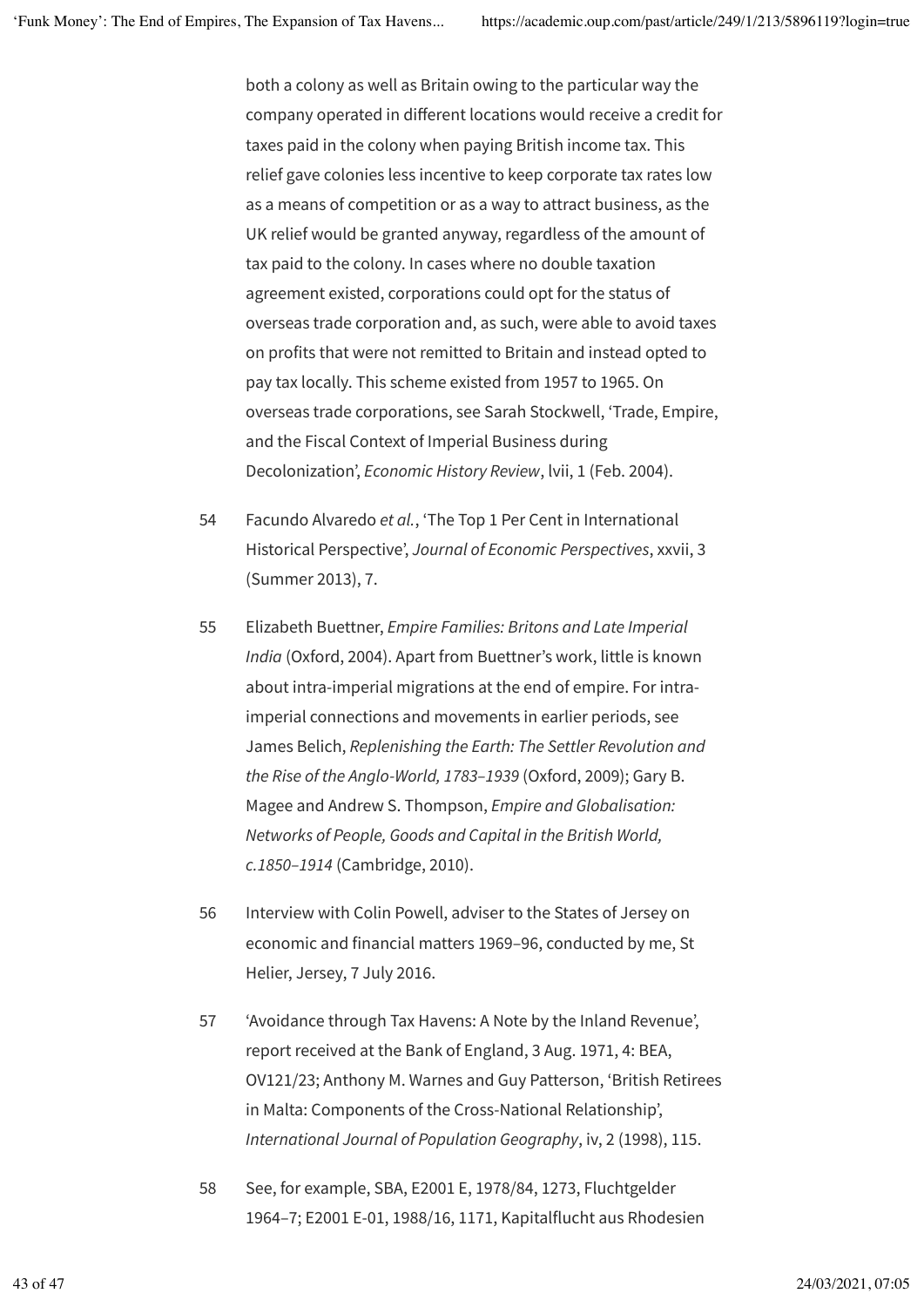76–8; E2001 E, 1976/17, 879, Fluchtgelder 1963; E2001 E, 1980/83, 683, Fluchtgelder 1969. On investigations into capital removal from Cuba, Guatemala, Egypt and others, see SNBA, box 1.4/1142. On Swiss concerns about public opinion, see Peter Hug, 'Steuerflucht und Legende vom antinazistischen Ursprung des Bankgeheimnisses: Funktion und Risiko der moralischen Überhöhung des Finanzplatzes Schweiz', in Jakob Tanner and Sigrid Weigel (eds.), *Gedächtnis, Geld und Gesetz: vom Umgang mit der Vergangenheit des Zweiten Weltkrieges* (Zurich, 2002), 272–7.

- 59 Crédit Suisse to Director of the Federal Political Department, 29 Nov. 1957: SNBA, box 2188, Gentlemen's Agreement 1957.
- 60 Protocols of the directors' meetings, 28 Nov. 1957, 1966: SNBA.
- 61 On illicit capital removal from low-income countries in recent years, see United Nations Development Programme, *Illicit Financial Flows from the Least Developed Countries, 1990–2008*, Discussion Paper (May 2011), <https://secureservercdn.net /45.40.149.159/34n.8bd.myfpupload.com/wp-content/uploads /2014/05/IFFs\_from\_LDCs\_web.pdf?time=1576152230> (accessed 18 Nov. 2019); Gabriel Zucman, *The Hidden Wealth of Nations: The Scourge of Tax Havens*, trans. Teresa Lavender Fagan (Chicago, 2015). For additional information, see Annette Alstadsæter, Niels Johannesen and Gabriel Zucman, *Who Owns the Wealth in Tax Havens? Macro Evidence and Implications for Global Inequality*, NBER Working Paper No. 23805 (Sept. 2017).
- 62 According to a United Nations Development Programme report from 2017, ten of the nineteen most unequal countries in the world are in sub-Saharan Africa: Dhruv Gandhi, *Figures of the Week: Diverging Trends on Income Inequality in Sub-Saharan Africa* (28 Sept. 2017), <https://www.brookings.edu/blog/africa-infocus/2017/09/28/figures-of-the-week-diverging-trends-onincome-inequality-in-sub-saharan-africa> (accessed 18 Nov. 2019).
- 63 Memorandum Entwurf zu einer Orientierung der schweizerischen Auslandsvertretungen über Fragen des Geld- und Kapitalmarktes, 12 Feb. 1960, 2, SNBA, box 4290, folder 421.2.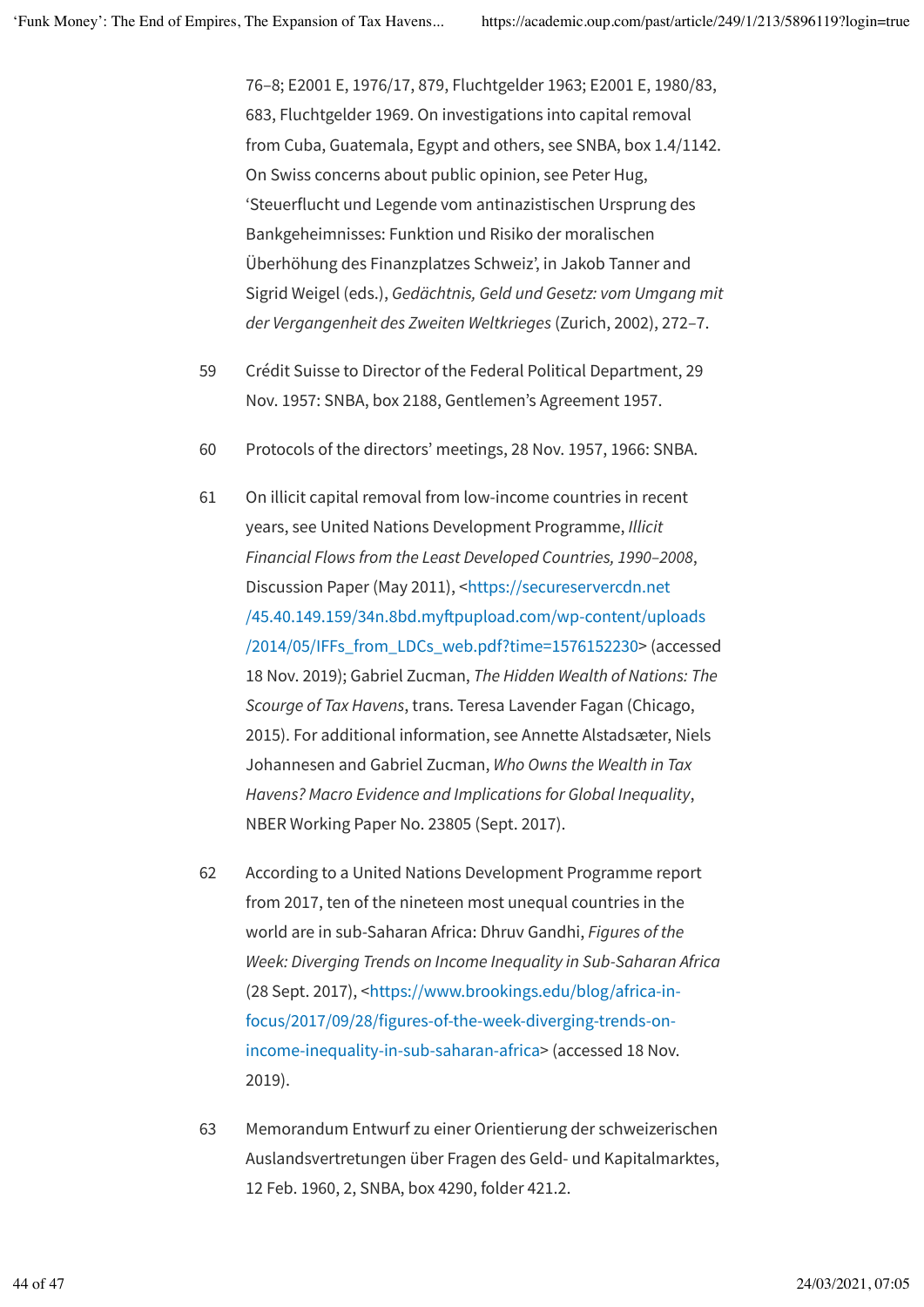- 64 Nicholas Kaldor, 'Taxation for Economic Development', *Journal of Modern African Studies*, i, 1 (Mar. 1963), 20–1. On the possibilities of maximizing profits by avoiding taxes through corporate restructuring as well as transfer pricing, see Detlev F. Vagts, 'The Multinational Enterprise: A New Challenge for Transnational Law', *Harvard Law Review*, lxxxiii, 4 (Feb. 1970), 765–7; Louis T. Wells, 'The Multinational Business Enterprise: What Kind of International Organization?', and Raymond Vernon, 'Multinational Business and National Economic Goals', both in *International Organization*, xxv, 3 (Summer 1971).
- 65 On some legal opportunities for corporate restructuring, see Richard D. Farman, 'Swiss Tax Decree Limits Advantages of Base Companies in Switzerland', *Stanford Law Review*, xvi, 2 (Mar. 1964).
- 66 Federal Politics Department to General Directorate of the Swiss National Bank, 8 Feb. 1960: SNBA, box 4290, folder 421.2.
- 67 Vanessa Ogle, 'Global Capitalist Infrastructure and US Power', in *Cambridge History of America and the World*, iv, ed. David Engerman, Max Paul Friedman and Melani McAlister (forthcoming).
- 68 As part of their economic development missions, the United Nations and the Organization for European Economic Cooperation (OEEC, renamed the OECD in 1961) actively monitored, documented and sought to promote the flow of private capital to the developing world. For examples of such eforts, see United Nations Economic and Social Council, *Financing of Economic Development: The International Flow of Private Capital, 1953–1955: Report by the Secretary-General*, UN Document E/2901 (New York, 1956); United Nations Economic and Social Council, *Financing of Economic Development: The International Flow of Private Capital, 1956. Report by the Secretary-General*, UN Document E/3021 (New York, 1957); United Nations Economic and Social Council, *The Promotion of the International Flow of Private Capital, 1960*, UN Document E/3325 (New York, 1960); OEEC, *The Flow of Financial Resources to Countries in Course of Economic Development, 1956–1959* (Paris, 1961).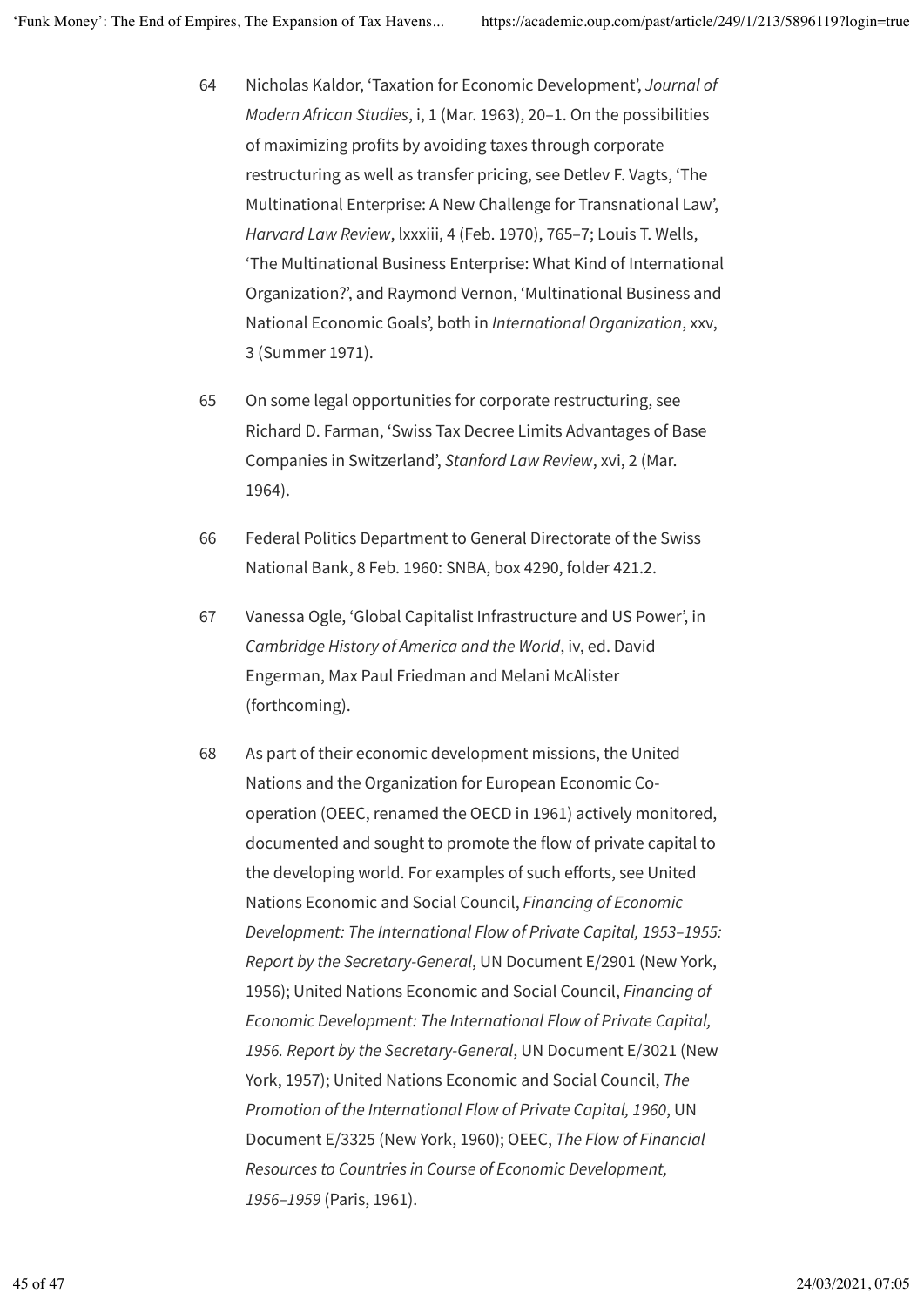- 69 On joint public–private investments and the World Bank-afiliated International Finance Corporation as one such example, see United Nations Economic and Social Council, *Promotion of the International Flow of Private Capital*, 34, 38; United Nations, *Review of Economic Activity in Africa*, 103.
- 70 United Nations, *Review of Economic Activity in Africa*, 119.
- 71 For remarks about the inaccurate and incomplete nature of available data, see *ibid.*, 118; OEEC, *Flow of Financial Resources to Countries in Course of Economic Development*, 28, 30, 57.
- 72 Robert E. Wood, *From Marshall Plan to Debt Crisis: Foreign Aid and Development Choices in the World Economy* (Berkeley, 1986), 70, 78, 83 (table 7). See also Ogle, 'State Rights against Private Capital'.
- 73 United Nations Conference on Trade and Development, *Proceedings of the United Nations Conference on Trade and Development, Geneva, 23 March–16 June 1964*, 8 vols. (New York, 1964), v, 27–8. OECD investigations noted a reduction in the flow of private capital between about 1958 and 1962 when compared to 1956 and 1957 levels: OEEC, *Flow of Financial Resources to Countries in Course of Economic Development*, 28, 30. See also the aforementioned IMF investigation and publication in 1965 on capital flight from Latin America and from former French colonies: Host-Madsen, 'How Much Capital Flight from Developing Countries?'
- 74 For example, Federal Administration of Finances to Federal Commission of Banking, 18 Apr. 1958; Semi-Annual Balance Sheet, Banque Pariente, Geneva, 6 July 1959; excerpt from protocols of the directors' meetings, session of 23 Aug. 1956: all SNBA, box 4290, folder 421.2; 'These Days: Tax Havens', *Washington Post*, 22 Feb. 1961, 19.
- 75 Swiss National Bank to Association of Swiss Bankers, 'Gentlemen's Agreement über die Auslandsgelder', 13 Aug. 1963: SBA, E6100 B-01, 1984/59, 51; 'Swiss Can't Keep "Hot" Money Out'; 'Now It Is the Swiss'.